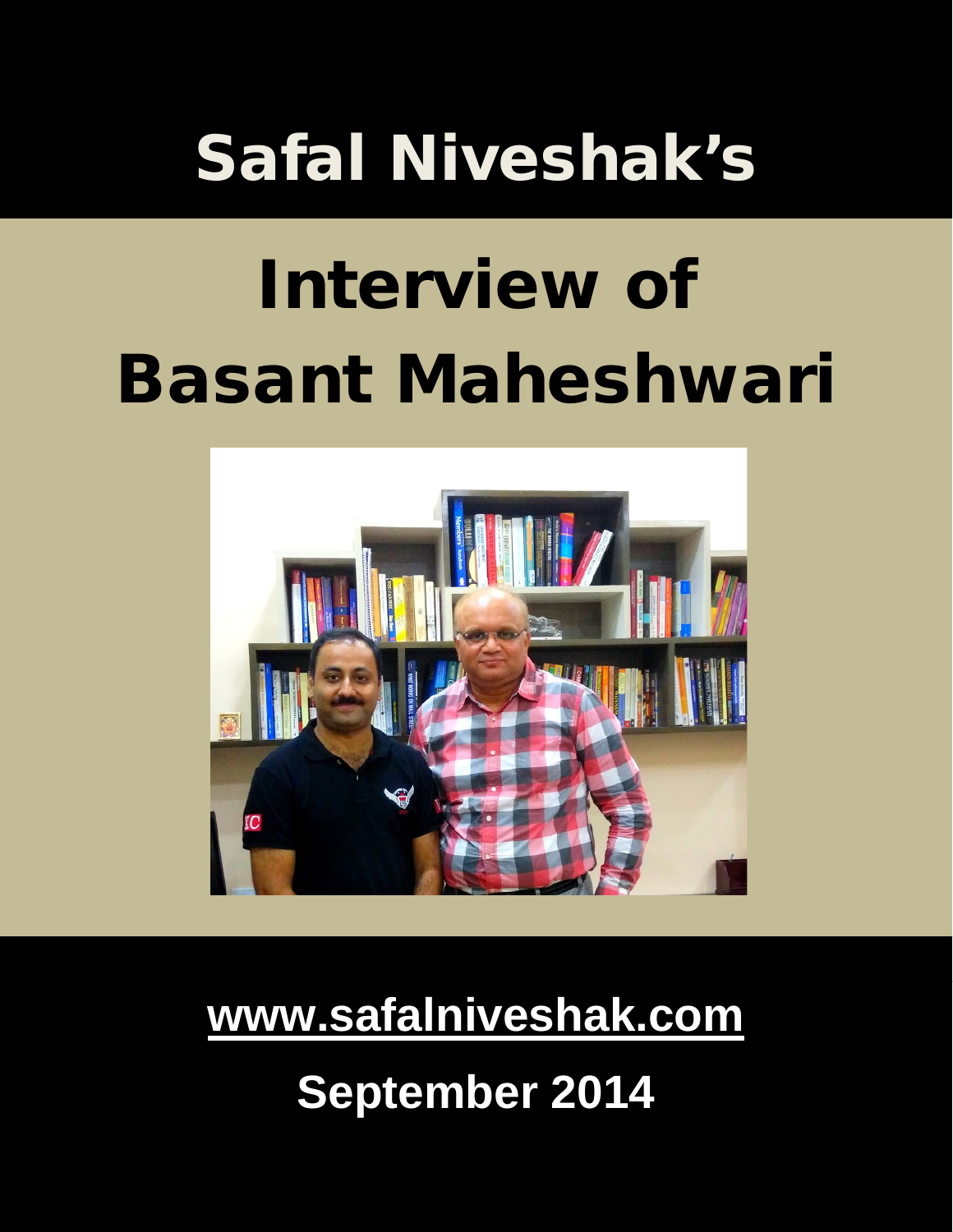# **Value Investing Made Simple**

**Learn the Frameworks and Processes Used by the World's Most Successful Investors.**

**Join** *The Safal Niveshak Mastermind* **- A Premium Online Course in Value Investing**

> **Admission for Third Batch Closes on 5th October 2014!**

# **[Click Here to Join Now!](http://mastermind.safalniveshak.com/subscribe/)**

# **The Safal Niveshak MASTERMIND**

Premium Course in Value Investing

"Vishal's Mastermind course is one of my life changing journeys." - N.Venkateswaran

#### **JOIN NOW**

Vishal Khandelwal Chief Tribesman, Safal Niveshak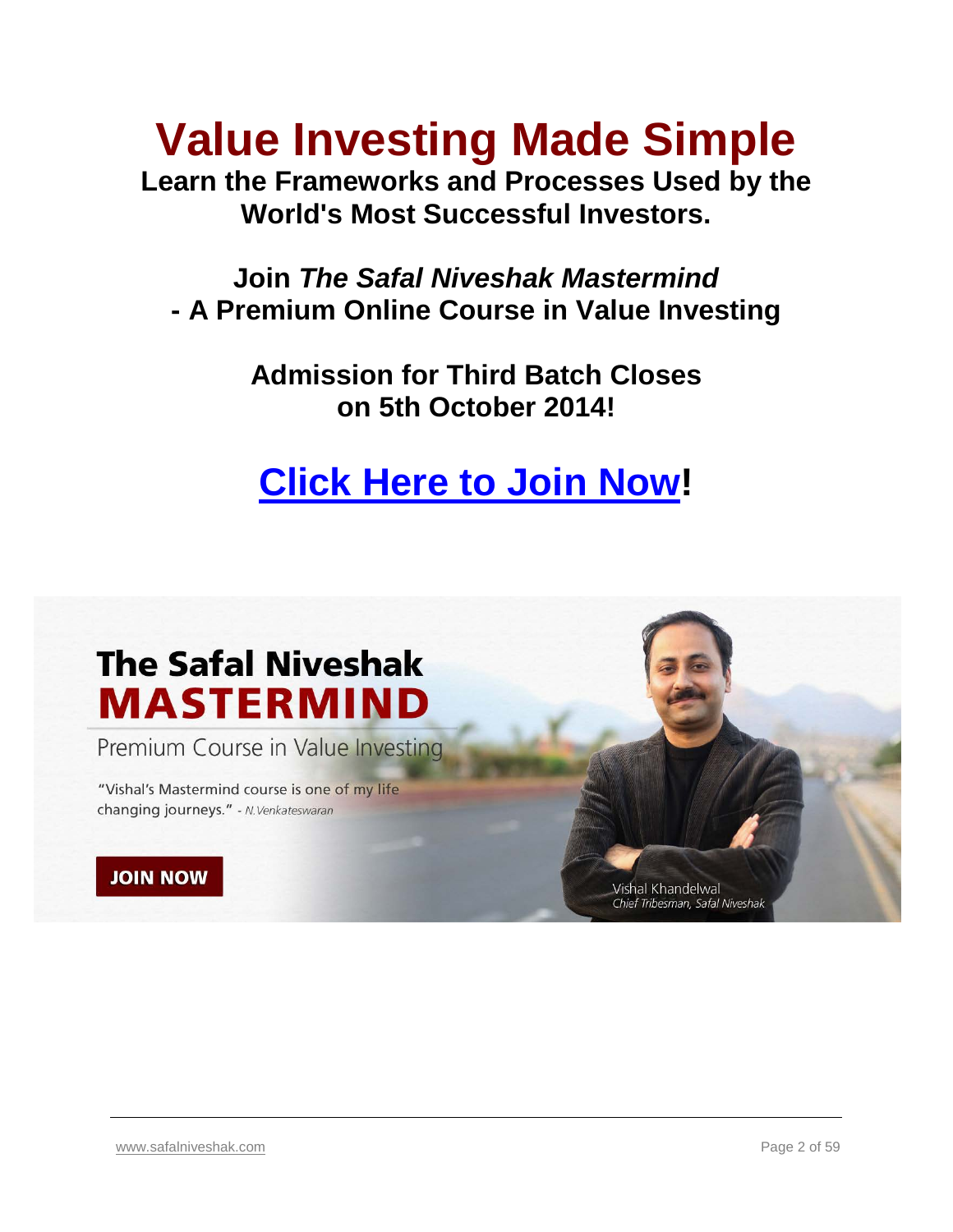#### **"We do not inherit the earth from our ancestors. We borrow it from our children."** *~ David Brower*

**Save paper. Save trees. Think before printing this document.**

**Published by: Safal Niveshak | [www.safalniveshak.com](http://www.safalniveshak.com/) September 2014**

*Disclaimer: Please note that the views expressed in this interview are those of Mr. Basant Maheshwari and do not necessarily represent the views of, and should not be attributed to, Safal Niveshak.*

[www.safalniveshak.com](http://www.safalniveshak.com/) **Page 3 of 59** and the page 3 of 59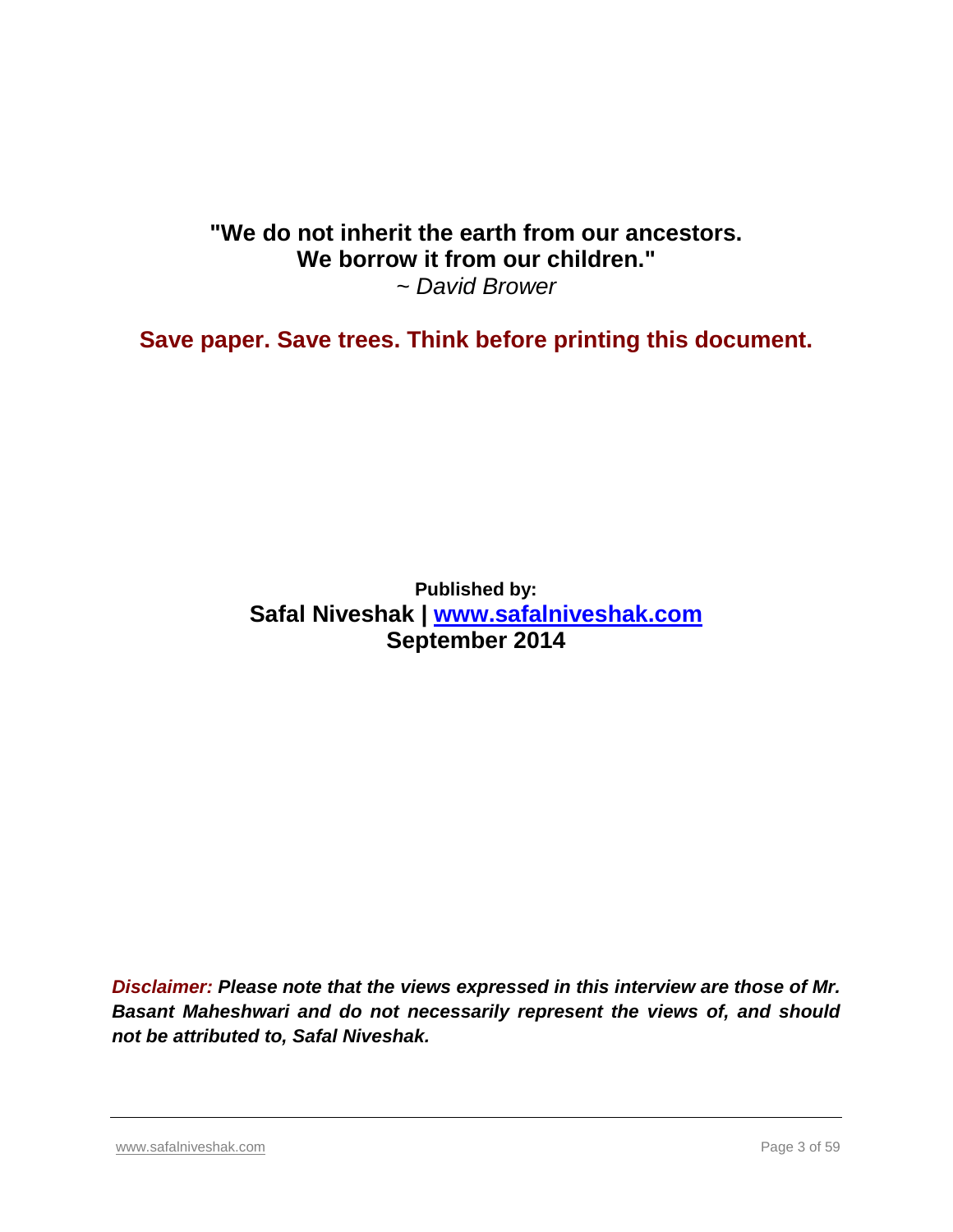## **Interview with Basant Maheshwari**

**Safal Niveshak (SN): What are the key factors that shaped your life as an investor? What inspired you take up investing as a full-time activity?**

**Basant Maheshwari (BM):** My maternal uncle was into the investing field. He was actually a broker for the Calcutta Stock Exchange. So, as a kid, I used to go there and look at the Economic Times. I didn't get a hang of it. I won't say it inspired me, but it made me curious of the market, but I knew nothing.

So when I was in college, I had a couple of friends who were badly into stocks. It was the Harshad Mehta era. They would miss classes to look at the stock markets.

One of our friends used to tell me how a stock was selling at an EPS of Rs 20 and that it would get a P/E of 20 and the price will be Rs 400. So I was really attracted to his style. We wondered how this guy knew what price the stock would trade at. Why he was talking about the P/E of 20 was never our thing, because we didn't know what the P/E meant.

Harshad Mehta was a great Pied Piper for the Indian community, because everybody got attracted to stocks in his era. So I had no objective as to why I was in the market at that time. The only thing was that I wanted to make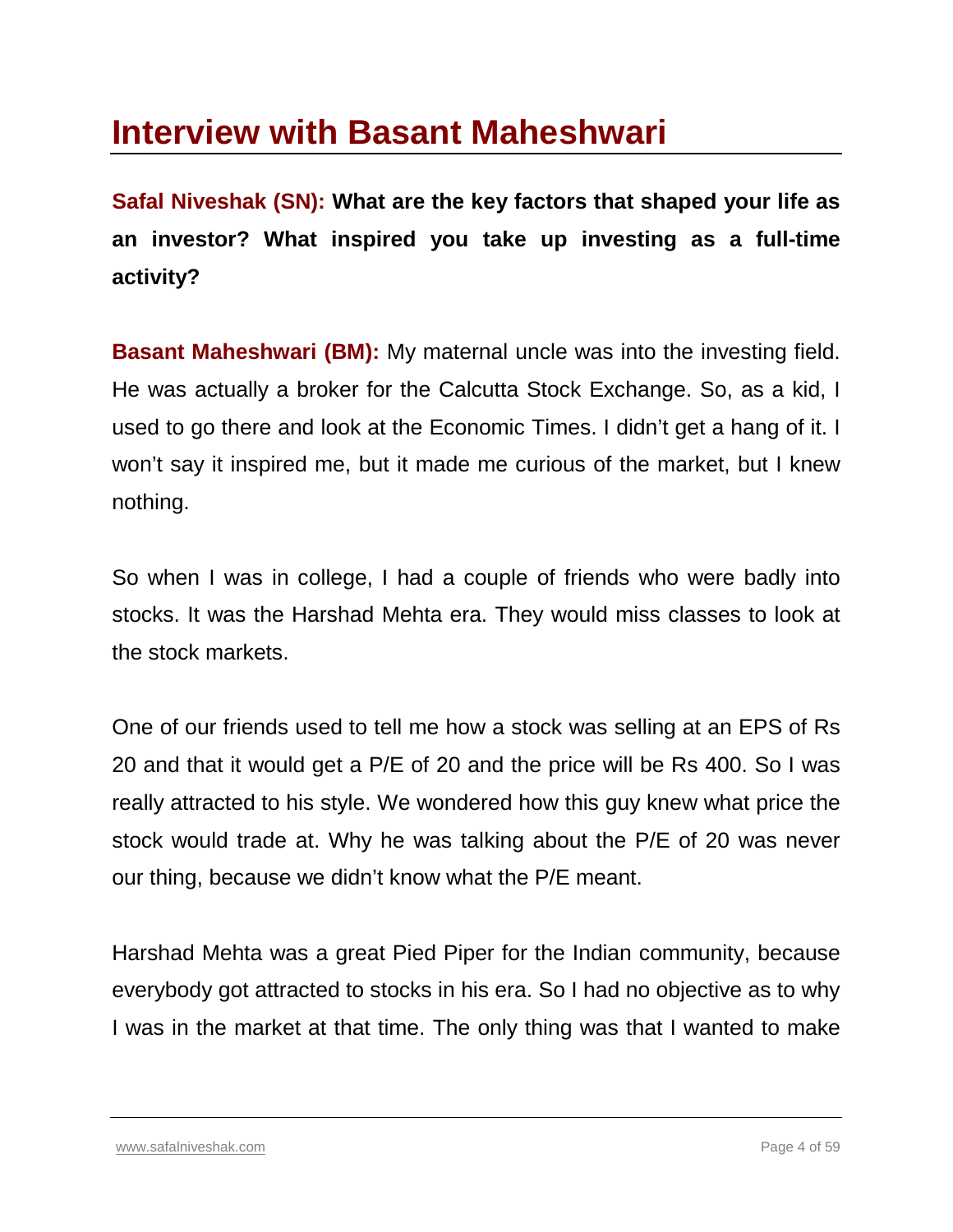money…and how much money, what to do with that money, there was no sense to it.

I just wanted to do something because it was making money for me. Thankfully, I was not into stocks to such an extent that I left my education. My focus was to make ten, twenty, thirty, and forty thousand. I made it and then I blew it all.

Next era was during the Ketan Parikh period. I was into stocks all this while. One of my friends was a stock broker. We used to look at The Economic Times by running our index fingers to the right of where the stock was. So we used to identify the lowest P/E stock selling at the lowest price.

So the lowest price with the lowest P/E was the most attractive investment at that time. That was how we used to do it. For example, if the P/E was 3 and the stock was trading at Rs 9, it was the best deal. If the P/E was 3 and the stock was trading at, say, Rs 200, it wasn't as good as the stock that was trading at Rs 9.

I was into my family business, which was doing well then. I used to tell my father that I wanted to invest, but he was against it. He said stock market was gambling and that I would blow everything up.

So we struck a deal. He used to give me a salary every month. I used to take that money on the 1st of every month to put into the market, without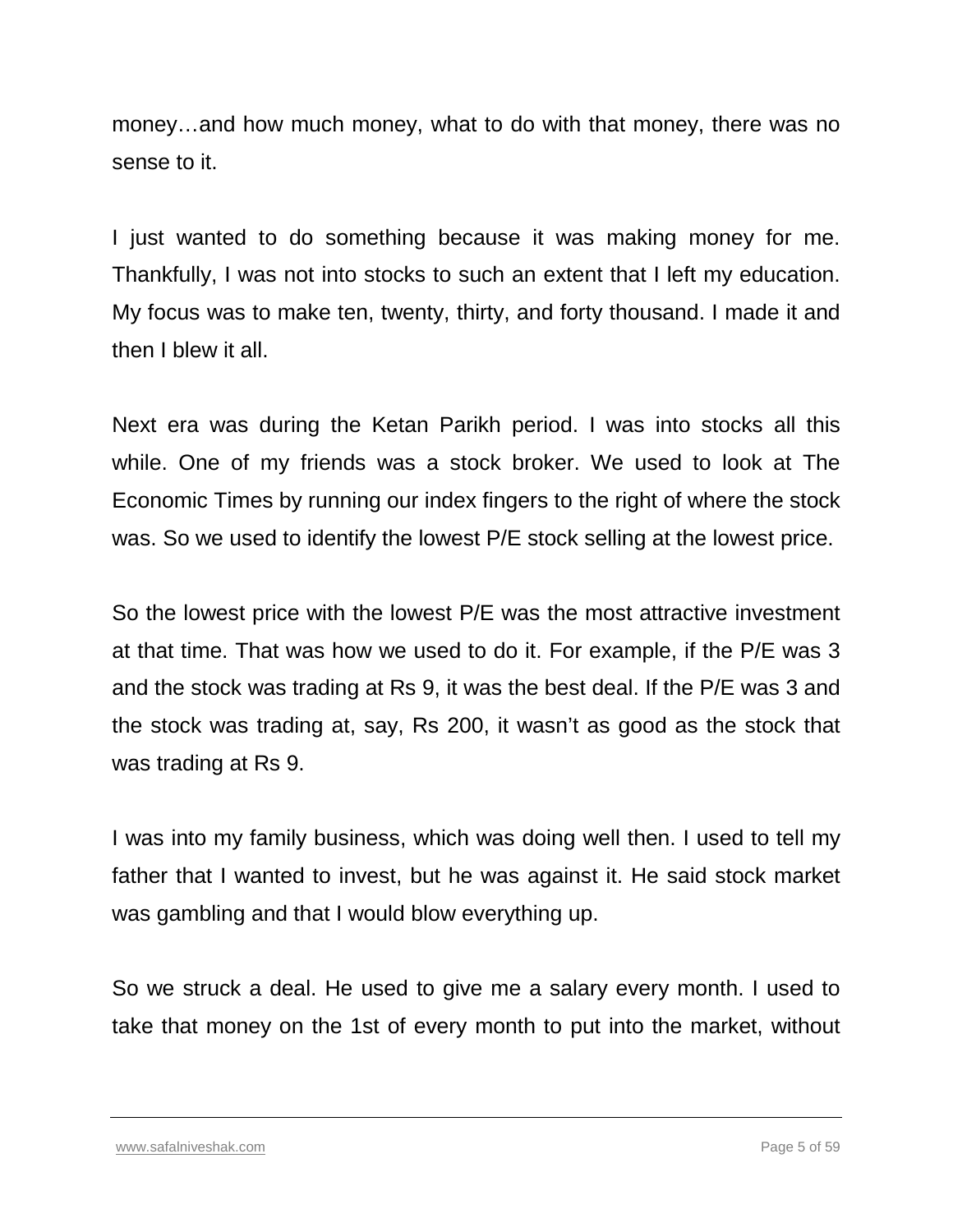any serious thought as to what I was doing. Portfolio creation and allocation were far-far away.

I just didn't know what I was doing. If the stock was selling for Rs 50, I used to buy 500 shares. If the stock was selling at Rs 100, I used to buy 250 shares. If the stock was selling at Rs 500, I wouldn't buy it. That was the theory.

Between 1994 to 1998, Infosys came right under my nose. We saw their good results, but there was always these thoughts like – "Who would buy Infosys if you take away all their employees tomorrow?" or "It only has computers and chairs and what are those worth for?" or then "I can create an Infosys by hiring all those people."

That was the only concept at that time, and it was thoroughly foolish. But that is how you start.

By 1998-1999, the tech fever had started, and stocks were surging. That time, I chased the second-liners. Zee TV was the darling of the market at that time. In 1999, there was this company called Shree Adhikari Brothers. They were starting a channel, after having done a lot of good programmes on Doordarshan.

And I though this will also do well because Zee TV was doing well. So I bought the stock at Rs 130. It went to around Rs 2,000. Similarly, I had bought other stocks like Pentamedia Graphics, Silverline, and DSQ

[www.safalniveshak.com](http://www.safalniveshak.com/) **Page 6 of 59** and the page 6 of 59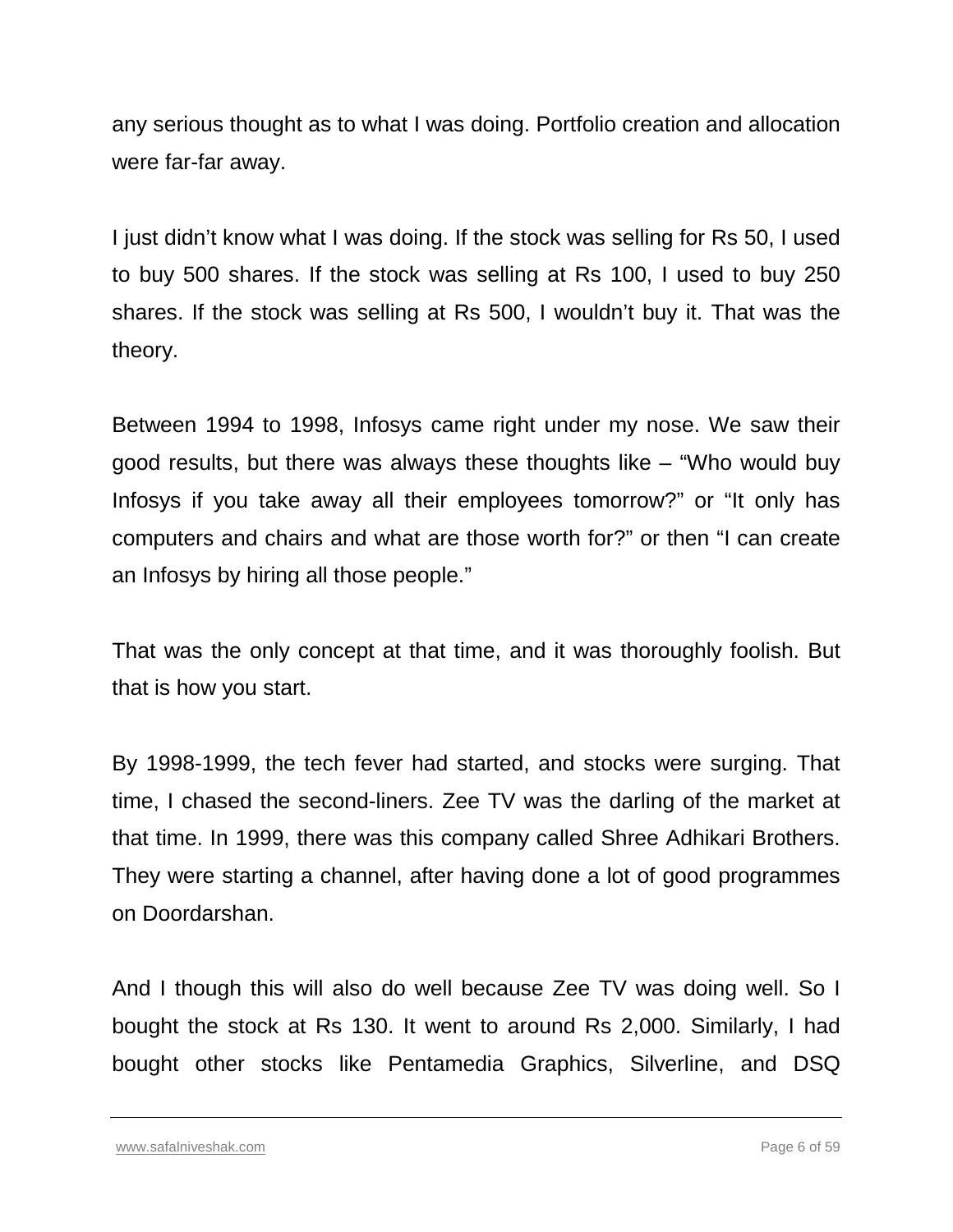Software. I also bought a lot of pharma MNCs, but slowly my portfolio got heavily loaded with technology stocks.

That was when I was really focused on buying the lower  $P/E -$  the poor cousins as you might call. So, in March 2000, if Infosys was trading at a P/E of 300, I thought it was too much, so I bought DSQ Software which I bought at Rs 300 and the stock touched Rs 2,800. Now because I could not draw a higher salary from my father's bank account, I borrowed a lot of money from Standard Chartered Bank (owing to our business relationship with them).

I still remember those evenings when I went to the bank to pledge shares and withdraw shares. One fine day, we were in Jammu and I was at the mines (we were a mining company), and there was a complete dislocation of communication there. The market fell in the meanwhile, the bank would have sent me a margin call letter at my home here, there was nobody and the letter got returned, and then the bank sent a telegram, and then they sold all the shares.

In 2000, around April or May, everything got drained out. But that was one part of it. The second part was that when I got to know that my bank had sold all my shares, I went and bought all those shares at Rs 100-200 higher prices. So that is how it happened. This was the background.

After the year 2000, when I had lost everything, including our family business owing to the government taking away the mines from us, we had

[www.safalniveshak.com](http://www.safalniveshak.com/) **Page 7** of 59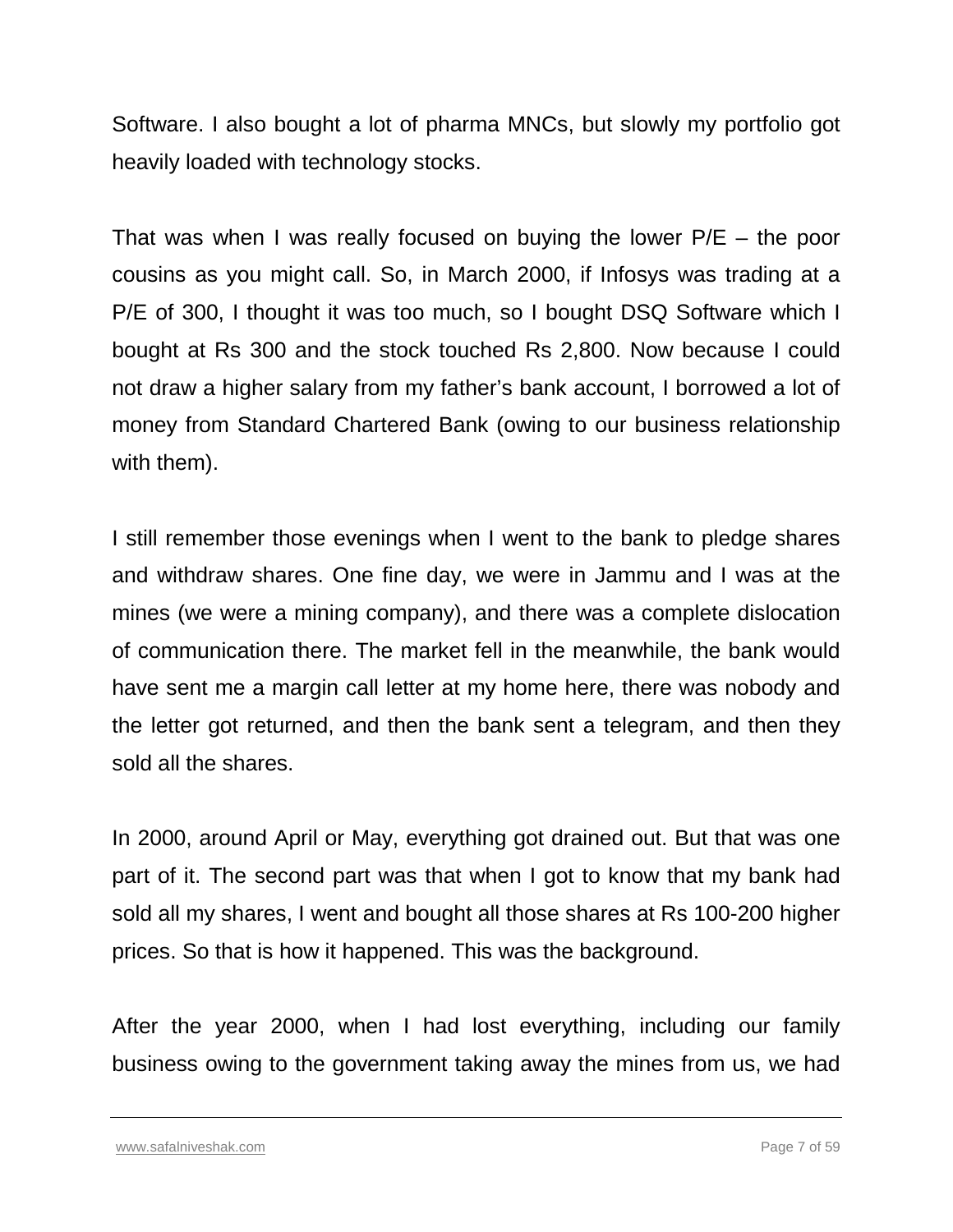nothing to fall back on. That was when I started teaching. It was that time I heard about this book called One Up on Wall Street.

Before that I had no clue that there was a "book" on the stock market, because stock market was gambling. How could you have a book on how to gamble?

So I got hold of that book. In it, Peter Lynch talked about 10-baggers, 50 baggers, and 100-baggers. And I asked myself, "Can prices go up 50 times, 100 times?"

That was the first serious thought I gave to investing. I realized then that this was the only place I could have made a lot of money. That was a concept that was clear.

I had seen people make a lot of money. My maternal uncles were here in this field. Of course they were brokers. So that is how it actually started.

And then I started reading. I had just heard about Warren Buffett at that time, but I did not read any of his letters at that time. But the first big break came to me when I read Peter Lynch's One Up on Wall Street.

In hindsight, it looks very amateurish to many people, but that is a very classic way of getting into the market. So that is what really put me there. And after that, it was all on-the-job kind of learning for me.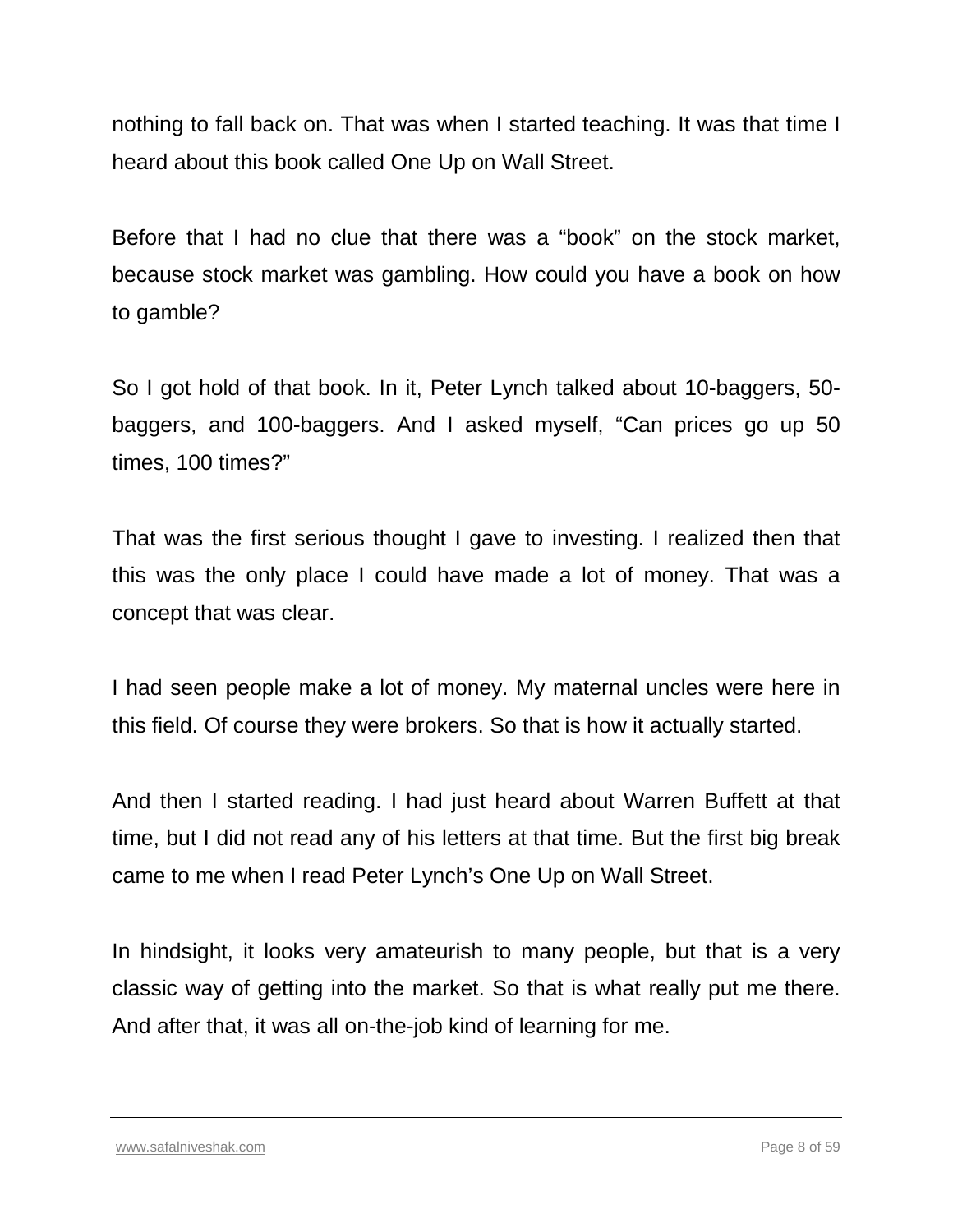#### **SN: How would you describe your investment philosophy? Has it changed over the years? What has gone out and what has come in?**

**BM:** First thing, I will never buy a stock unless I think I can make 10-times out of it. Many ideas look good to me for a doubler for next year, or say 50% in six months, I don't touch them.

This is because my thought is that if you play for a 50% game and you get it wrong, you can also lose 30%. But if you play for a 1,000% game and you get it wrong, you will at least get 100%, 200%, or 300%. That is assuming all your analysis is correct. The market externalities that are not in your hands cannot disturb you too much.

So that is my only investment philosophy.

There are many stocks I've sold because I thought those stocks would only double or triple from that point. And by chance, that has almost been the peak.

Like there was a stock called Television Eighteen (TV18), where I made around 16 times. That I sold because I thought at max I would only double it. So why play for a double? If I want to play for a double, I'll go and buy HDFC Bank.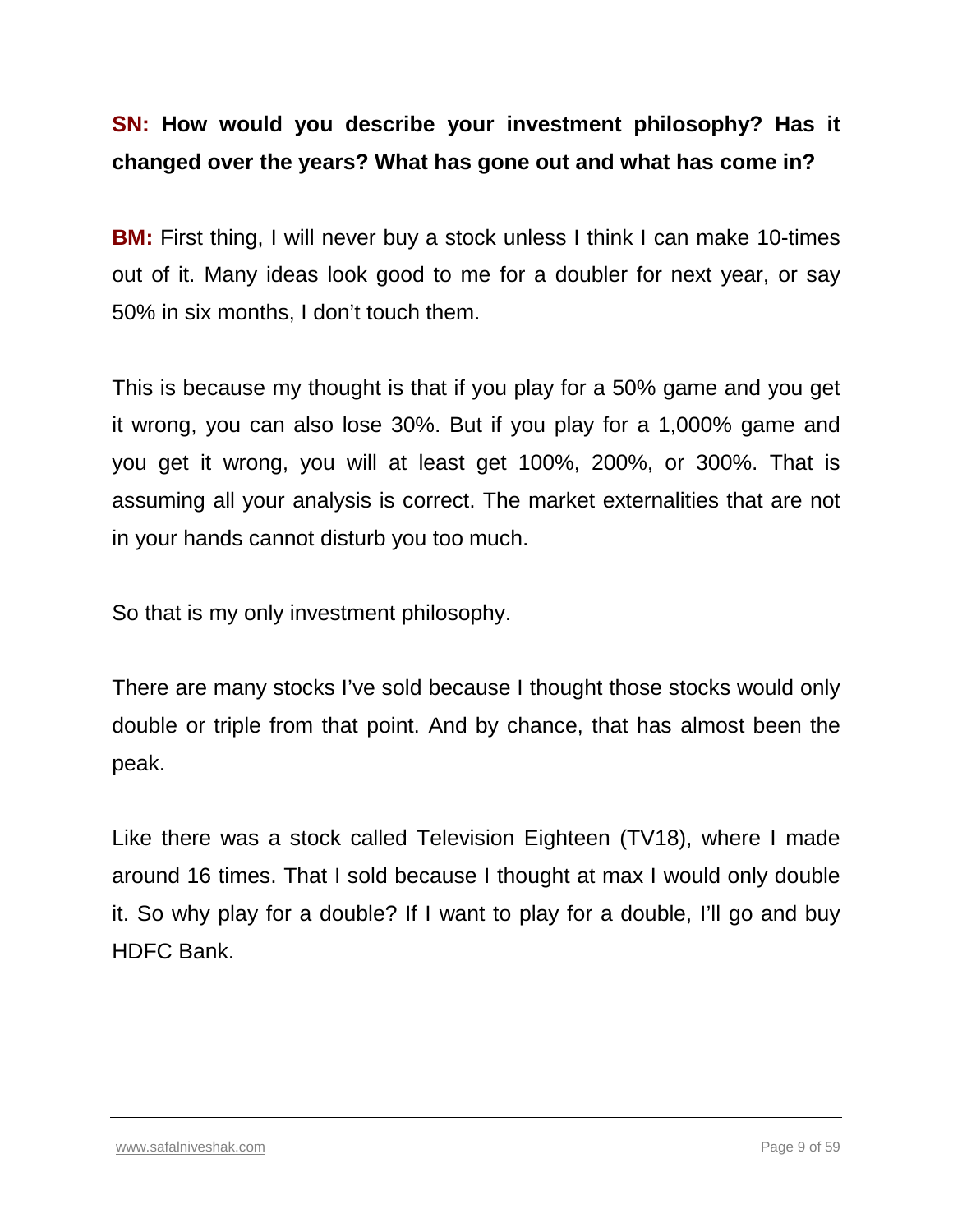So that is the basic philosophy. Of course, I also look at management quality, return on equity etc, but those are separate things. But my basic attraction to a stock will only come from there.

Now how it has changed is that earlier when I had nothing to lose, I just wanted to be with the stock that would give me the highest possible return and allocate as much to it. That has changed in the sense that now, of course I want to be with the growth companies, but I also look at the risk very carefully. I just cannot afford to lose.

This is because I am willing to put a lot of my own capital and a lot of borrowed capital also. So when you are on leverage, you just cannot take any chances.

I figured out that having 50% of your net worth in equities and 50% in bank FDs, and buying inferior grade companies for a 40% jump on the 50% you put into equities, is not that good a strategy as having 120% in equities in high-quality companies that can give you 20-25% return.

Most people would allocate 50-60% to bank FDs and FMPs and those things, and for the balance 40% they want to maximize returns by trying to chase 40%. Of course, I also aim for 40%, but that has to come with very reduced amount of risk.

I will give you an example. Look at cash flows of companies. It is very hard to lose money on positive cash flow companies.

[www.safalniveshak.com](http://www.safalniveshak.com/) Page 10 of 59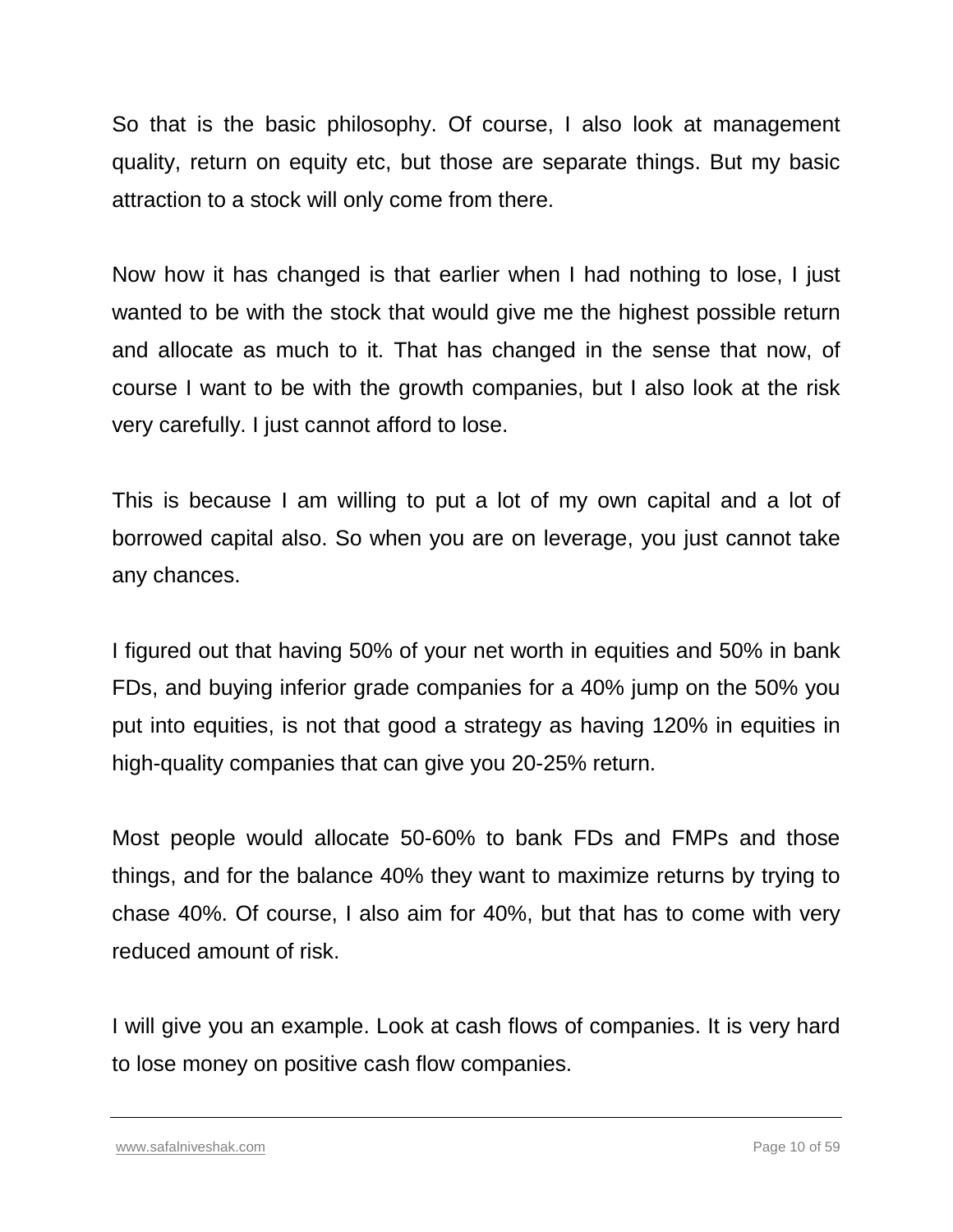Let me give you an example of a company that is growing at 40% per annum and it generates free cash flow. What it does is it uses its free cash flow to do capex and to expand business. So when growth slows, and say the growth comes to 15% or 10%, it would not do much capex at that point of time. So all that capex money that it was using from its free cash flow would now be diverted for dividends.

And that is the time when you'll get a protection. And the stock will not fall. It will wait for you to get out whenever you want to.

So initially, I didn't know this. I was holding Pantaloon Retail, a negative cash flow company. And when it fell, it fell like a stone in water. Same with TV18. But I was very lucky in TV18, a game of chance you can say, not so smart enough in Pantaloon where my initial price was Rs 7 and the stock went to Rs 875, and by the time I actually sold it was Rs 300.

So, nowadays, if there is a high growth company and it has got negative cash flow, then I am not too much interested in it, because I need both the buy and sell decisions to go right.

But if it's a high growth company and it has positive cash flows, then when growth stops, the capex will not need to be done because the company won't have a market to grow, so I will get dividends.

#### [www.safalniveshak.com](http://www.safalniveshak.com/) Page 11 of 59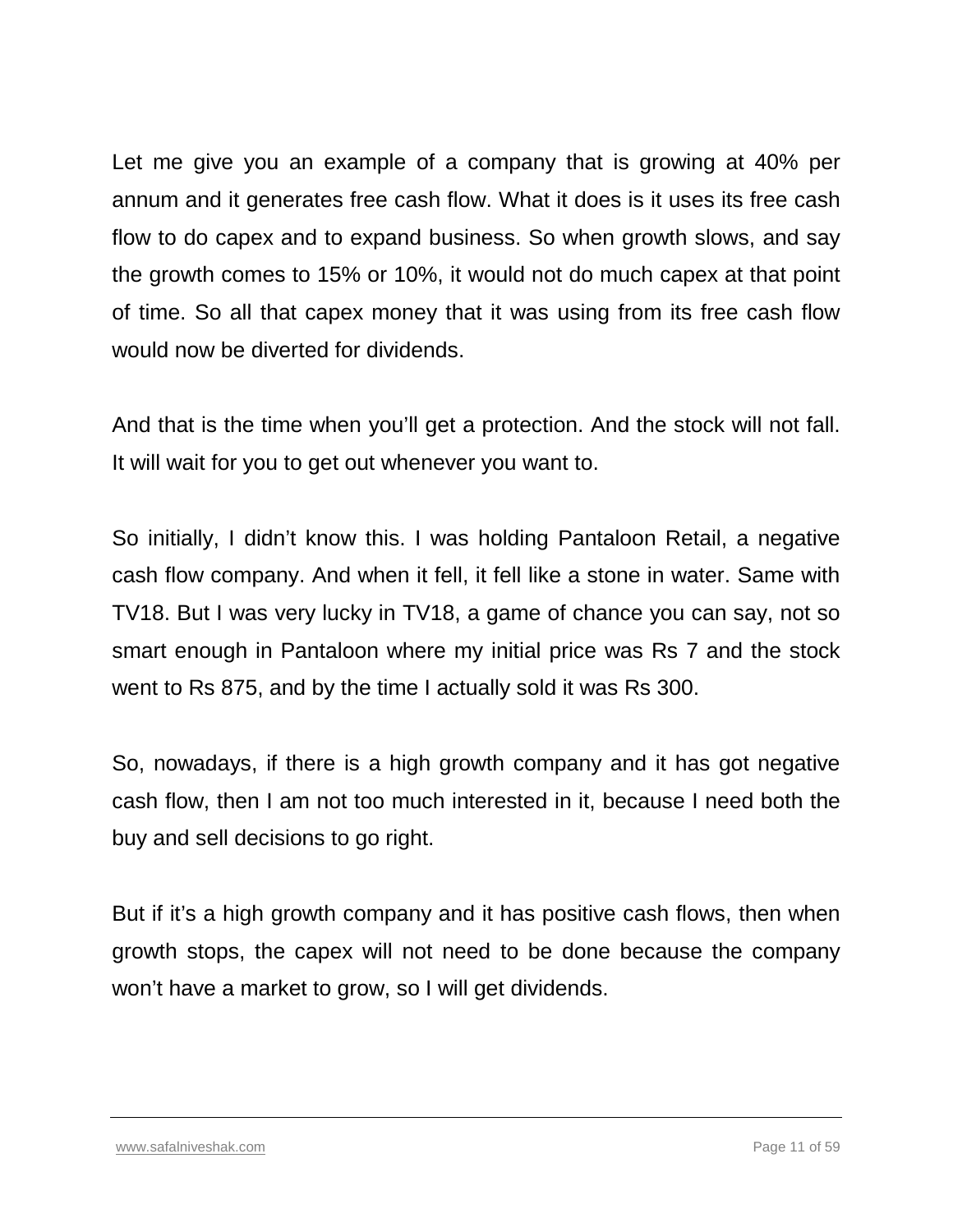So this is a small, but very significant change in my investment thought process. That is how I manage to hold those 30, 40, 50 P/Es because I know I won't lose money as dividends would double up. So that is how it happens.

## **SN: Value investing requires a great deal of research, discipline, and patience. What do you suggest an investor just starting out could do to practice these habits to ingrain them in his/her investing mindset?**

**BM:** First is, he has to read. There is no substitute to it. Reading also isn't enough. You have to practice what you have read. A person who practices 5 books that he has read is much better off than a person who has read 100 books and practices nothing.

A general investor, in most cases, is a cynic. You tell him anything, and he will come up with an argument why that will not happen. He will use 400 questions for things that are not relevant. Like, how many people have said that Asian Paints and HDFC Bank are overvalued? And since how long? I think it's been 10 years.

At some point you've got to stand up and say that there's something that I can't understand, which people don't do.

And as a young investor, first thing he has to do is that he has to catch hold of his guru (teacher), whoever he is.

[www.safalniveshak.com](http://www.safalniveshak.com/) Page 12 of 59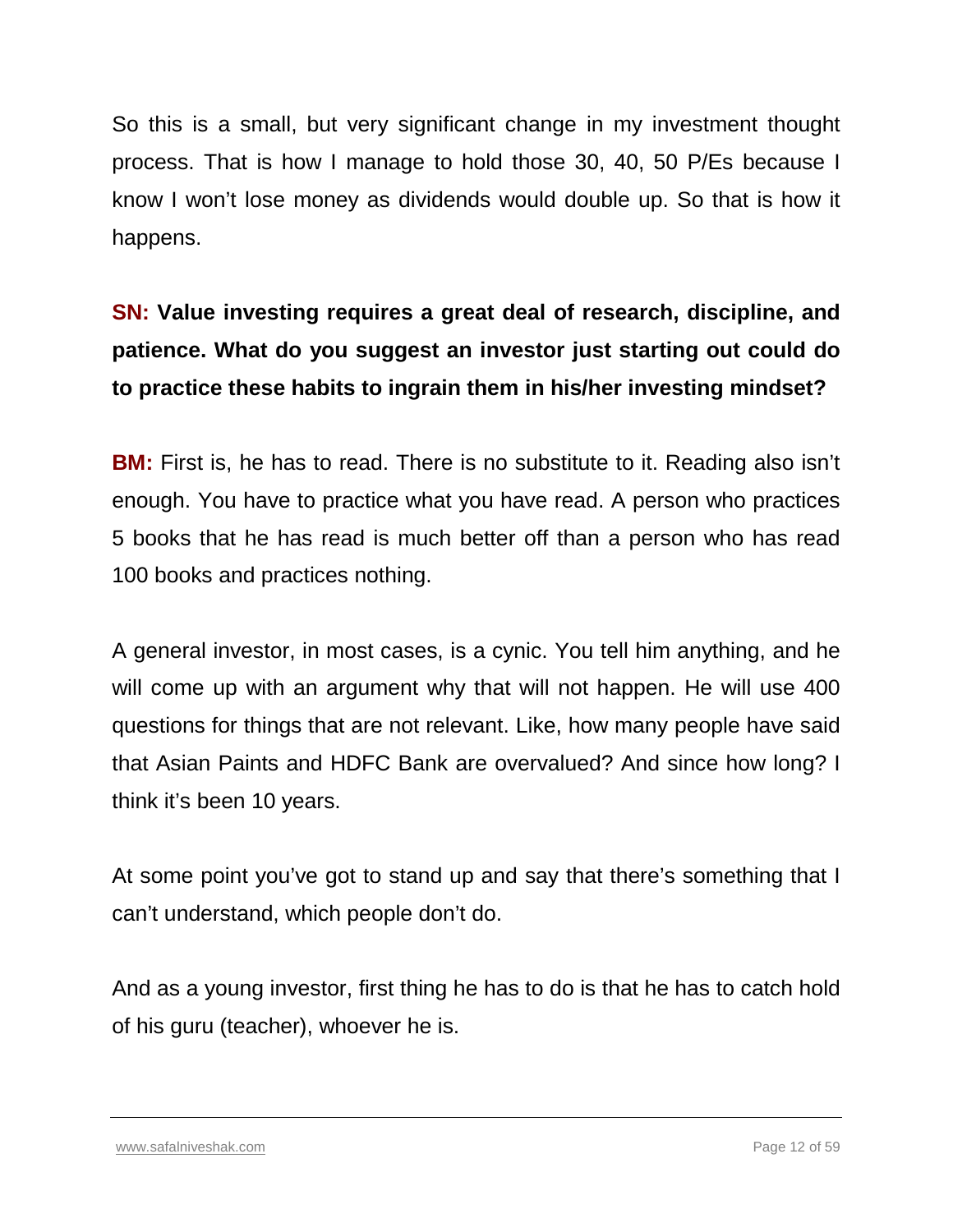You've to catch hold of some guy whom you think is smart enough, and has got a balanced view. Make friends with him.

Also, avoid blogging too much on equity discussion sites because on online forums, the guy who buys 50 shares shouts the loudest. And the guy who buys 5,000 shares doesn't talk and doesn't write. He just reads. So the guy who is screaming the loudest is the one you got to ignore. But he will make sure that you get chickened out of a position.

There is a confluence of factors. First, you got to read and then second is this theory of having passion. It's all linked up. You got to make money first to be passionate about something. So there is no sequence of events here. You got to be passionate, you got to be curious, and then you also have to make money.

So if you don't get success in the first year or two, then it's very likely that you're going to slip into a trap where you'll want to recover your old losses and move away from the original direction.

Now, the young investor, he expects the market to know that he has limited capital. Market doesn't care about how much capital you've got. If you've got Rs 1 lac, or Rs 1 crore or Rs 10 crore, the market does not care. It's not going to make your Rs 1 lac into Rs 10 lac just because you got a lower figure. The market has no emotions.

The market can cut you into half, whether you're at Rs 1 lac or Rs 10 lac.

[www.safalniveshak.com](http://www.safalniveshak.com/) Page 13 of 59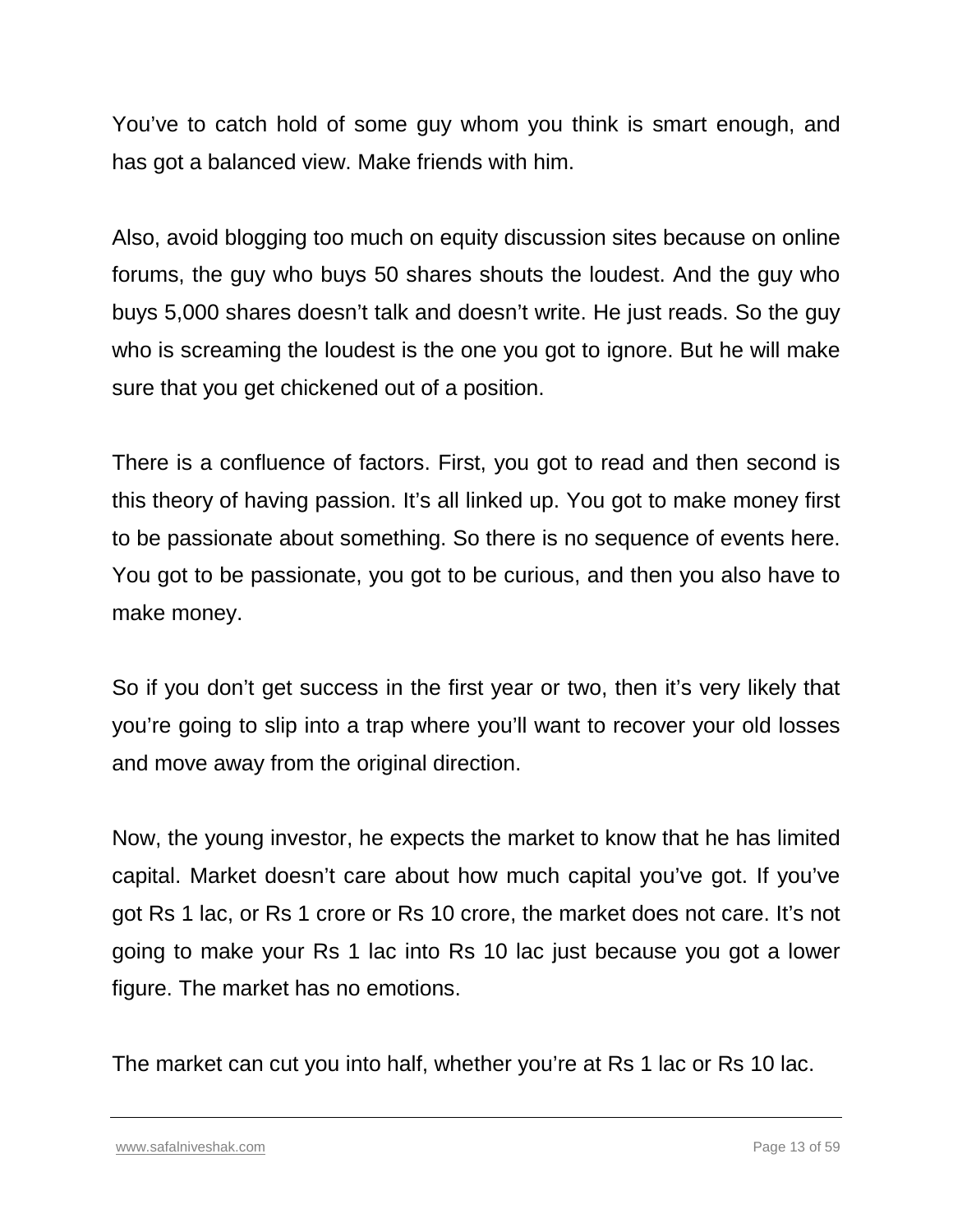Mostly, the point is that people don't have a long term view, despite that they all understand compounding.

If you meet somebody and say that you can compound money at 26%, he'll say "Oh, that's a lot of money!" And then you tell him that if you buy this stock at Rs 10 and then next year it will go at Rs 12.6, he will tell you, "No! Tell me some stock at Rs 10 that is going to double in six months."

So the same guy who walks out of his bank with a FD receipt that promises to pay him 8.5% calls up his broker and wants to double his money in six months. How can there be such a dichotomy in returns?

I believe a large part of this can be cured just be reading, making notes, and if possible getting into a group of smart guys around.

Overall, I think it's the chicken and the egg race. You got to make money also. Because if a strategy does not work for you for 2-3 years, you can't be as passionate as like you were when you started.

## **SN: You've talked about the importance of reading. So, is there one book that has shaped your thought process as an investor?**

**BM:** It is Peter Lynch's One Up on Wall Street, because it told me I can make 100 times in a stock. That's it!

[www.safalniveshak.com](http://www.safalniveshak.com/) Page 14 of 59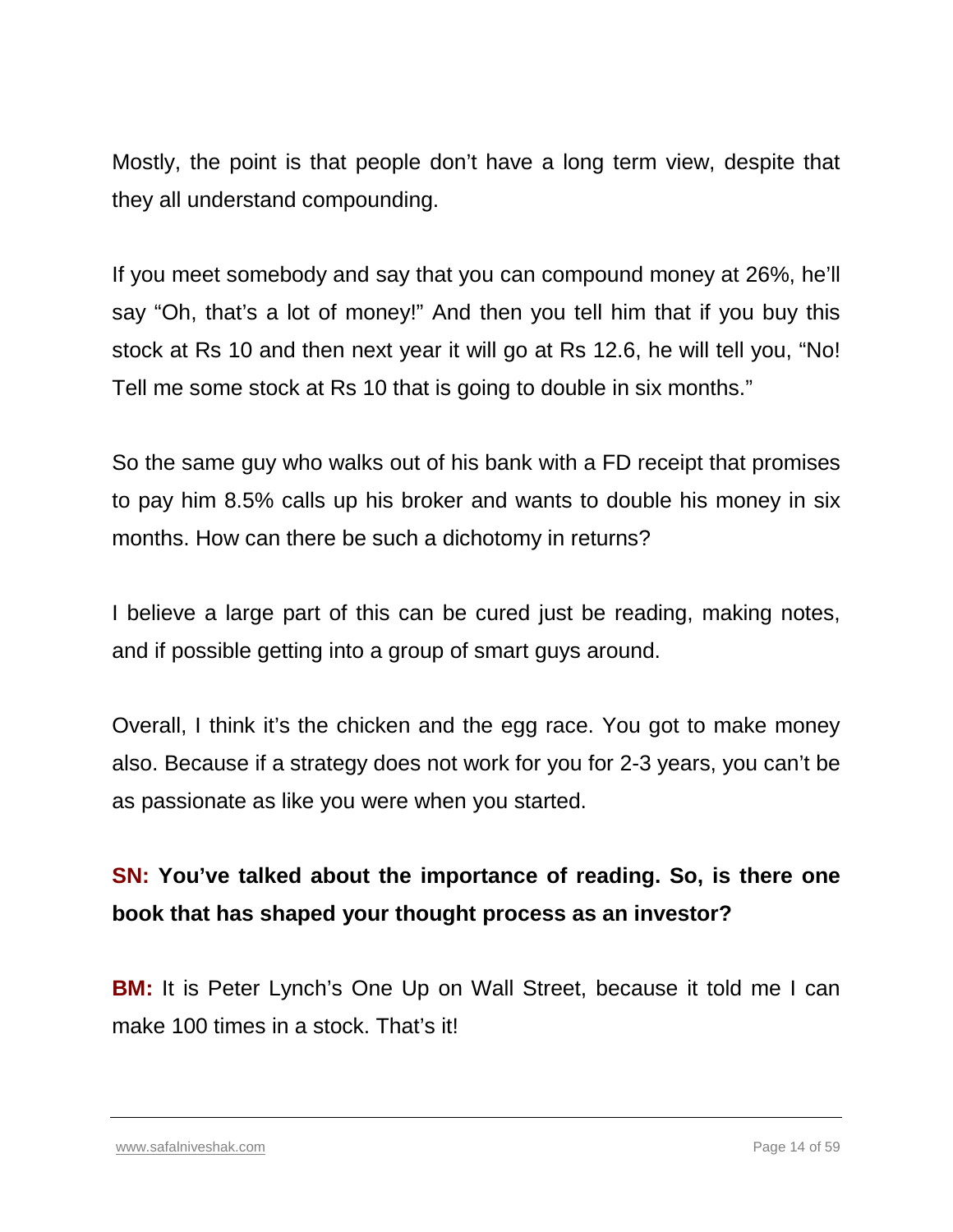You can dispute that this book was written in 1989 and by then, the US had its best bull market and Peter Lynch had a fantastic time to manage money. But at least he gave you the confidence.

I would put Peter Lynch one notch above Warren Buffett also. Why? Buffett gets very good deals. He is very smart. He won't tell you as to how much of his effort is because of the use of the float that he has.

A lot of people say – "Warren Buffett says we should always hold some cash." But please note that he has got an insurance company. He can't be fully invested. He's got to pay the claims also. So this is called selective listening and myopic thinking.

Go and see what Buffett used to do during his earlier ears. Read the partnership letters from 1958, and you'll get a sense.

You see, you cannot follow one person at all times. You've got to borrow something from everyone.

"How to find a stock" has to be borrowed from how Peter Lynch did it. "How to analyse a business" has to be borrowed from how Warren Buffett does it. And "how to hold on to a position", if it goes up 20, 40, 50 times, you've got to fall back on Jesse Livermore, irrespective of whether you are a fundamental investor or a technical chartist. In fact, chartists don't follow Livermore as much as they should, because Livermore was a trader.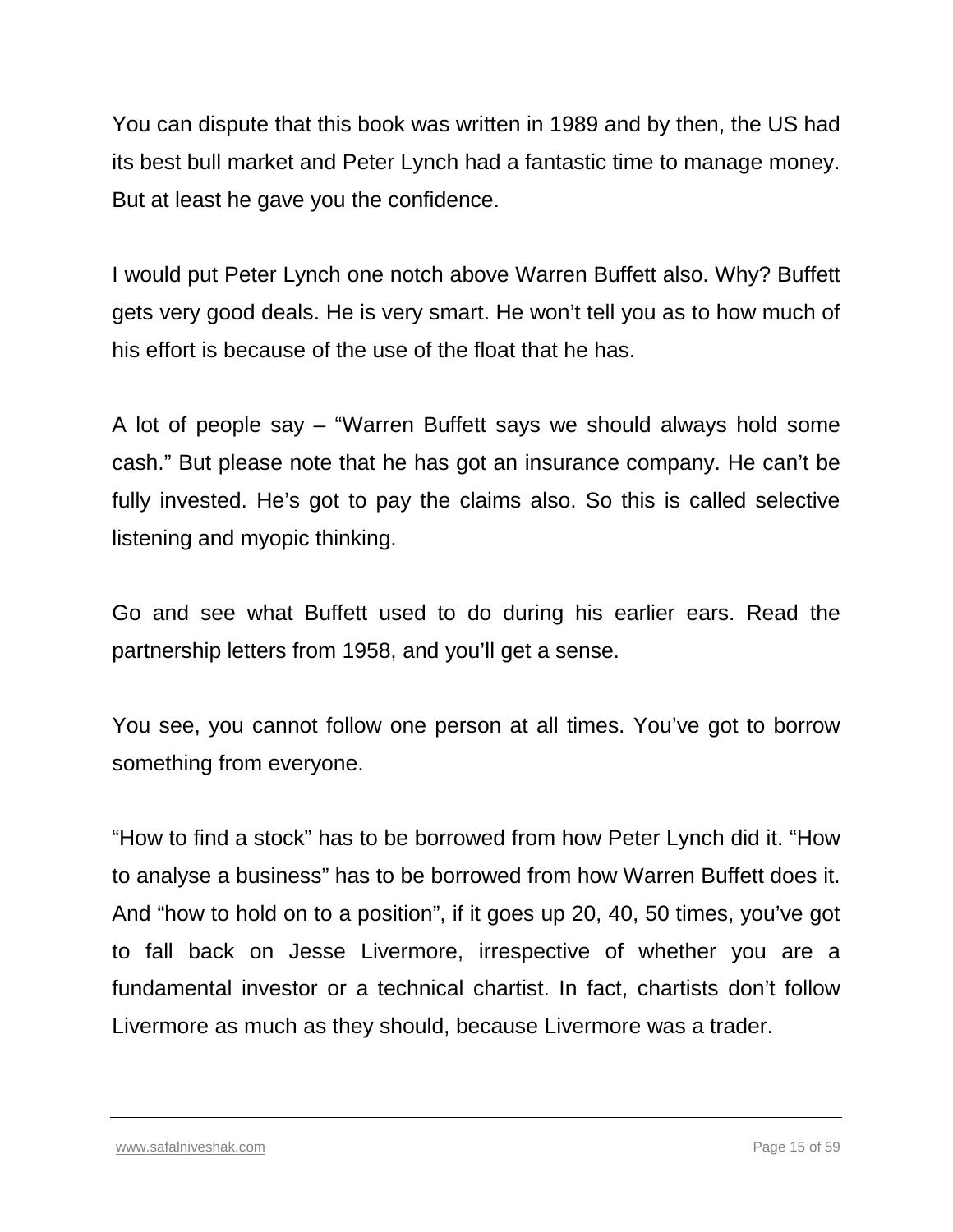A chartist you see on TV will tell you, "Sell this is this goes up 10%!" Hey, you are a chartist, a trader, how can you sell it when it goes up?

I think you should mention this specifically. Any stock that you buy can go down 100% only. How much can it go up? 200%, 500%, 1000%, right? But still people lose money.

Why? Because when it goes up 20%, you want to book profits, when it doubles, you want to sell half of it and get the other half free. Do you do this with your home?

You bought a home in Gurgaon, and it went up 5 times. Would you sell the verandah and say now my kitchen is free, or sell your kitchen and say my living room is free, or sell your bathroom and say my bedroom is free? You don't do it!

So that's the problem because we all try and cap our profits.

So, overall, One Up on Wall Street is a fascinating book. Though it's written for the US market, but I got many of my ideas from this book. I read it once every 2-3 years.

This is a wonderful classic. And then there are so many of them.

But then, as I mentioned, beyond a point, books won't help much. You got to practice what you read.

[www.safalniveshak.com](http://www.safalniveshak.com/) Page 16 of 59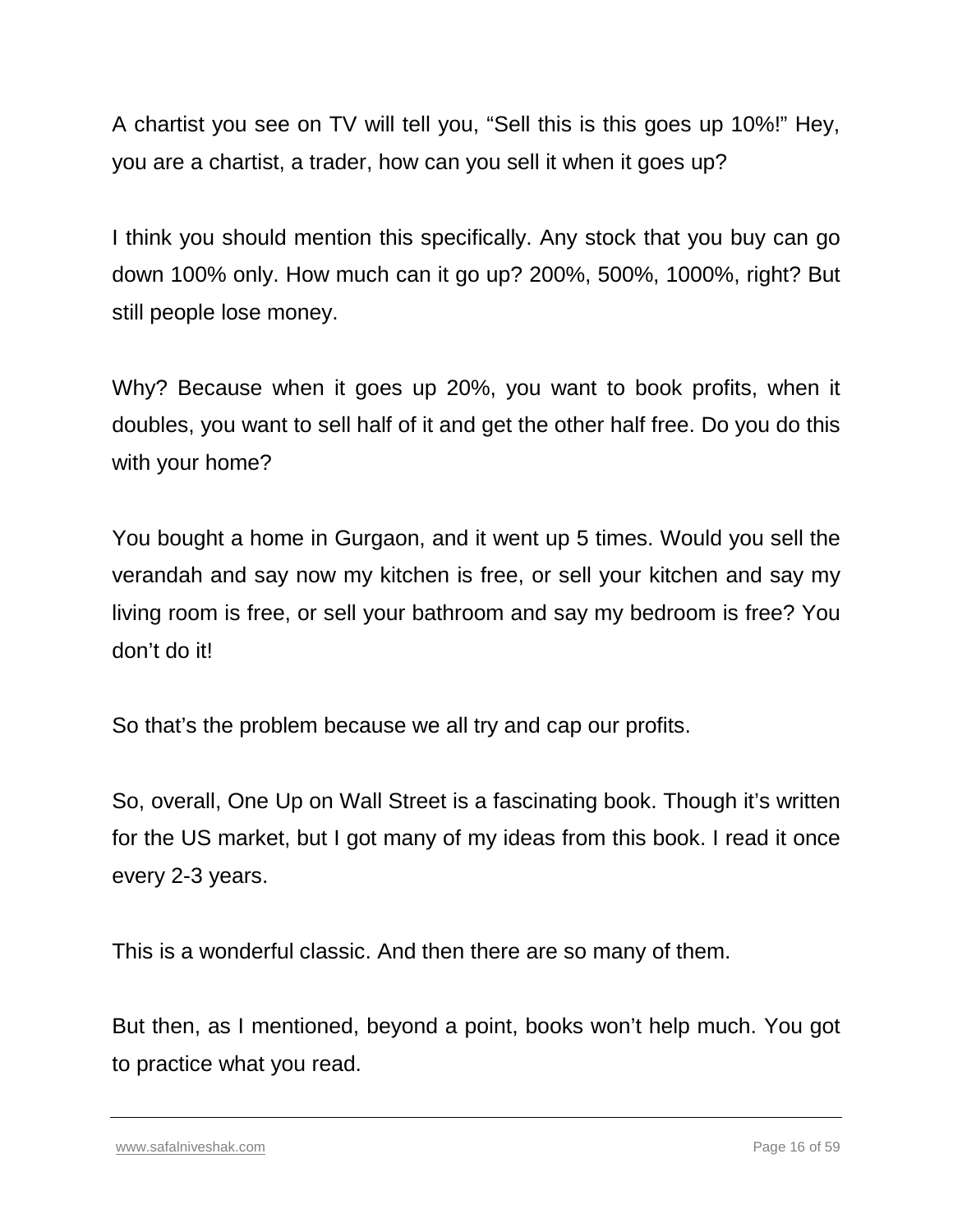**SN: Compared to when you started investing in 1992, the sheer amount of irrelevant information faced by investors is truly staggering today. How can investors trapped by irrelevant information make independent investment decisions? What are the 4-5 factors investors can use to improve the quality of their decision making?**

**BM:** You have to look at a piece of information and ask, "What difference does it make to the company that I own?" Like, I bought Pantaloon and made money. That's well-documented everywhere.

When Pantaloon was doing its books, it used to carry inventory at sales minus gross margin. Normally, you have to do at cost or market value, whichever is lower. So there was a buffer there.

So if the inventory should've been valued at Rs 40 crore, they used to value it at Rs 60 or 70 crore. There was a lot of hue and cry about this. People said, "They're overvaluing it!"

At that point, I was also into this confusion as to how to evaluate this inventory part of Pantaloon. Then, one day as I was thinking about it, I thought of calculating how much it worked to. It came to about Rs 20-30 crore. Compared to this, the company's market cap was about Rs 1,000 crore. The company was making more than Rs 20 crore in quarterly profit. So anybody would have said, "What difference does it make anyways? Pantaloon can write it off in one quarter."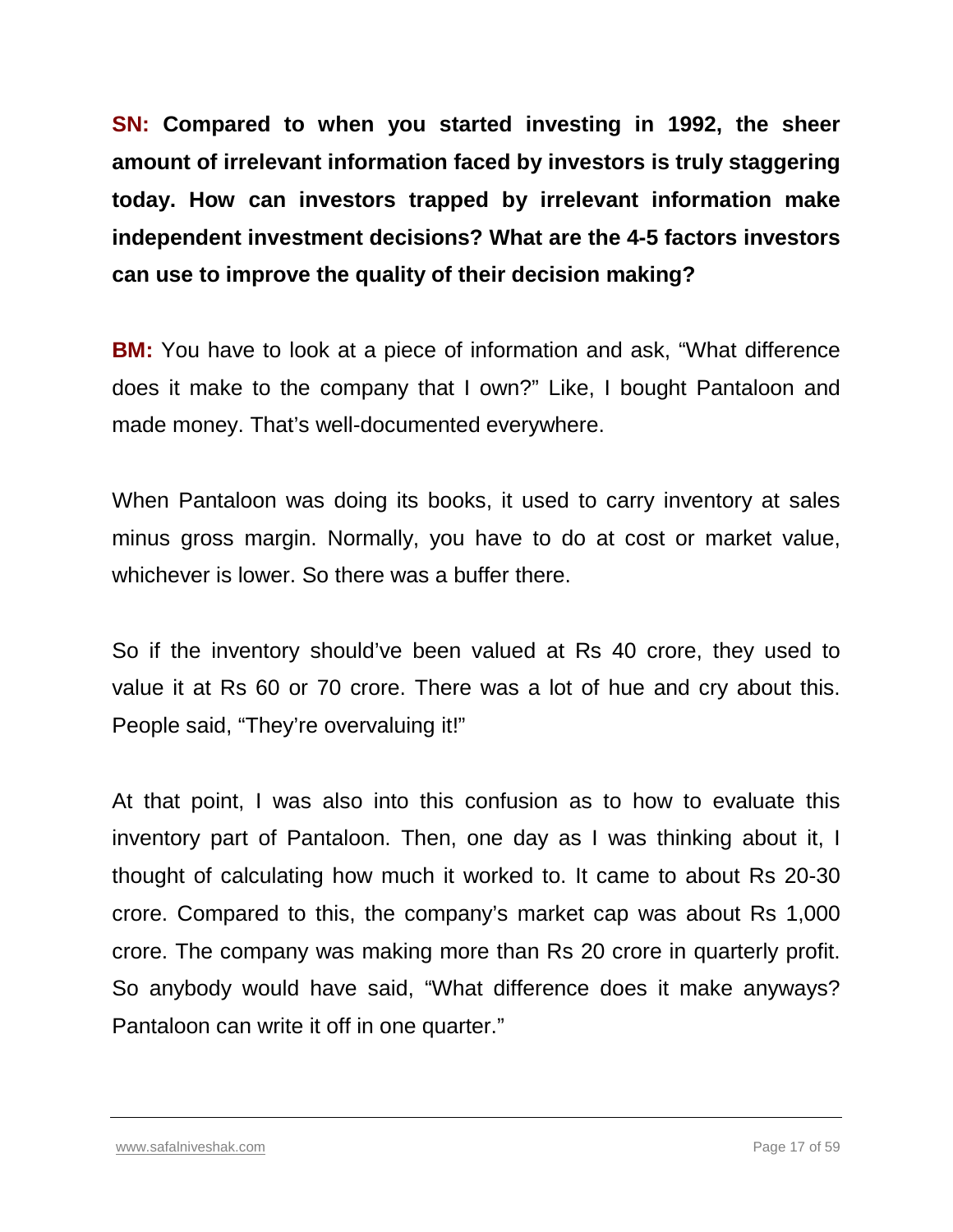I am not saying they were doing a great job. All I am saying is that all information has to be converted into numbers.

You cannot have a situation where you just look at the information and then you worry about it without getting into the numbers part. Once you do that, you won't be bothered too much.

And just like I said earlier, a person who doesn't own the stock, he will always have 20 more reasons not to own it.

Also, for all multi-baggers, for every one reason to buy them, there are ten reasons why you should not buy them.

Like I'll tell you, in 2009, when I bought Page Industries, it was at Rs 350 and their license was valid only till 2010. I called and asked the Company Secretary whether I could meet the President of Jockey International. He said I can't do that.

So I went to the company's AGM that year. I asked the President whether he was going to cancel Page's license. He asked "Why?" I said, "It's valid till only 2010. Are you going to extend it?"

He said, "Yes, we will extend it. But I can't give you any more information."

Then I asked, "Have you cancelled any licence in the past?" to which he replied that he hadn't done that till date. He also mentioned that a license

[www.safalniveshak.com](http://www.safalniveshak.com/) Page 18 of 59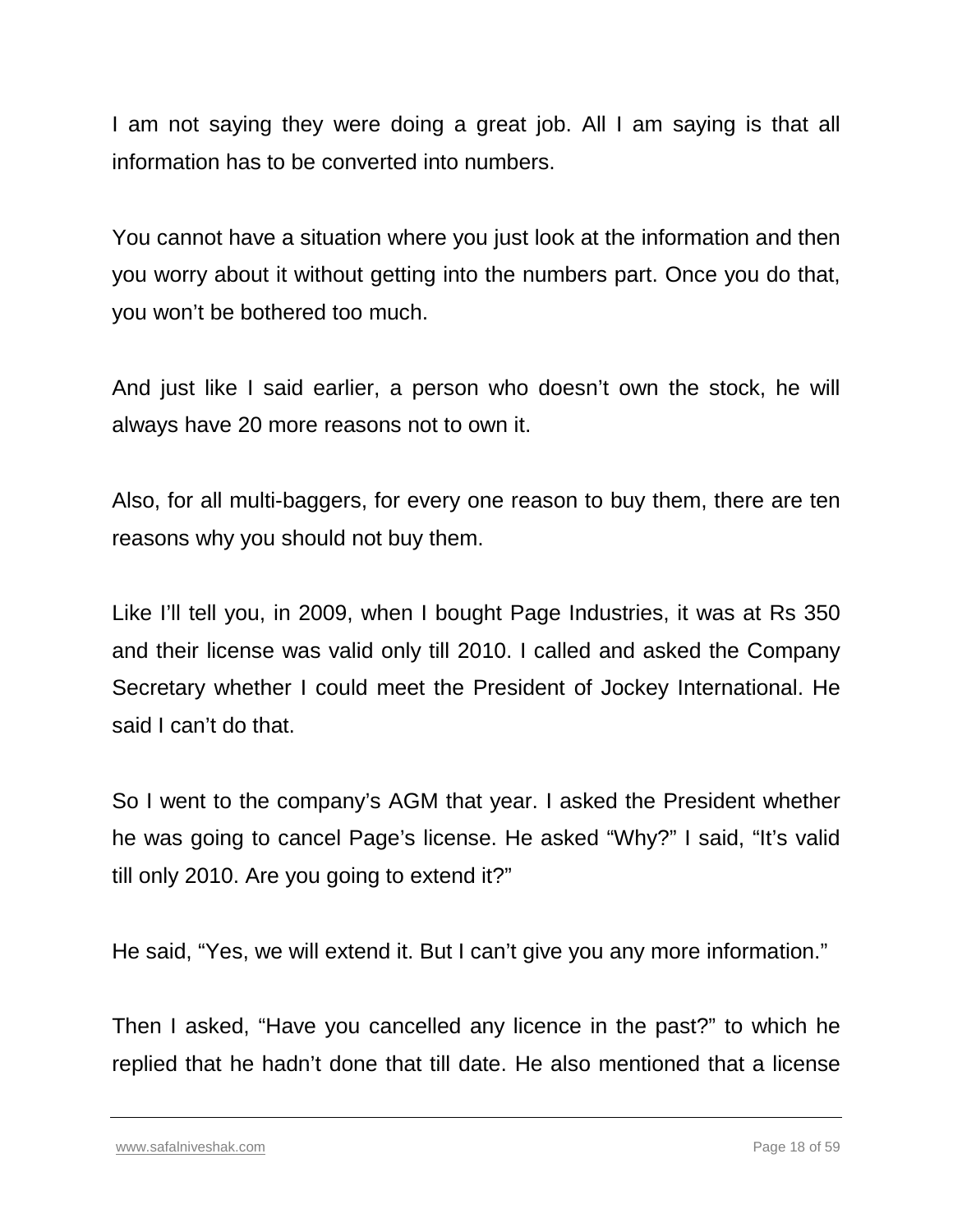can be cancelled, as per the agreement, only if Page did not produce anything for sixth consecutive days and there is no force majeure involved, or if the promoter holding went below 51%.

So these two reasons were enough for me to frame an opinion that this licence wasn't going to get cancelled in 2010. For anyone else, he would have discussed it at least 200 times on internet forums as to what would happen if this license was not renewed etc. etc.

Of course that was a very relevant point, but for a relevant point, you need to dig deeper. At such times, what happens is that people don't want to give much of leverage to any company. But then, most of the big money is made by betting on first generation promoters, where there is no track record.

So all information you get about them will be unsubstantiated, and undocumented. It will mostly be on hearsay. But then, you have to give him some leverage, some benefit of doubt.

Who knew Narayana Murthy before 1994? Who knew Subhash Chandra before 1992? Who knew Kishore Biyani before 2002? Who knew Mr. Genomal of Page or Mr. Jagannathan of TTK Prestige before 2009? Of course, we had heard about them, but there was nothing we knew about them.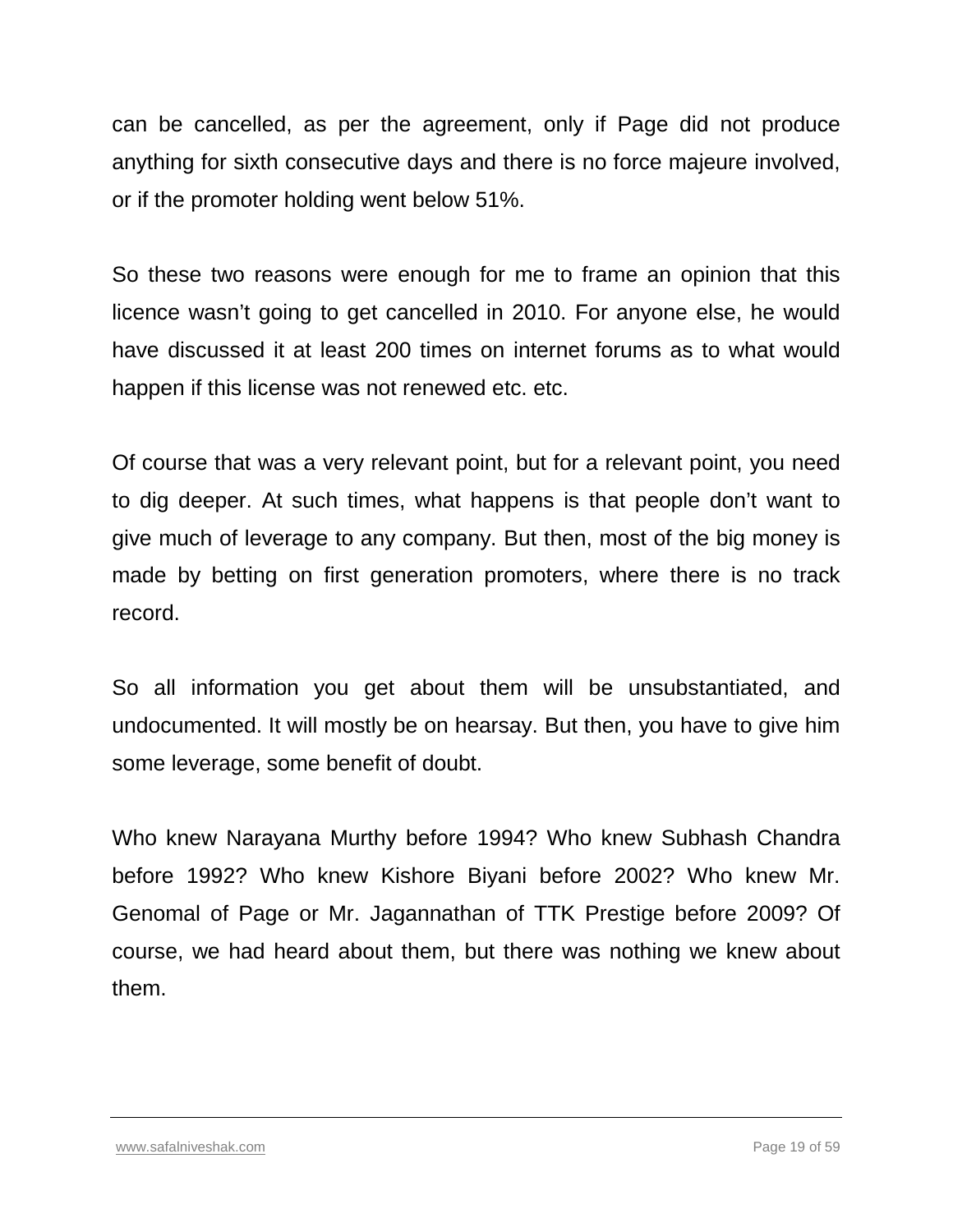So most, not all, of the big money will be made on first generation promoters where there will be too much of negative information. And you have to convert all that information into numbers.

**SN: You've mentioned in the past that your way of making money is by riding trends while keeping the downside risks in check. Please elaborate on your processes of (a) identifying trends, and (b) keeping the downside risks in check?**

**BM:** Let's look at 2-3 trends from the past – the software trend of the late 1990s and then the infra trend of 2000s. Of late, we have this consumer discretionary trend from 2009. Now look at these things – new highs for all the stocks enjoying a trend.

So if ACC and Ambuja were making new highs in 1992, and Infosys, Wipro etc. were making new highs in the late 1990s, Unitech, IVRCL, Nagarjuna Construction etc. were making new highs in mid-2000.

So the first thing is that if a trend is there, all companies in that sector, or at least most of them will be hitting new highs. It's not a 52-week high. It's a new all-time high.

Secondly, most of these companies should show above average growth. You can't have a situation where Bharti Airtel is growing at 18% and you say it's a new high.

[www.safalniveshak.com](http://www.safalniveshak.com/) Page 20 of 59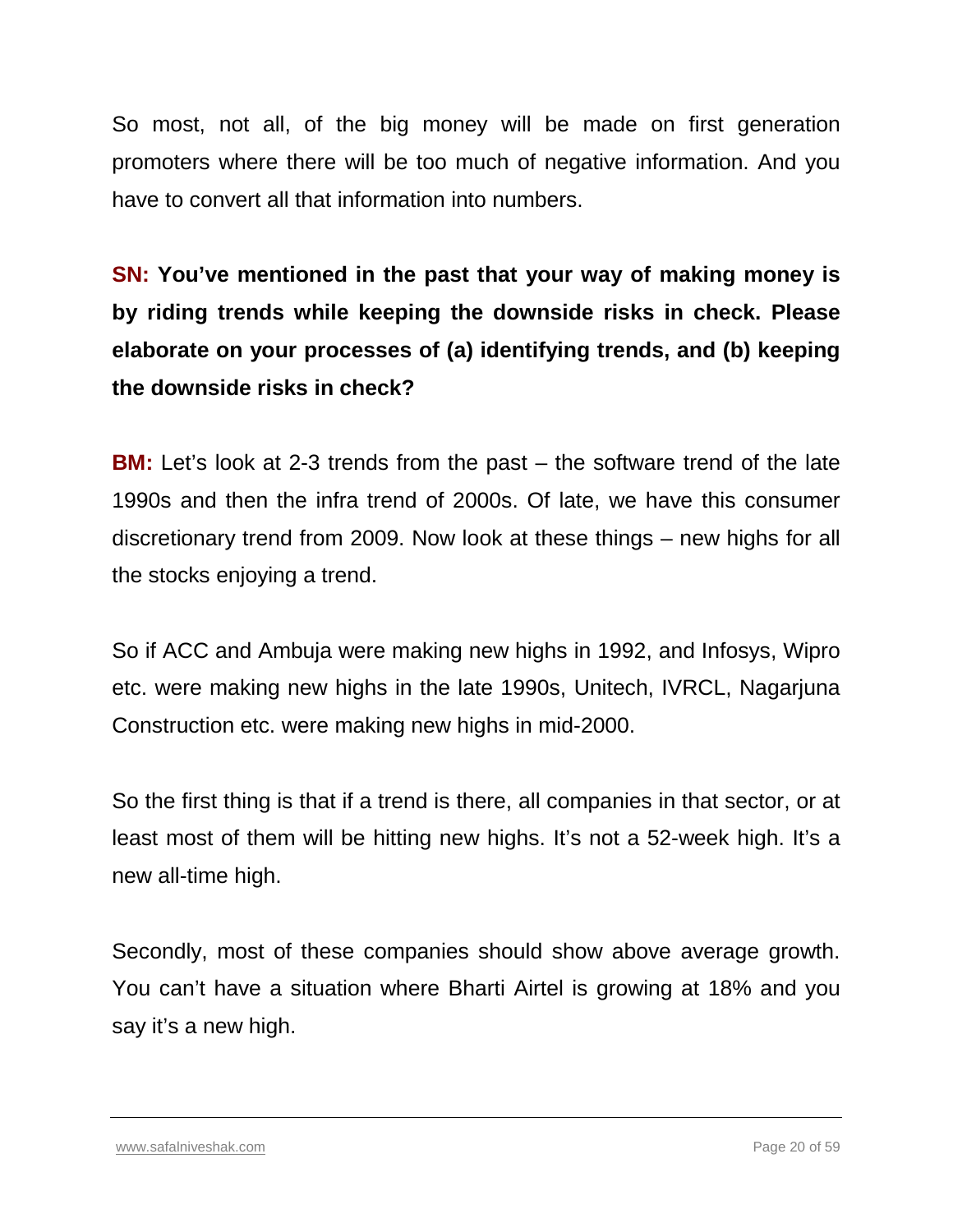Nobody is interested in buying a company that is growing at 18%. Many are interested if it grows at 25%. Plenty will be interested if it grows at 35%. And everybody will be interested if it grows at above 50%.

So, the percentage change in growth is only 10-15%, but the amount of incremental investors it can draw in is huge. So 25% and 35% is like day and night.

Secondly, above average growth has to be there, for almost all companies in that sector, for a new trend.

Third, most of these companies when they are hitting their new highs, the scale of opportunity has to be big. For example, you can't sell wipers for somebody who's wearing spectacles and say this is going to be a new trend. Or you can't sell remote-controlled toothbrushes, and say this is going to become a new trend.

More often, you have to do a copy-paste job. So if you throw a company to me and ask, "How does this ABC Company look to you?" I'll ask, "Is there any company in the US or Europe that has made it big in this business?"

If there is none, then I would not be interested, because business models don't change too much. Human nature is same and what humans consume remains same. Our culture might be different, but the end consumption levels don't change too much.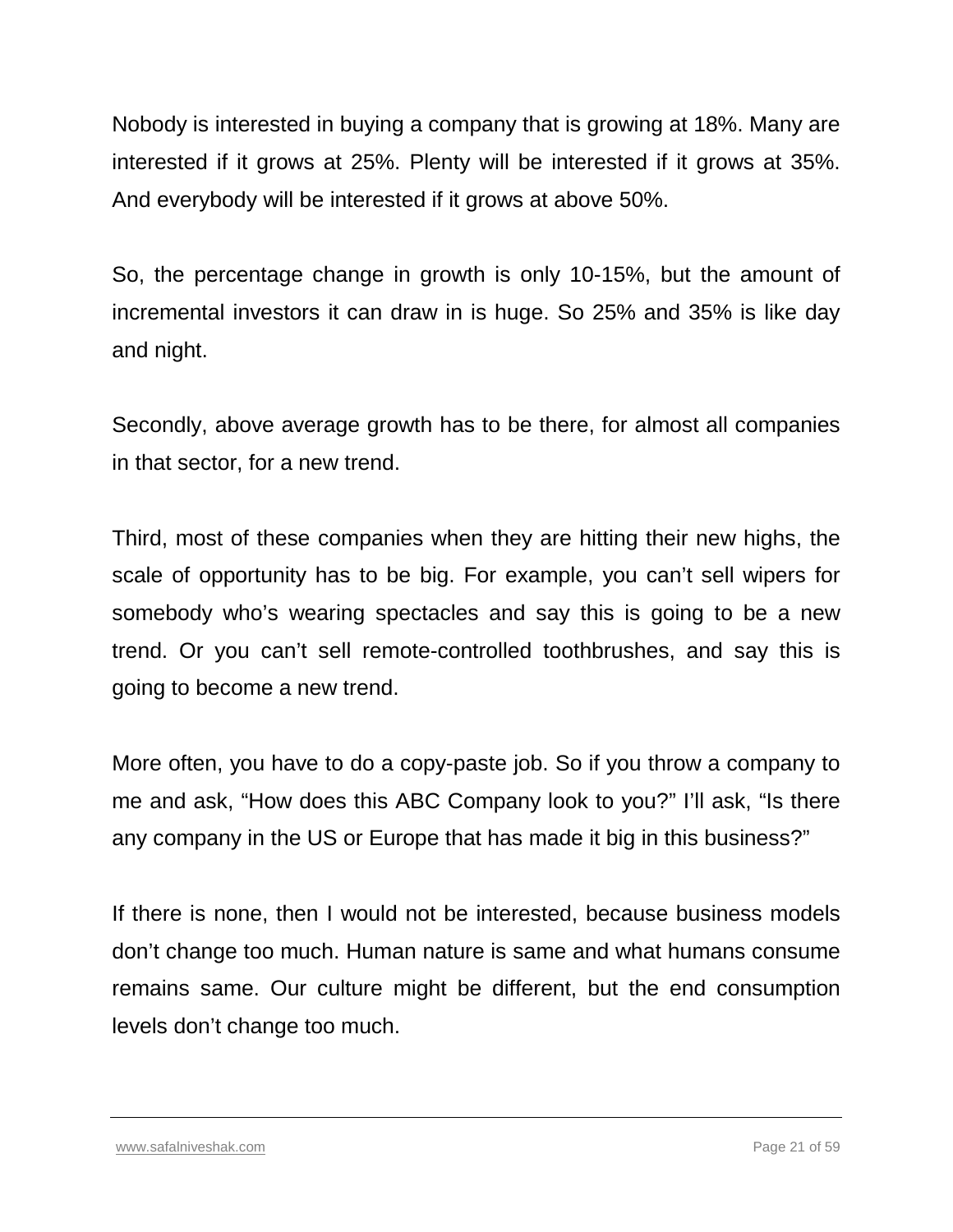So if something has worked in the US, it will work in India. And we can get a fantastic head-on advantage. We are 20 years behind them. So you can choose to do a copy-paste job there.

Also, new trends will mostly have first generation promoters, about whom you would not have heard before.

Like Mukesh Ambani did not go into software in 1992. Tatas did not go into infrastructure and construction in 2003. So these things will keep on happening, because when a new trend is starting, you will not have too many known names there.

Now that's a problem, because you have to bet in the unknown. But that is where the money is made.

So these are a few things. Of course there are other checks as well. But if you give me a stock that is making a new high, and another one that is making a new low and irrespective of how much fundamental analysis I do, I will be more attracted towards a stock that is making new highs than one that is making new lows, because most of the time new lows take place when shareholders don't know what is happing with the company.

## **SN: Well, that was about identifying trends. How do you keep the downside risks in check?**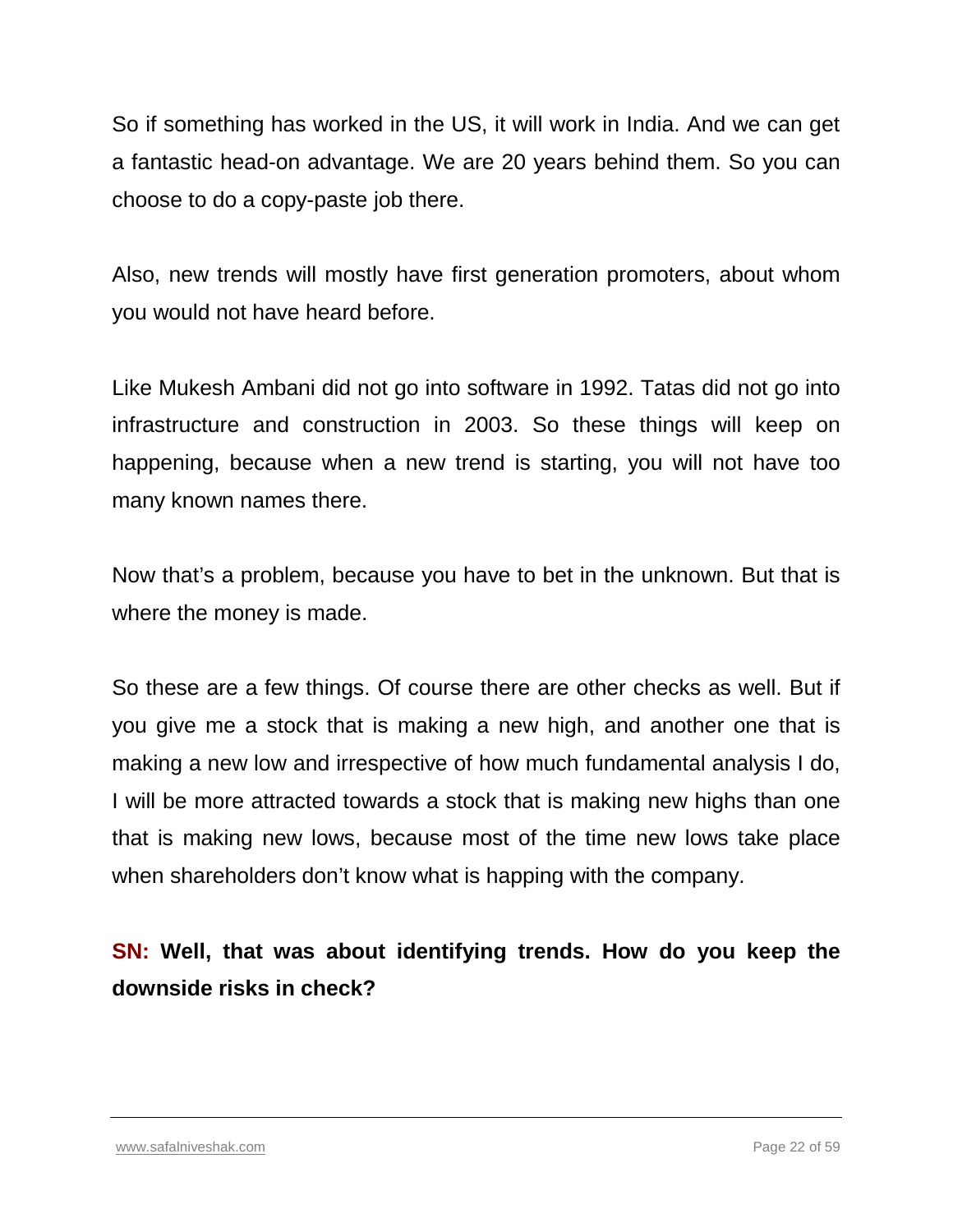**BM:** Earlier, I was willing to lose what I had. So, the only downside risk I had was that I used to sell stocks just like that. Now, I try to buy companies that are showing increased dividend payments. So if it's paying Rs 10 today, next year it should pay Rs 11, the year after it should pay Rs 13, and then Rs 15 and so on.

Like I gave you an example of the capex thing. If I bought a high growth company that puts, say, 30% of its profits into capex every year because it needs to put up a new plant and machinery for catering to new growth that is going to come, and it also pays you dividend. So when growth slows down, and the trend starts to break (which can only be known in hindsight) more of that money will be diverted as dividends.

There are companies that like to hold cash and not pay anything. There it becomes very difficult. But with companies that pay you dividends every year at a certain rate, and the dividends are rising, in those kind of companies if the growth does not come across, then they would divert money for dividends. And the dividend would come in as a protection.

So from a 1.5% yield, it will become a 2.5% yield. But, normally, in a very high growth company, I need a 1% yield at least. This is because a 1% yield with 30-40% earnings growth is very good, because when the growth slows down, the money will come back to you.

Apart from this, you have to assume that when the trend breaks, you won't know in foresight. It will come to you in hindsight, and you have to act 20-

[www.safalniveshak.com](http://www.safalniveshak.com/) Page 23 of 59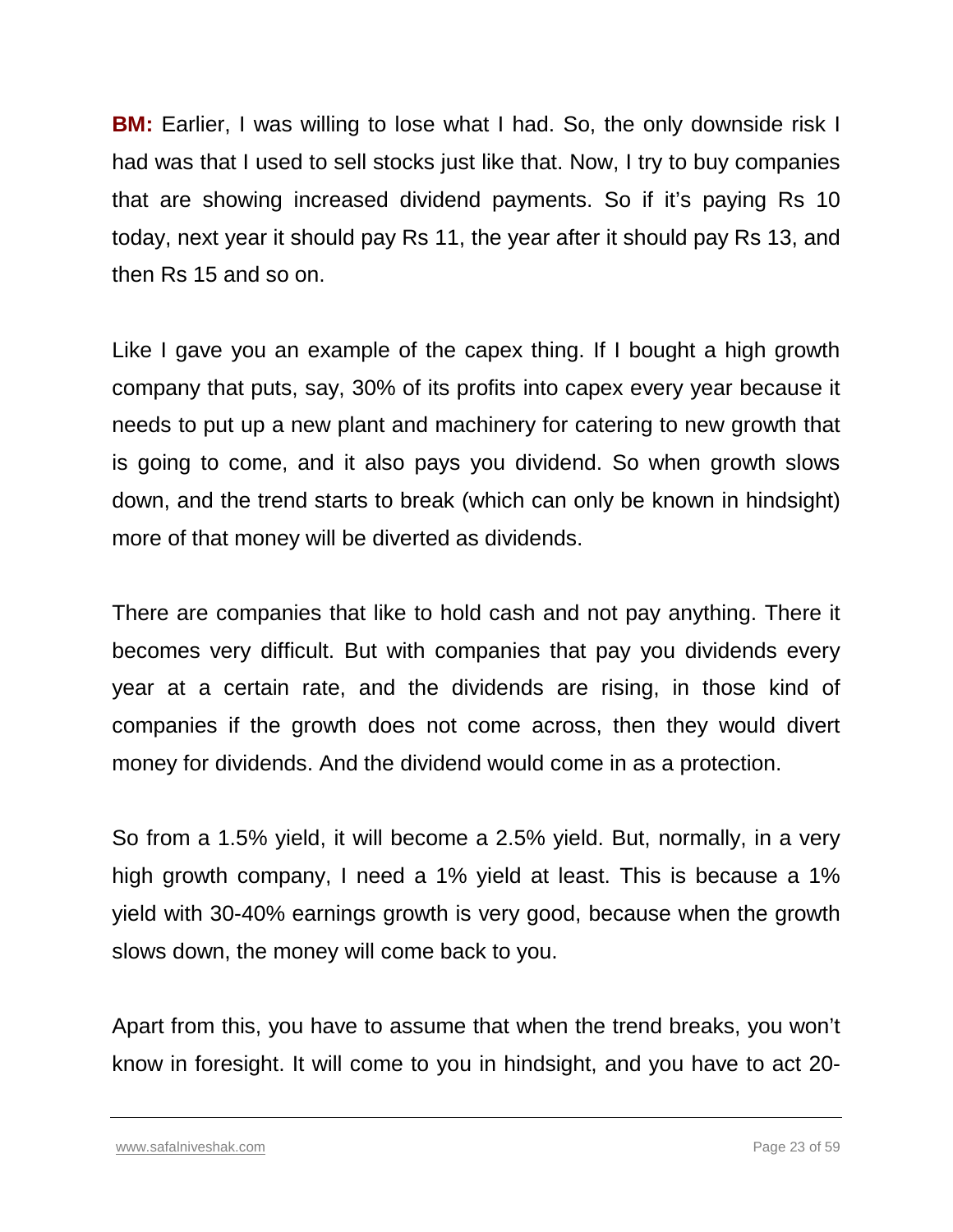30% down. In the past, all companies who were leaders in their sectors, they almost doubled up before the trend broke.

Like ACC was at Rs 130 in 1992, three months before the trend broke. And at the peak it went to Rs 399. Then it fell down from there.

Similarly, Infosys from Rs 600 went to Rs 1,700 in three months in 2000, and from there it fell back to Rs 900. So before a trend breaks, the stocks would normally move up 50-100%. That's the final blowout phase.

So, many times what happens is by looking at just the price of the stock, I get a sense – whether it's right or not I don't know – whether it is the final terminal value or is it going to go back a little more.

But, basically, you have to take it that you will never know it in foresight. It will only come to you in hindsight that the trend has broken. But you should make enough with the trend.

And who said you have to buy at the lowest point and sell at the highest point to make money?

You can buy somewhere near the lows and sell maybe 30% lower than the highs and still make enough money.

#### [www.safalniveshak.com](http://www.safalniveshak.com/) Page 24 of 59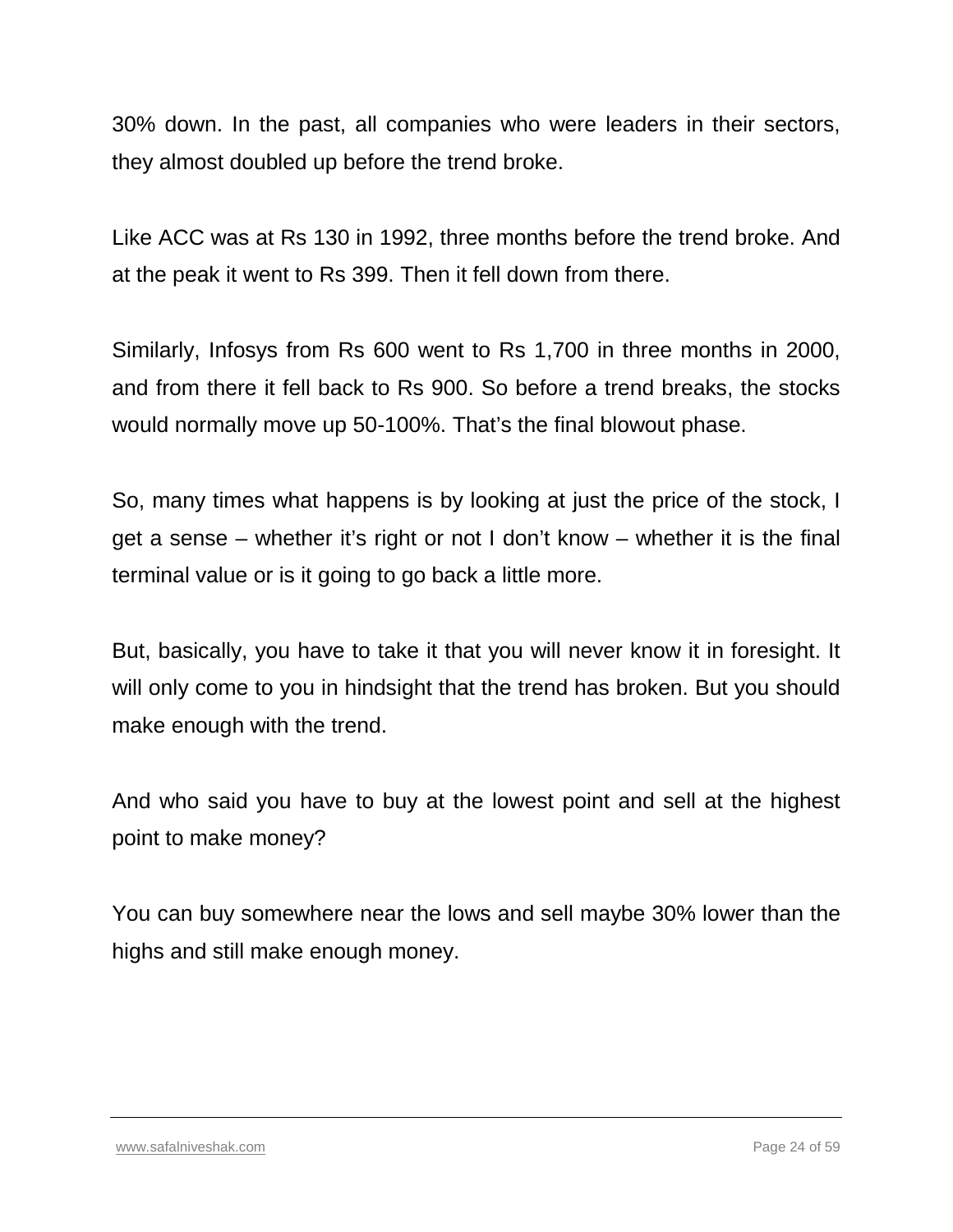**SN: I think not knowing the trend breaking up in foresight is what causes people to overpay. How do you differentiate between whether you are paying up for a stock or overpaying?**

**BM:** It depends on which year's earnings you consider. Are you in FY14 or FY16? Today, if you look at many of the engineering companies, they are doing well because people assume things will change. And on an FY16 basis, they are at around 25x P/E. And a classic secular growth company, on an FY16 basis, could be on 30x P/E.

So why won't I pay 5x more and buy a classic secular growth company instead of trying to become the smart guy out there by first assuming how this engineering company will turn around and how much it will make in FTY16 and then try to say that this company is better because in FY16 it will trade at 25x against your secular growth company that is trading at 30x?

The first problem of overpaying or not overpaying comes because who will decide which year's earnings have to be looked at.

And for companies that have predictable growth, where there is surety, the market will put the stock at an expanded level for as many years as much as you can predict the growth. Like HDFC Bank, I think, remained in a range for four years between 1999 and 2003. It traded at a price-to-book of more than 7x. And then it came down to less than 3x also. But the point is,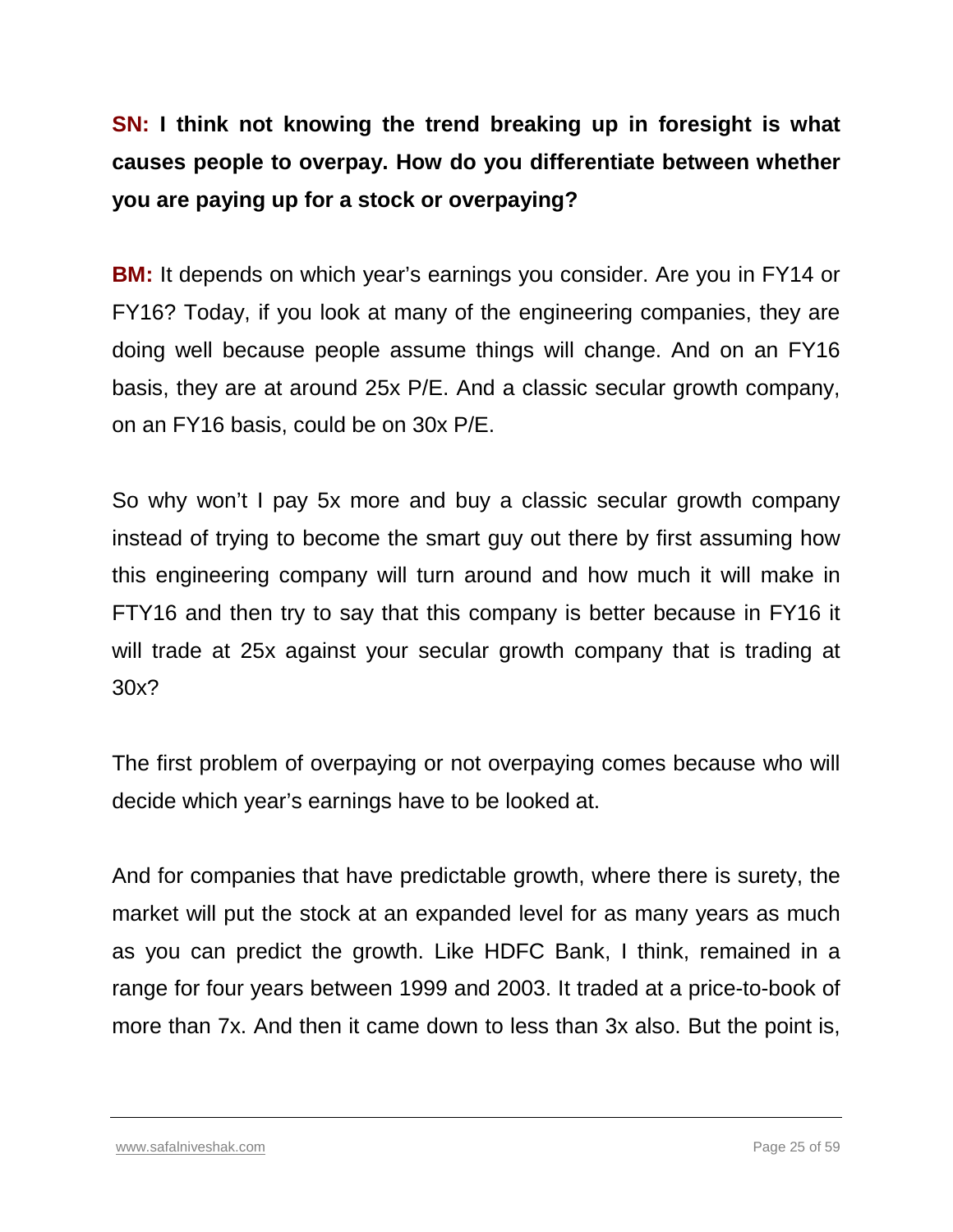how many people would have thought that at 7x, HDFC Bank could have done nothing from there on, and sold it.

Good companies, like good life partners, are not too many. You find one, you stay with it, till the time the partner doesn't do that you don't want it to do.

But I think the biggest problem is that when we compare companies, we compare them with trailing earnings. Like I will compare Tata Steel's with Tata Motors's trailing earnings.

But Tata Motors's earnings are more predictable than Tata Steel's. ITC's earnings are more predictable than Tata Motors's. Because of government regulations on ITC, Nestle's earnings are more predictable than the former. So I can't put everything in FY14 (trailing) earnings. And nobody knows whether you should look at FY15, or FY16, or FY17.

In all, overpaying is not a problem, as long as the trend remains, and as long as you can predict.

Also, overpaying is not a problem with predictable businesses. However, you also need to see that the prediction you are making is on the right scale. You just can't predict endlessly.

#### [www.safalniveshak.com](http://www.safalniveshak.com/) Page 26 of 59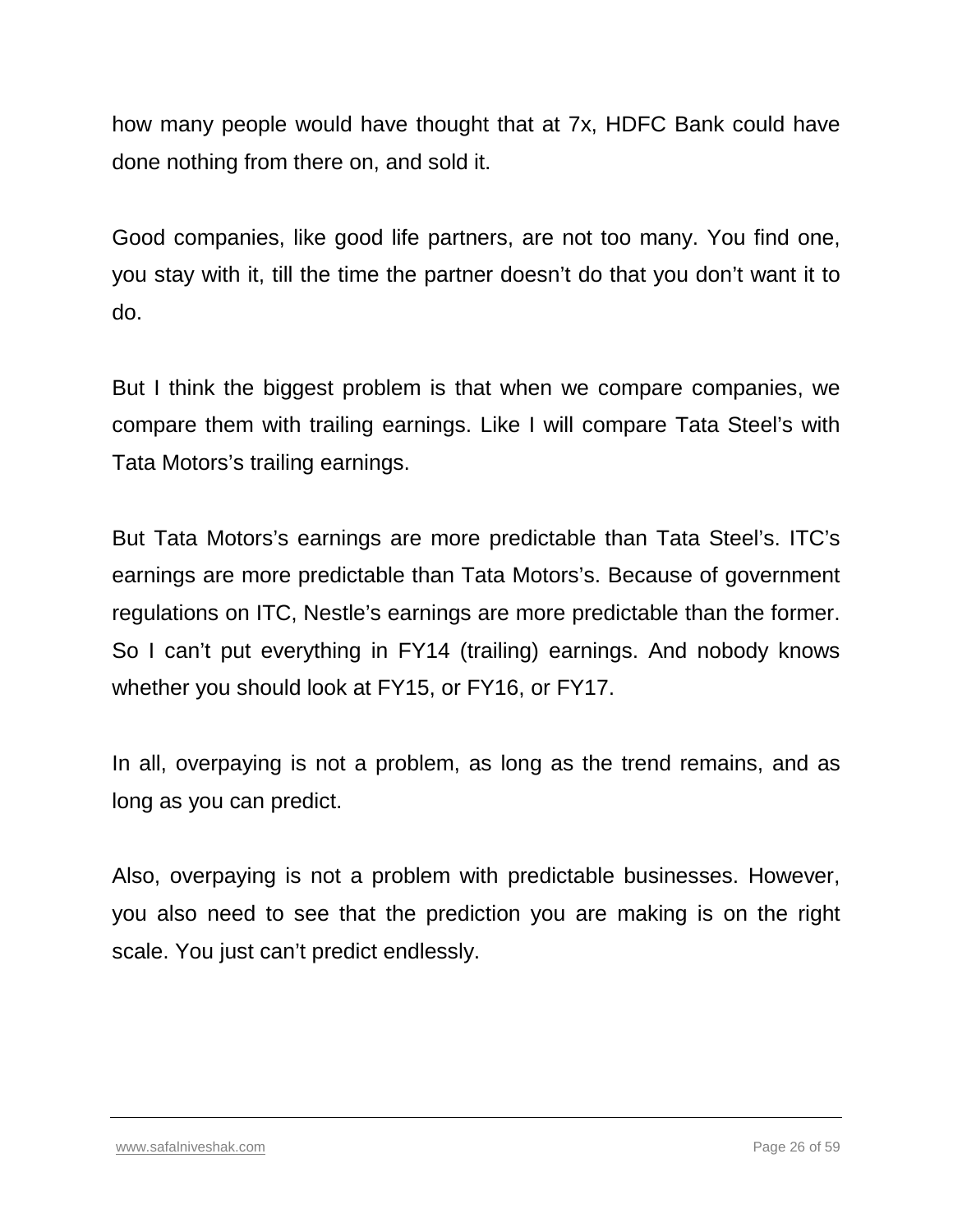**SN: How does one escape from over-analyzing? In other words, how much time does one devote to analyse a stock idea? Are 'few hours per week' sufficient, as Peter Lynch suggests?**

**BM:** It depends on what company you are analyzing. If you have bought a company whose future is based on what the Supreme Court has to offer, then you got to go into the Supreme Court and sit there, and listen to what the judges say. But if you got a Hindustan Unilever in your hand, you can just hold it for 10 years.

See, the thing is that 80% of the company information is available in the first 20% of the time you put into it. And in the balance 80% of the time, you will never be able to get the balance 20% of the information.

So then it becomes like he law of decreasing returns, in fact, everdecreasing returns. Then we start looking at useless things.

That incremental analysis does not add too much value. But again the thing is, first 80% of the information comes to you in the first 20% of the time and from then on you will get the hang of the company, unless you have left it entirely to the mercy of the government, and regulations, and judiciary, and the London Metal Exchange (LME), then you need not analyze also.

**SN: Also, when you over-analyze, you get into that illusion of control. I feel the more I know, the more I can control the outcome, which doesn't happen actually.**

[www.safalniveshak.com](http://www.safalniveshak.com/) Page 27 of 59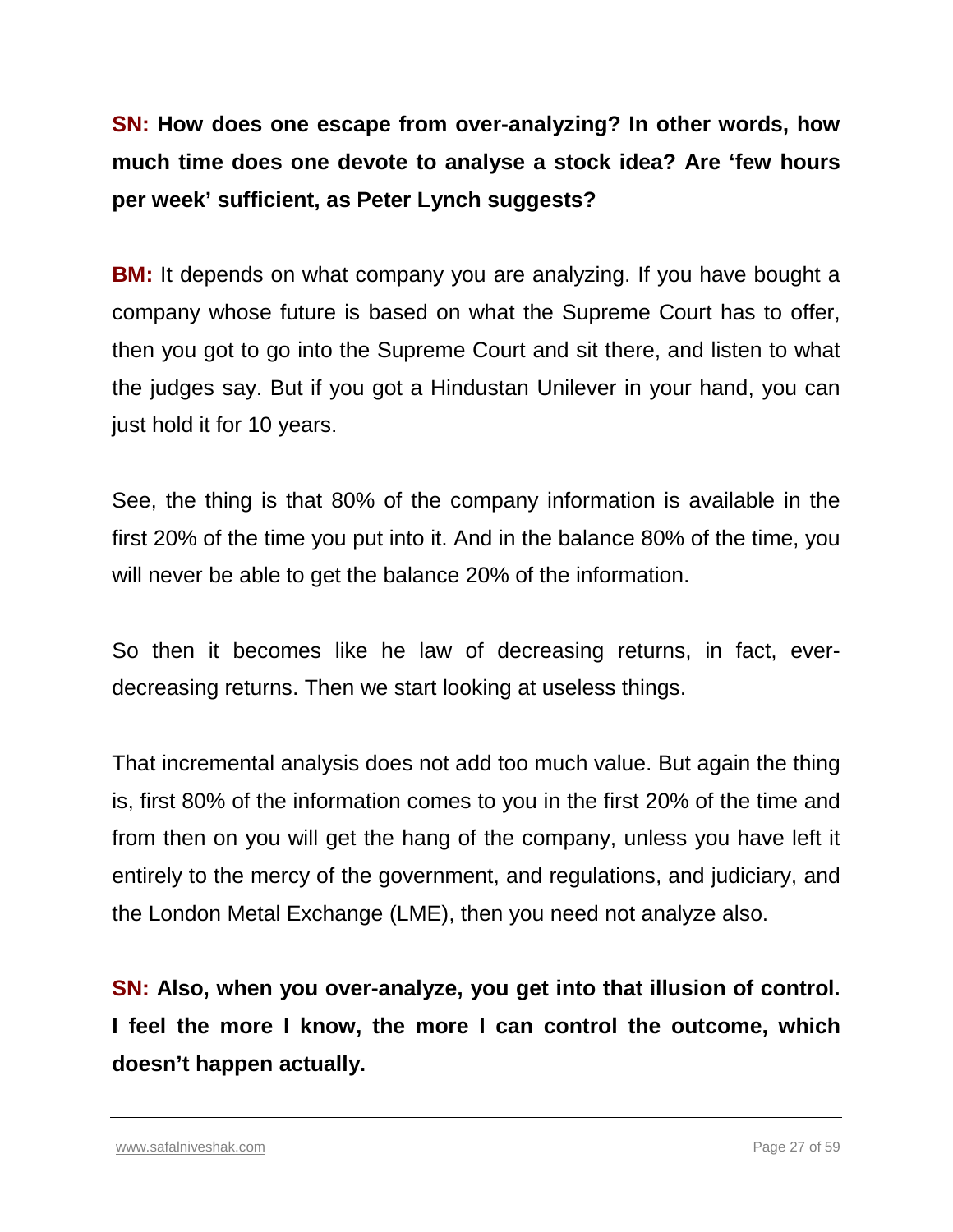**BM:** Yes, that's very true. So, when someone calls me about a stock, after a brief discussion, the first thing that comes to my mind is and that I ask him is – "Is this analysis making any difference to whether I'm going to keep holding on this stock or am I going to sell it?"

Like somebody can tell you, "I bought this product from that store and this product doesn't work!" But if the company is growing at 30-40%, probably you are the odd one out. And if the company is making 5-10 million pieces, then obviously there will be 20 products that will not work.

The first indicator of the customer feedback will come to you in terms of rising or dropping sales.

But most of the time we spend in getting the balance 20% information, which is not relevant at all.

Then it also depends on how many stocks you own. If you own 20 stocks, you can give a business a little more time to perform. If you have 5, then you don't have any margin for error. Then, on the first sign of distress – not a confirmation but the first sign of distress – you got to say, "Thank you so much! I can't be with you anymore!"

**SN: You seemingly keep a concentrated portfolio with no more than 10 stocks. What is your maximum cap (as a % of your portfolio) on a single stock and how do you arrive at that allocation? If someone**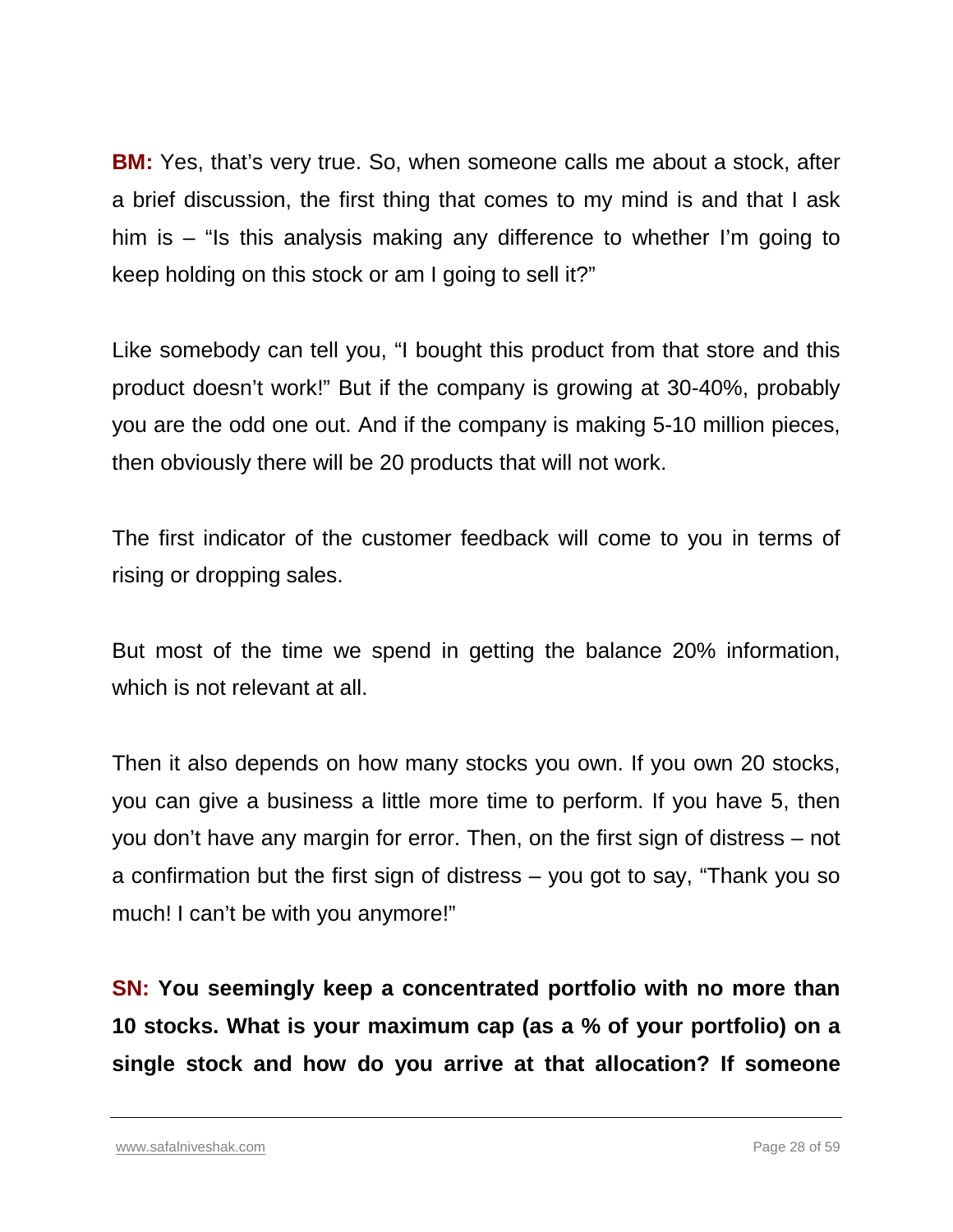**were to start investing today as a fresher with average knowledge, experience and emotional intelligence, would you advise a concentrated portfolio?**

**BM:** If he wants to concentrate, then he should let the market concentrate for him, or if he understands the company very well. If I'm working in TCS and I know what Mr. N. Chandra is doing to TCS, I don't need anybody else's advice. I will put my entire money to work in TCS.

People might say that you are working in TCS, your salary is coming from there, and your investment is also there. But then, that is what I understand best. I might be able to sell the stock the moment I get the pink slip. But if I'm working at TCS and I bought a lot of Infosys, and there's some problem in Infosys, I might never be able to know about it.

You see, concentration is for creating capital. Diversification is for protecting capital. If you got 40 stocks, you will do only as good as a normally diversified mutual fund or an index fund.

A new investor should start with a certain sense of diversification. And when he starts understanding the companies he owns, then he got to concentrate.

This is also a function of how much stock market allocation you have out of your net worth. If your net worth is Rs 1 crore, and you have Rs 5 lac into

[www.safalniveshak.com](http://www.safalniveshak.com/) Page 29 of 59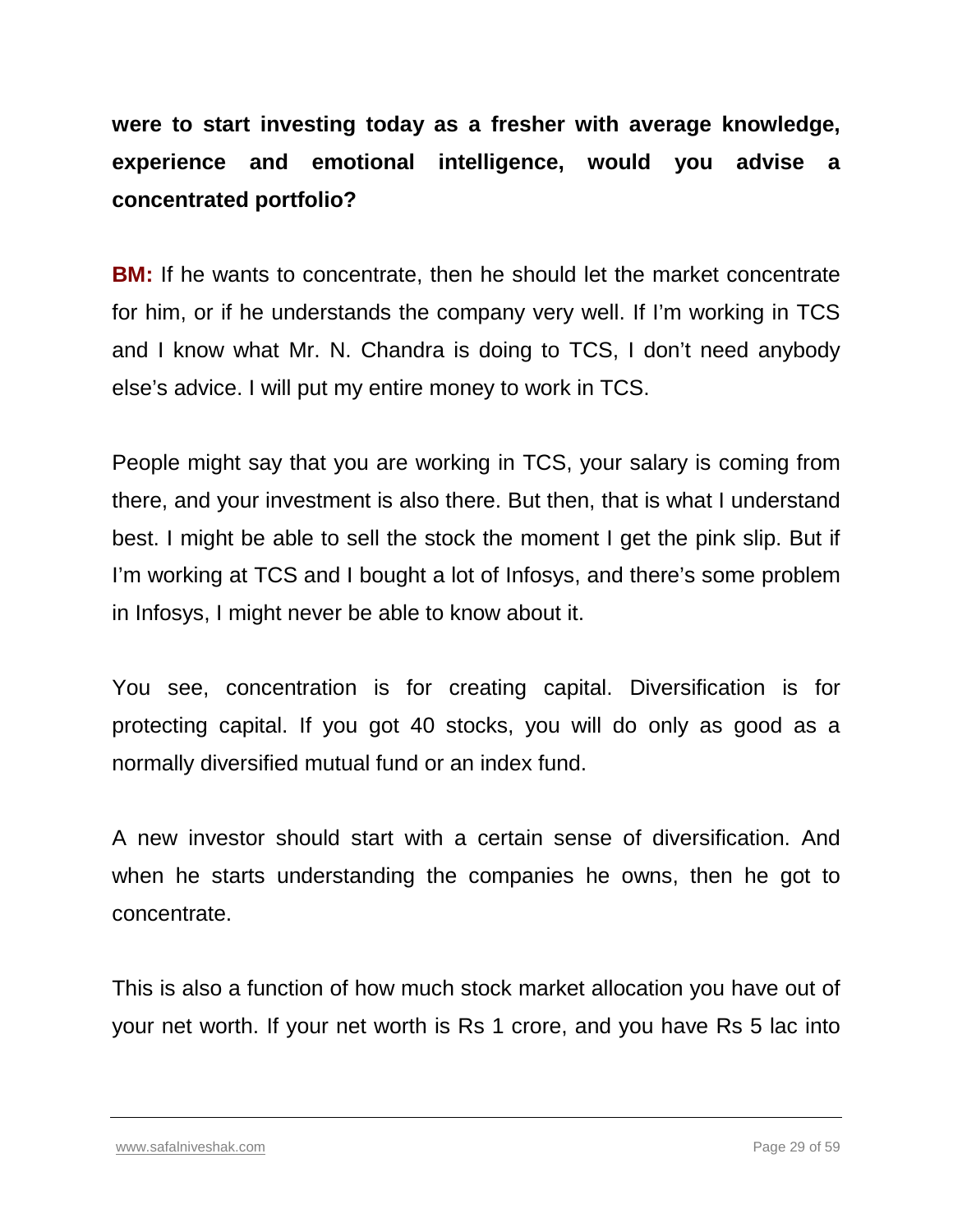the stock market, and you have diversified it across 40 companies, then it makes no difference.

But if my net worth is Rs 1 crore, and I put that entirely into the stock market, then I've got to diversify.

So I think it is a function of how much of my net worth I have in the stock market. I think most people forget their net worth while analyzing the stocks they own. But I think that has to be in combination of that.

**SN: Do you believe in the importance of maintaining an investment checklist? If yes, what are the most important points on your checklist?**

**BM:** Let's take an example of, say, a company like ITC. The first question I will ask is, "Is it cyclical or non-cyclical?" It's not cyclical. So, basically it means that you can predict.

I assume that I don't know anything about ITC. Now, I will open the company's annual reports and see the fourth year figure. So if I'm in FY14, I will see how much revenue it earned in FY10.

From FY10 to FY14, in four years, it has got to double. If the revenue has not doubled in four years, then I don't get excited. I am just looking at revenue at the moment. I have not yet dabbled with profits.

[www.safalniveshak.com](http://www.safalniveshak.com/) Page 30 of 59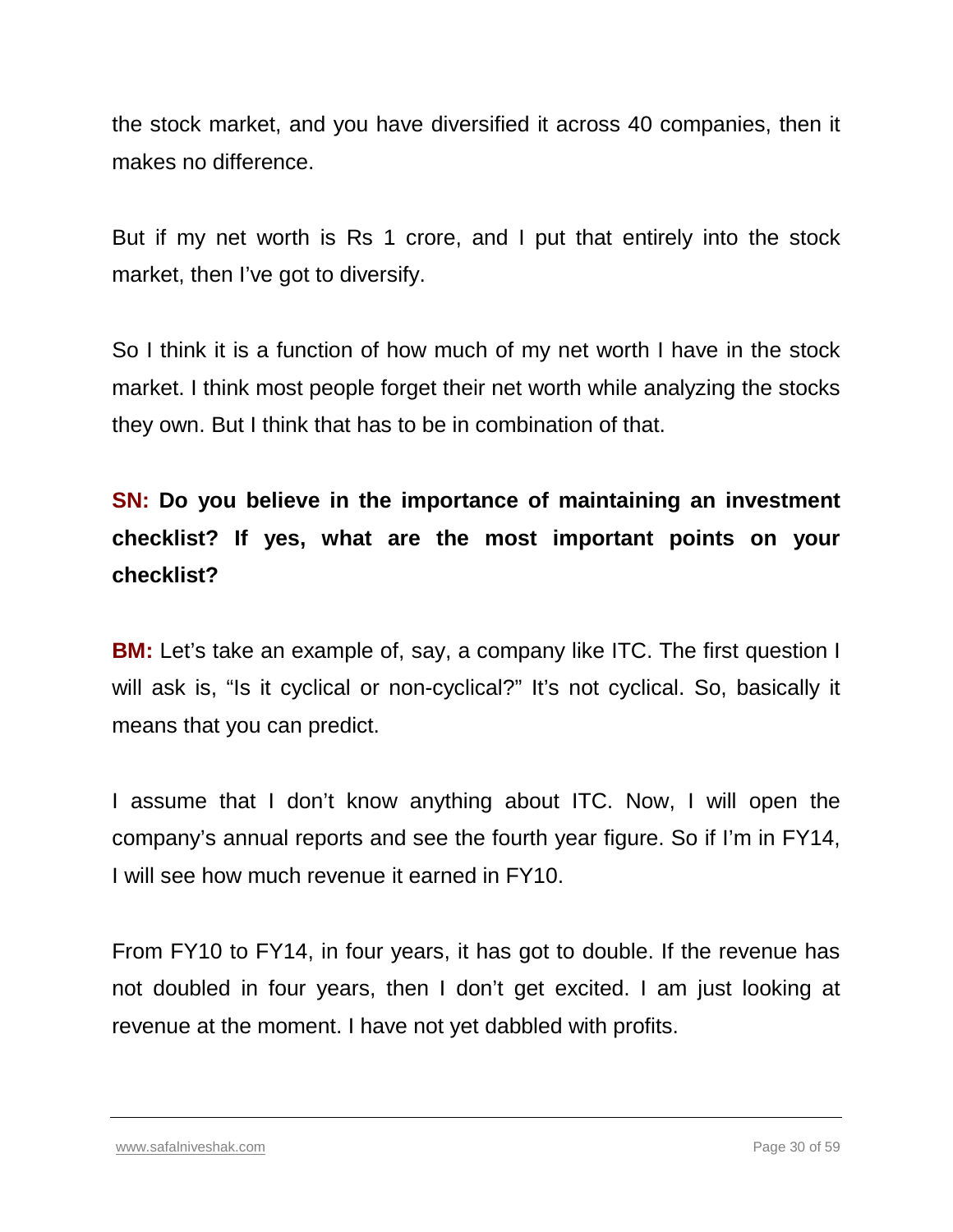I will then look at the return on equity (ROE). ROE should be more than 25%. Then, if I find the ROE to be above 25%, I will look at the dividend yield.

Then I will look at the profits. So if the revenue has doubled in four years, and if the profits have quadrupled, and if the EBITDA margin is sitting at 30%, I'll say that margins can't expand from here on.

So if the EBITDA margin is at 30% and the revenue is not growing at more than 18%, there there's some risk involved. Then I will look at similar businesses across. I will also look at the management – how much dividend it pays, and does it pay taxes or not. Then I will ask whether the industry is growing or not.

You see, this is just a two minute check on how I do it.

**SN: While they are very critical, "competitive moats" are also tough to define. How do you define a moat, and assess whether it is sustainable or fleeting?**

**BM:** See, some moats are good only in the textbooks. For instance, look at Container Corporation. It has got a good moat. Indian Railways has a fantastic moat, but it does not make money.

So, I don't agree that moat investing will always make you money. Moats that give you the right to increase prices at will – at will is the important

[www.safalniveshak.com](http://www.safalniveshak.com/) Page 31 of 59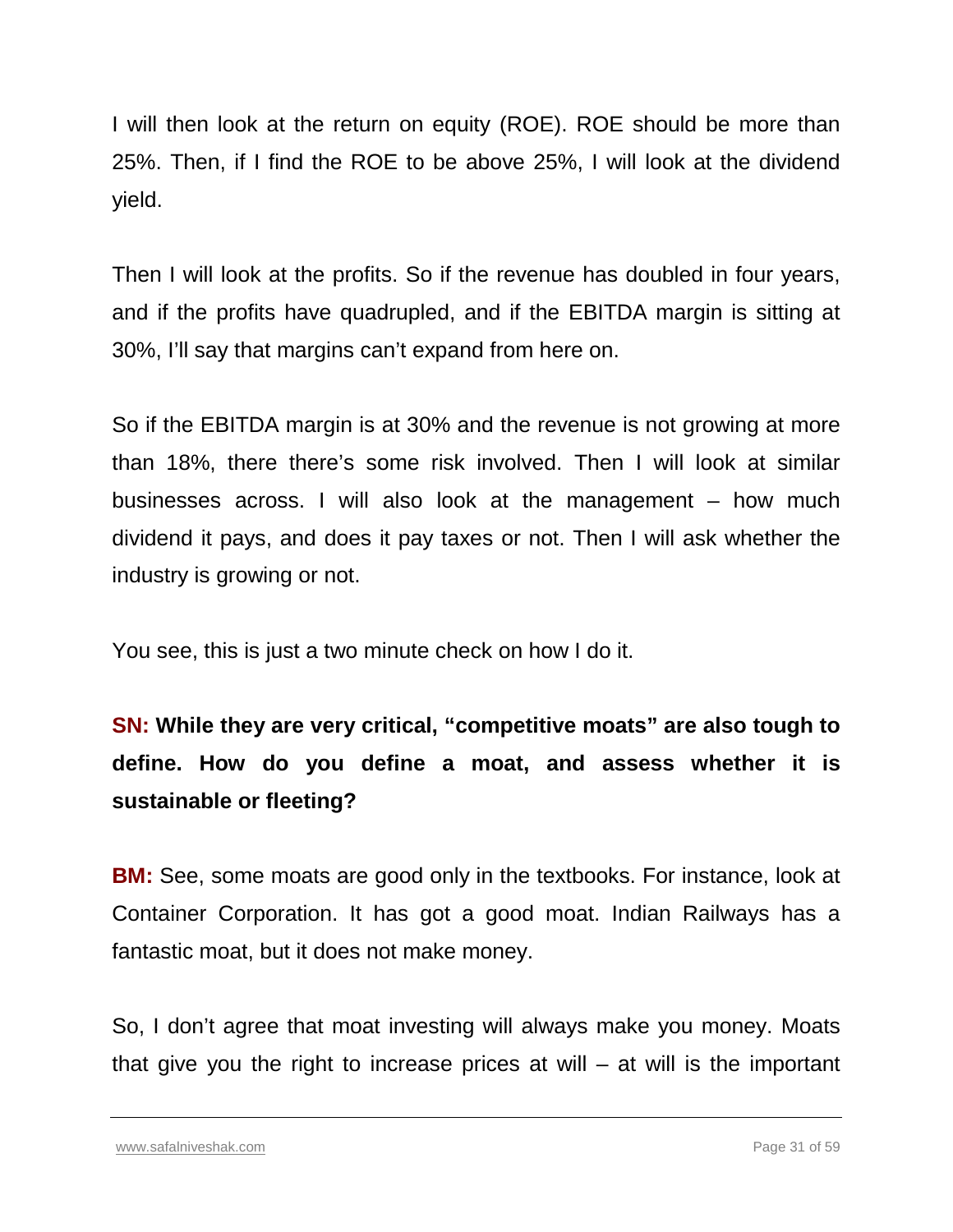term here – those are the only moats that are relevant from an investor's standpoint.

Take for instance, Horlicks (Glaxo Consumers). It increases prices by 6% every year at will. So that is a moat.

The textbook definition of a moat is that you put up a lot of capital, and there's a network effect etc. etc. But the moat which really works is pricing power. This is because prices can increase 100%, but costs cannot be cut by 100%. Costs can be cut only up to a point.

So I think the definition of a moat is good to debate, but all moats don't translate into prosperous shareholders.

If you have pricing power, you will have competitive advantage, you will be dominant, and you can skim the cream out of the consumers. And in a bad environment, you can get around the situation as well.

How many companies would have survived an excise rate increase like what ITC has done? They would have gone bankrupt in the second or third year.

Of course, we've learned a great lot from these American investors like Warren Buffett, but you also have to consider that maybe Buffett talks about moat in a different way. He gives us a definition. And Buffett also does not say that you've got to invest in all the moats.

[www.safalniveshak.com](http://www.safalniveshak.com/) Page 32 of 59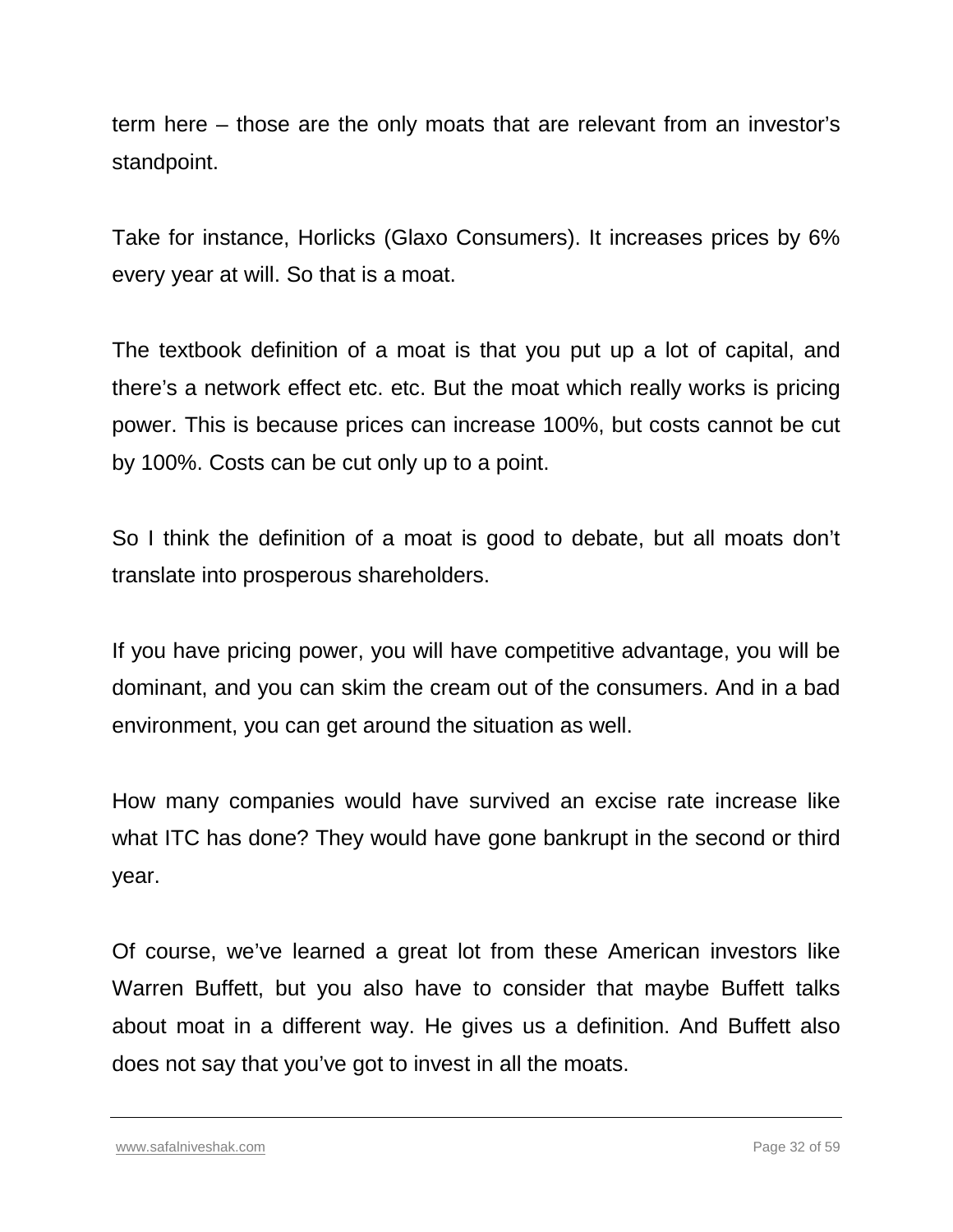Facebook has got a big moat, because it has got the network effect. All my friends are on Facebook so I won't go to any other social media site. I will remain hooked on Facebook. But Facebook is slowly losing its challenge to Whatsapp.

That is what we have to actually look at  $-$  the sustainability of the moat and whether it will translate into higher ROE.

Why? You see, ROE has got three components – net profit margin, asset turnover, and leverage.

Let's leave 'leverage' aside for a moment. So if you've got a low capex business, your asset turnover goes up, and if you're making higher margins, your pricing power comes into focus.

If you've got a pricing power, and you've got a high asset turnover, you'll get a higher ROE, which is the best moat to have.

So you look at the ROE and just try and segregate it away from the incremental addition it has seen because of excessive use of debt. That's I think the best indicator of a moat.

If you don't want to get into the confusion of moats, just look at the ROE. But you've got to break up the ROE and see.

[www.safalniveshak.com](http://www.safalniveshak.com/) Page 33 of 59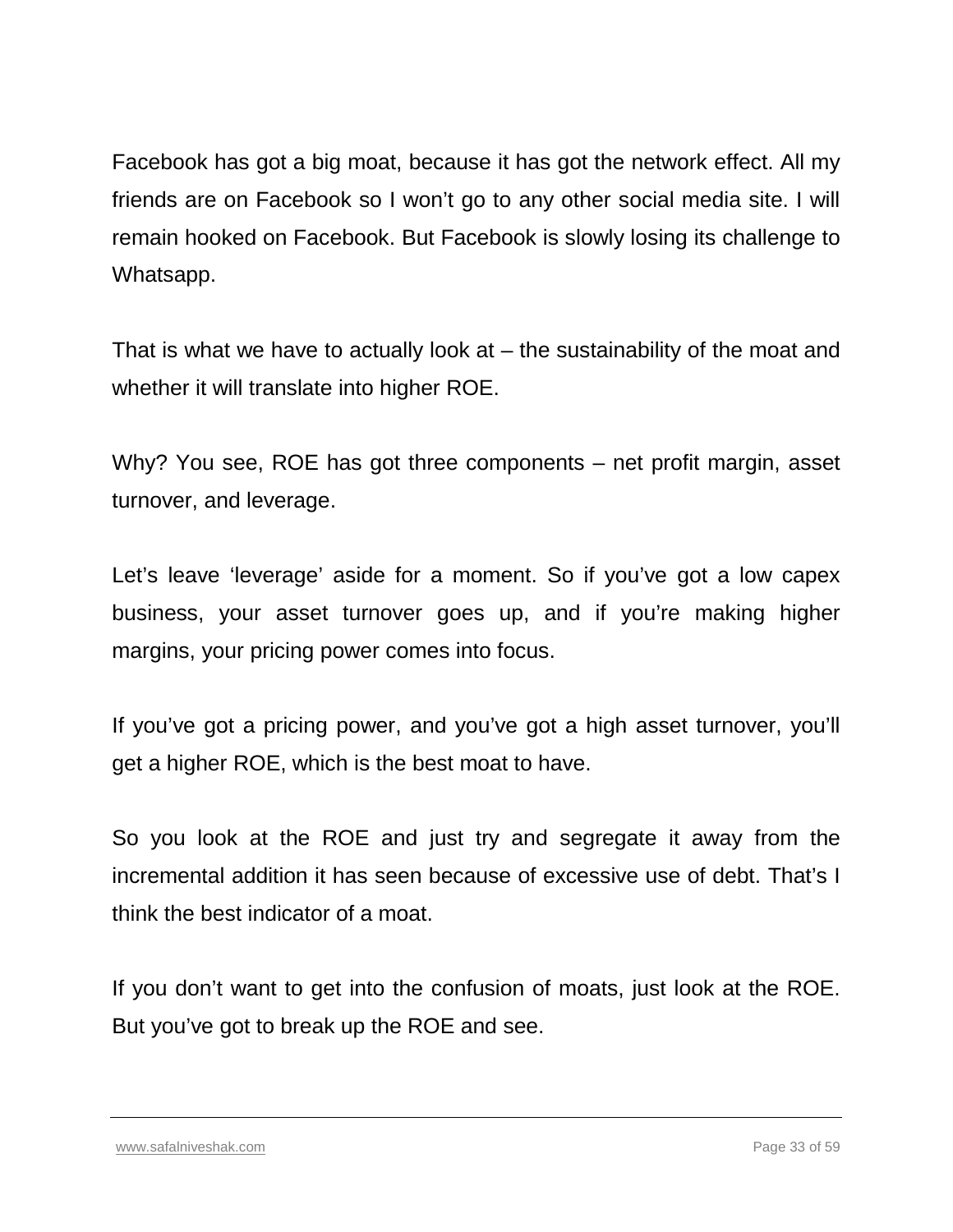Like, let's look at net profit margin, which is "Net profit / Sales x 100". What happens is, between sales and net profits, there are so many expenses – like employees, raw materials, advertising, distribution, etc.

One thing that nobody talks of is that there is a certain amount of moat called "distribution".

All FMCG companies have lac of touch-points. How do you translate that?

You can sell all the products that Dabur sells. But how do you go to the remotest village and get in relation with a guy who has a small 20 square feet store there. It's very difficult. So that is one point that nobody talks about. Distribution is also a big moat. That distribution helps you again in making more money.

See, a company can grow in three ways – new products, new geographies, and new distribution. A company that does well on all these accounts should have a high ROE.

**SN: Value investors generally tend to buy and hold for long periods of time and literally marry their portfolio. Assuming that we have been rewarded for our efforts by a few multi-baggers, how and when should we exit when we are sitting on huge gains and emotionally attached to the stock?**

**BM:** First is, you've got to love your family and not your stocks.

[www.safalniveshak.com](http://www.safalniveshak.com/) Page 34 of 59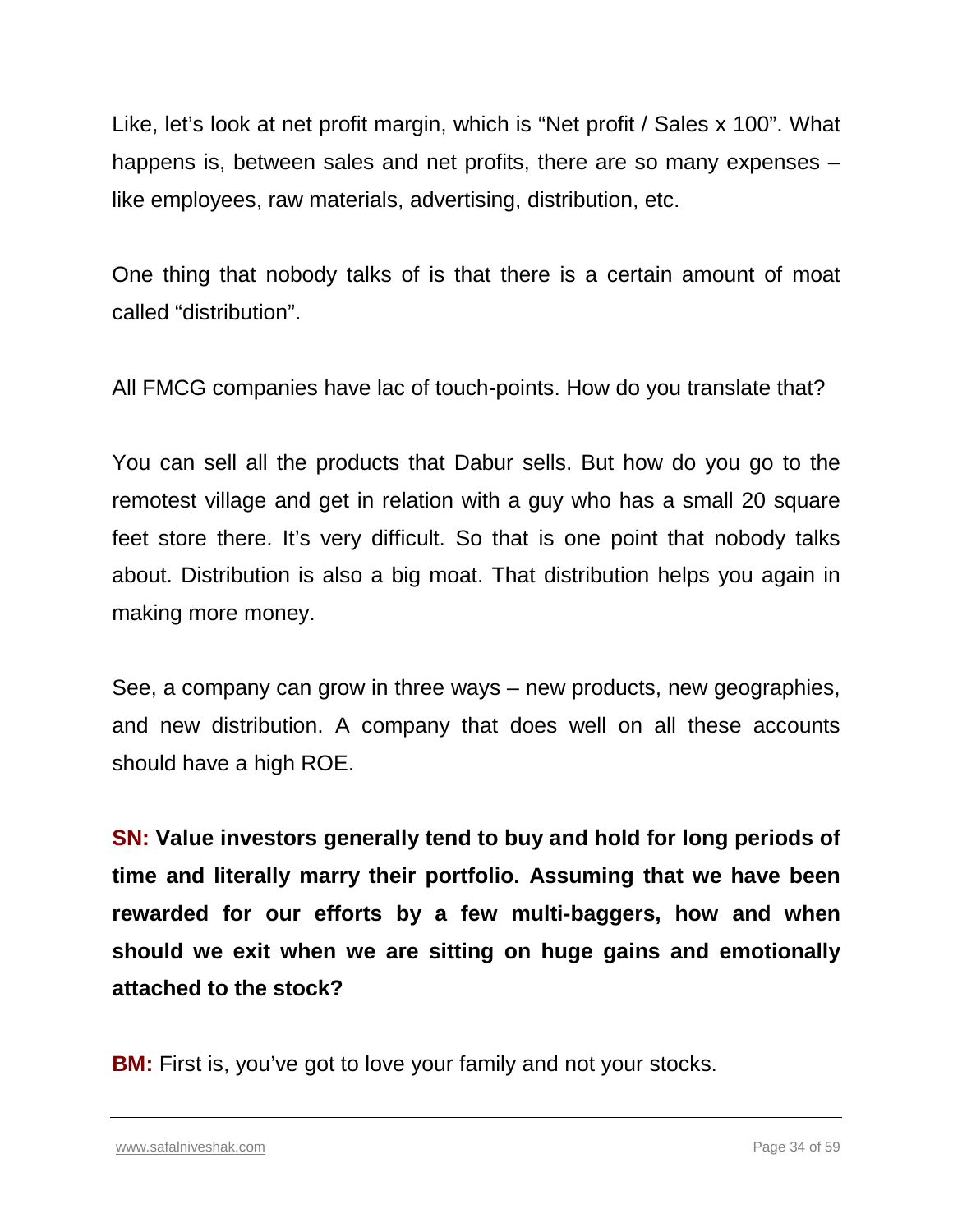I love the stock only till the point the stock loves me – in doing what I wanted to do. If I find that my stock is not rising at the rate I wanted it to rise, or is facing headwinds, then this is not a place I got to give it a lot of time.

Because if you relax a little bit with a stock that is not acting in your favour, then you might lose a lot of money as well.

Talking about when I would sell my stocks, first is when I will get a better idea. If there is a better relative opportunity, then I will sell.

Let me explain this with an example. Till 2006, I held Pantaloon and TV18. I sold Trent because TV18 was doing a spinoff, and I had read in this book called "You Can Be a Stock Market Genius" how spinoffs make money. So I was sure this stock would do well for me. So there was no big reason to sell Trent but still I sold it and bought TV18. And Trent, even after eight years, is still at the price I sold it.

So there has to be a better opportunity when you sell.

Second is when the present discounts a great future. You can look it from a market cap angle also. When I sold TV18 in 2007, it was trading at a market cap of more than Rs 5,000 crore, which did not make too much sense at that point of time. The company had no cash flows, it was diluting equity, and it was raising a lot of money.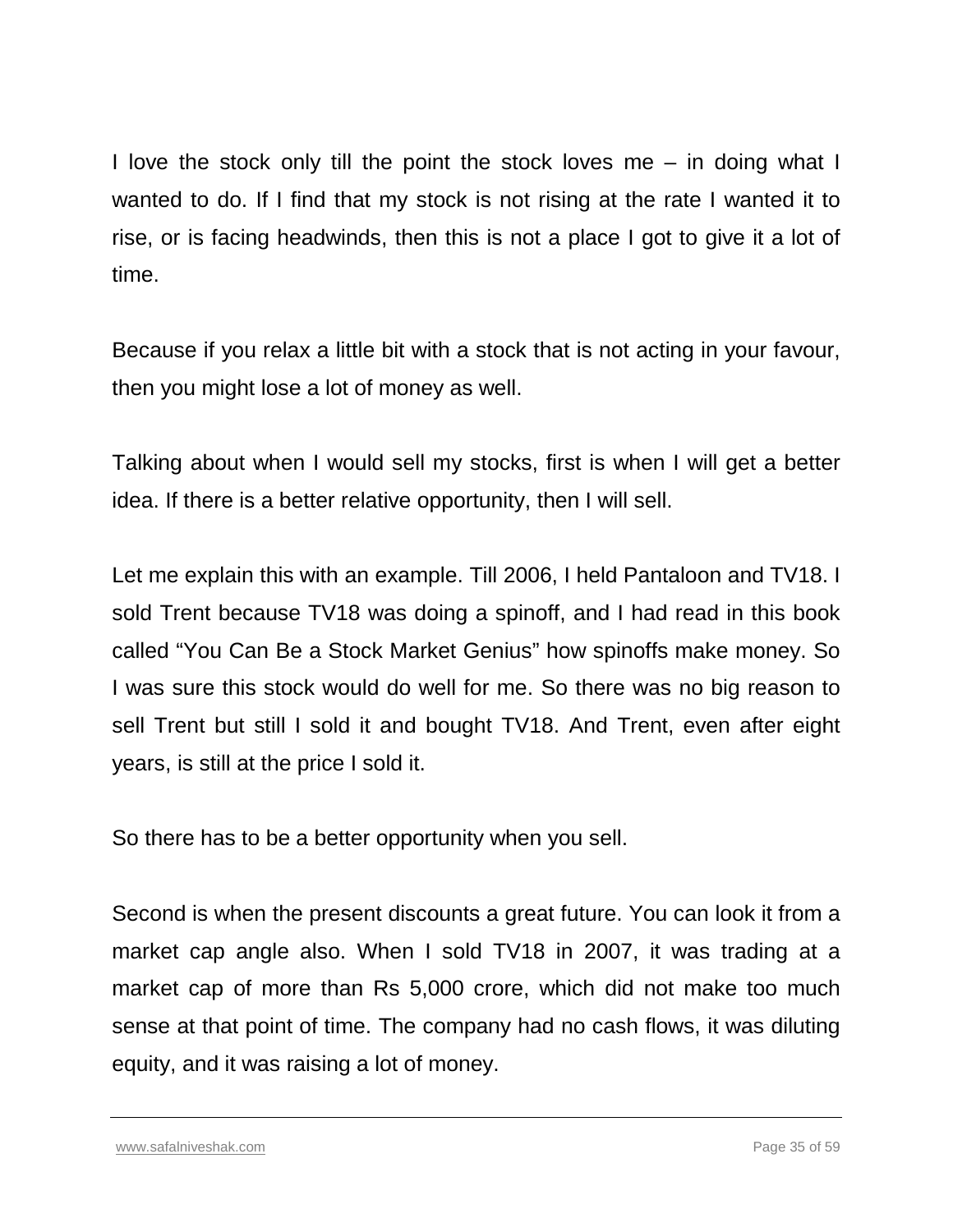So at that time, the present was discounting a great future ahead. And that is why I sold.

Third, I sell when the trend finishes. Take, for instance, Pantaloon Retail. I did not sell it at Rs 875 and the stock fell all the way to Rs 300, when I sold it.

I was a little late to react that the trend had finished because Pantaloon was trying to do its spinoffs at that time. So I thought that once it does its spinoffs I would get a higher price like I did in TV18. Recency bias got into me.

I was willing to give it some more time, and then some more time, and then some more time. By the time it was clear to me that this trend was finished, I sold Pantaloon.

Then in 2009, I got into a lot of these cyclical names like Voltamp Transformers, Blue Star, Thermax, etc. They were all cyclical businesses. So I sold because I made 2-3x in 2-3 months, because with cyclical, the moment you make money you've got to sell. You can't take a long term view with these.

As an investor, I am always trying to maximize my last rupee. I don't have a concept like, "Okay, I bought it at Rs 200 and now it's at Rs 600." What difference does it make?

[www.safalniveshak.com](http://www.safalniveshak.com/) Page 36 of 59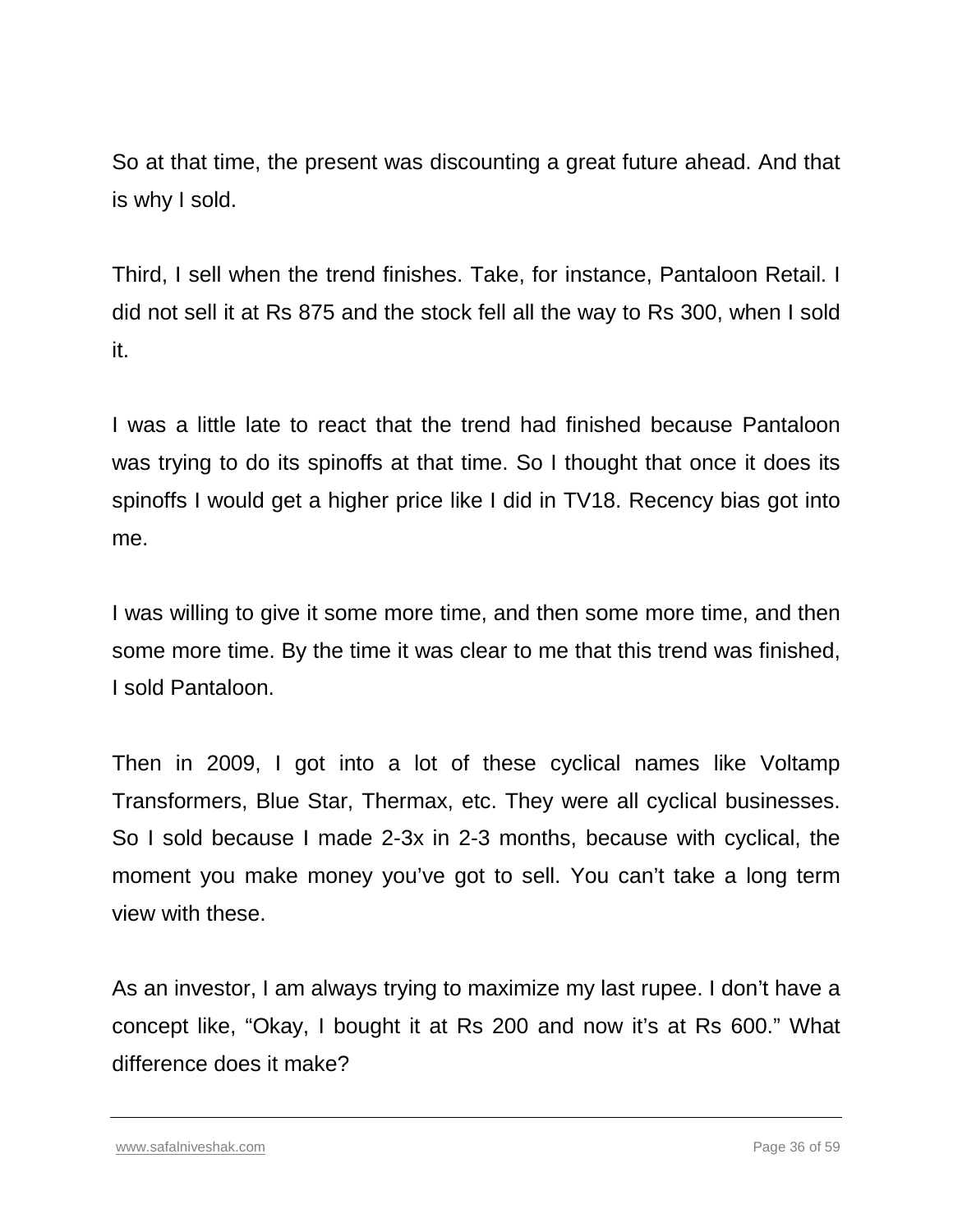My cost price is the last price that is displayed on the screen. When I do my excel, I have no column for my cost price. So when people ask me, "I had bought this at Rs 50 and now it is at Rs 150. What should I do?" I say, "Forget what you bought it at!"

If I had put Rs 10 lac in a stock and today it is Rs 16 lac, I need to see what I can do of this Rs 16 lac.

I can't say that because I came in this world with nothing, I can afford to lose everything. Whatever money has been made in the market, I have to take it from there.

Anyways, I also sell a stock because, for instance, there is a government regulation. For example, I sold Titan. Of course the stock has gone up from there, but my decision to sell it took just about thirty minutes. For a stock that I had held for six years, thirty minutes were enough for me to sell it because there was a regulation that gold companies can't get gold on lease.

Then you sell when the management does something that you don't want them to do.

But basically, if you can get just one thing right, sell for a better opportunity and you'll be saved from all the problems in this world.

[www.safalniveshak.com](http://www.safalniveshak.com/) Page 37 of 59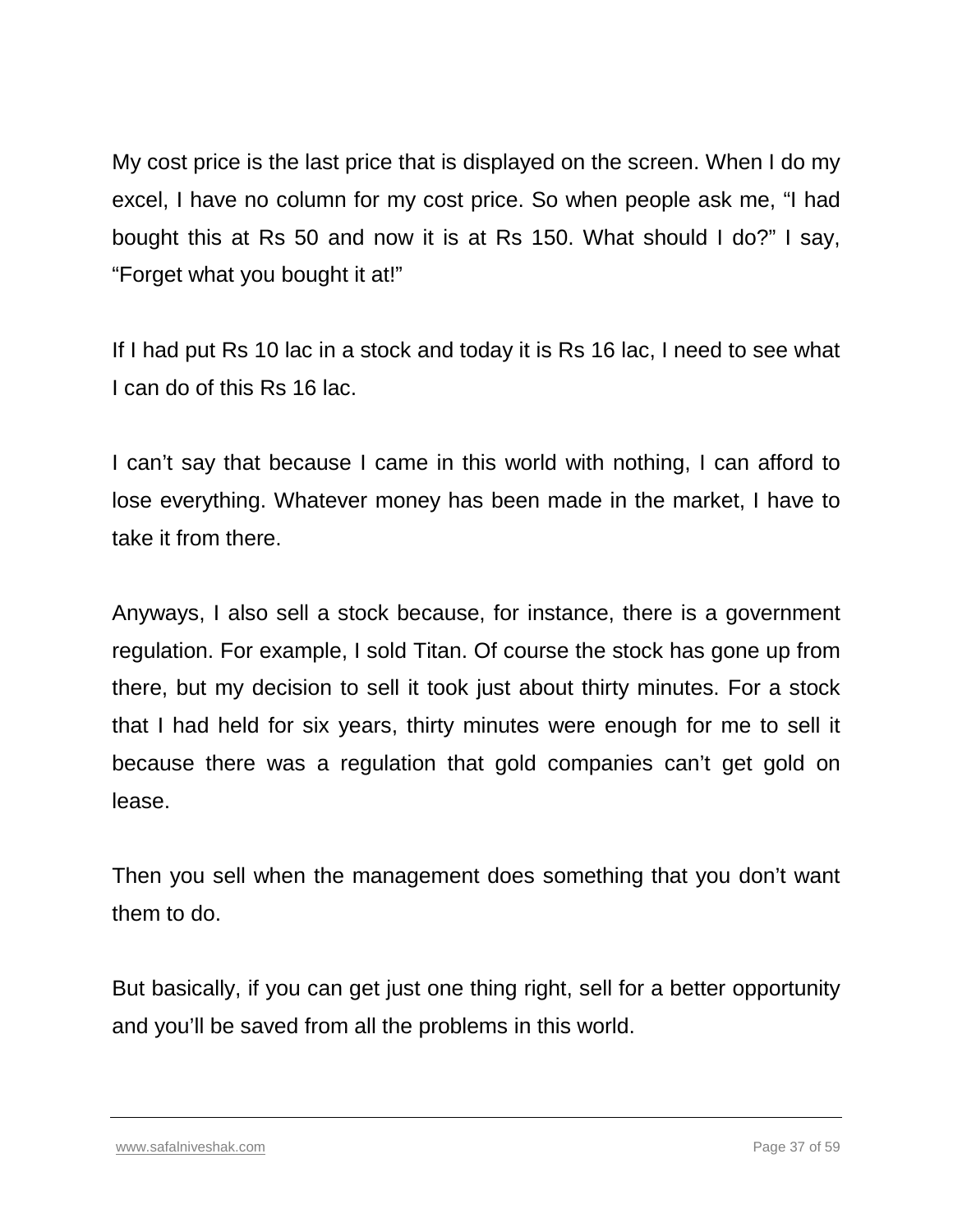If I may give you an example, for an equal return, assume there is a cyclical company with a spinning mill in Tirupur and is on a turnaround path. You tell me that this stock is going to double in three months. I'll tell you that HDFC Bank will double in four years at most. Why take that headache?

But you see, there is a great kick in buying an unknown company. That is what most people do.

I think it's more about how sure you are about making money rather than the absolute amount of money you can make. This is because the latter is dependent on so many variables. And if you can cut down on a few of them, then you are through.

## **SN: You do a lot of scuttlebutt before investing in a stock. Is there a process to it?**

**BM:** There's no need to do scuttlebutt with every company. What scuttlebutt can I do with Nestle? Scuttlebutt has to be employed when there is not too much of management information, or where there is very little operating history, or where the company itself does not tell you much about what it is trying to do. That is where it helps.

But beyond a point, scuttlebutt does not help you too much.

There are companies that have passed the scuttlebutt barrier, if you may call it. With them, you can't add any incremental value doing the scuttlebutt.

[www.safalniveshak.com](http://www.safalniveshak.com/) Page 38 of 59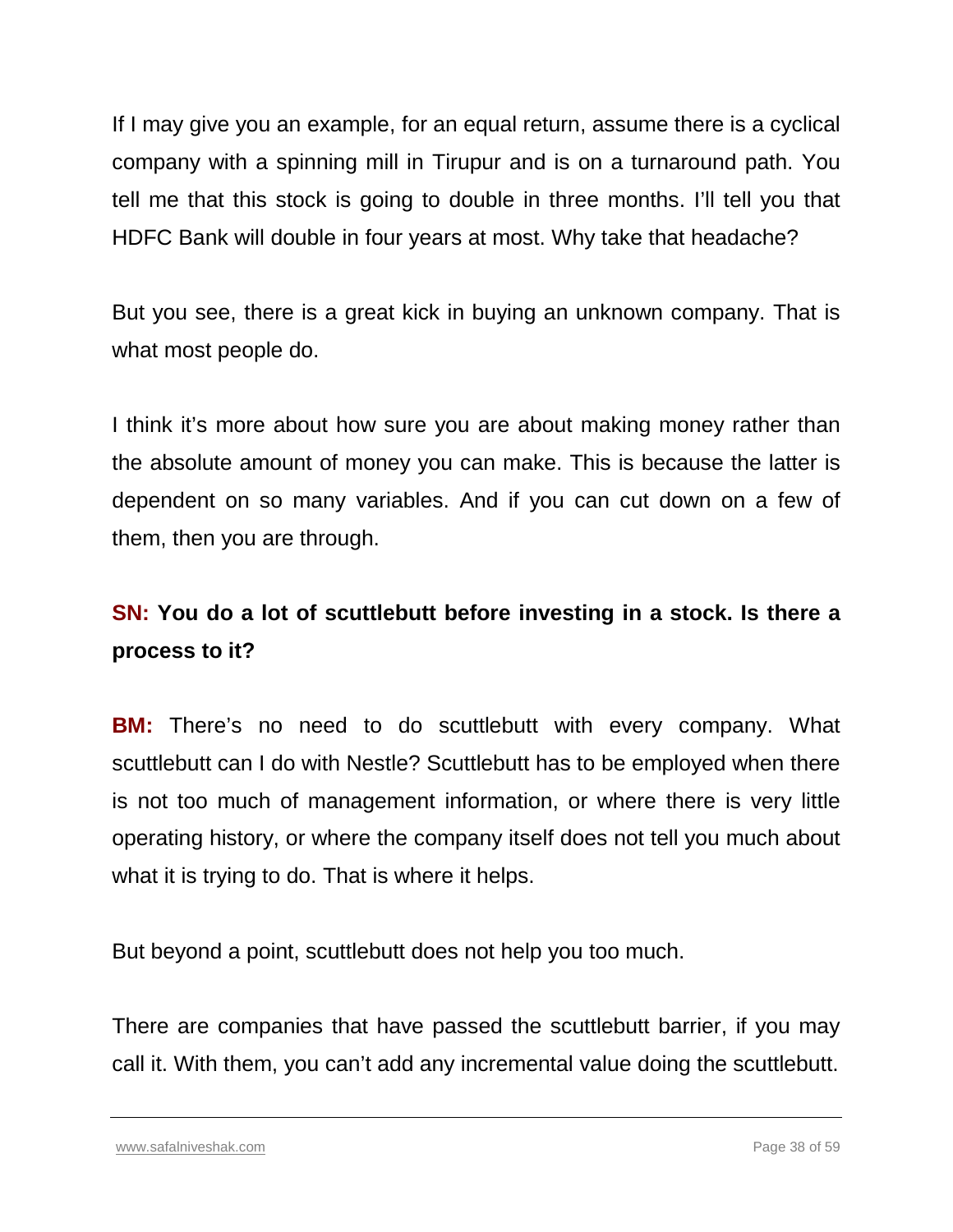Let me give you an example. In 2003, I used to stand outside Big Bazaar (Pantaloon) to see how many people were coming out with bags. I also used to stand outside Westside (Trent) to see how many people were coming out from there. For every 10 people out of Big Bazaar with bags, there were not more than 2-3 people coming out of Westside.

So that scuttlebutt helped, because Pantaloon was an untested company at that time. Today, you don't need anybody's confirmation that Big Bazaar is a place where people go to buy.

Now, the best scuttlebutt will come from consumers, or from distributors. You should make friends with distributors of companies which you have bought, and an easy way of doing that is to go and regularly buy something.

For instance, if you have bought shares of Page Industries, look at the business outlet near your place, go to the store, once every month, and buy a pair of socks. It's a Rs 120-150 cost, and you get to know what the company is doing.

So many times the guy at my nearest Page outlet tells me, "Sir why don't you buy a pack of three?" I tell him, "I want to talk to you regularly. I don't need the socks!"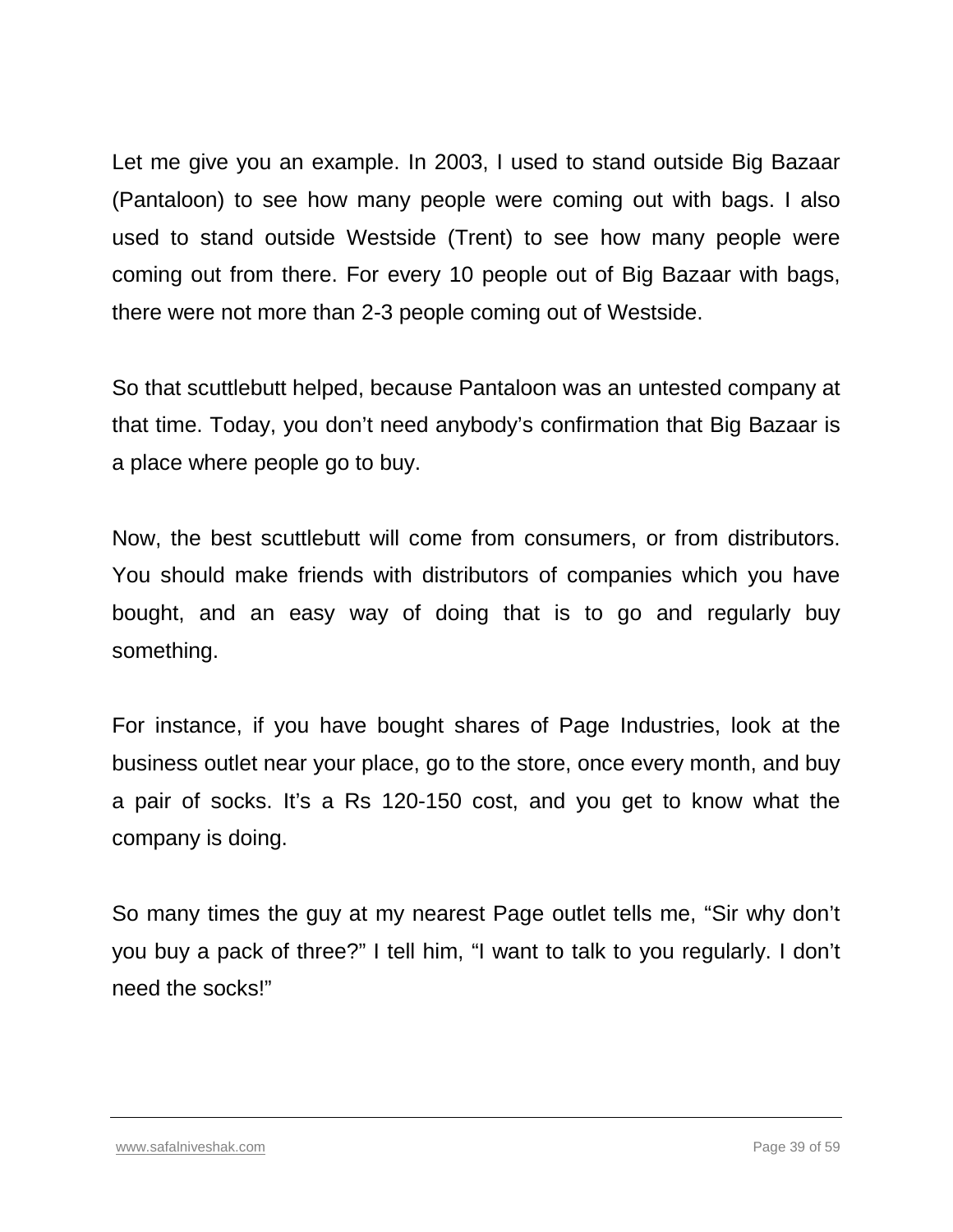So this is how it helps actually. That's it! But as I said, beyond a point, scuttlebutt does not help much.

There are companies where scuttlebutt does not help at all. If it's got a cyclical element to it, then no matter how much scuttlebutt you do, it's not going to save you.

#### **SN: How do you evaluate a company's management? Is there a specific process to do this?**

**BM:** There is no specific process that I follow, because management is an intangible thing.

But a company that is paying taxes, paying dividends, generating a high ROE, and is a sector leader, will normally not be stealing from shareholders.

Like Infosys was a high quality company while Satyam was the deceptive guy. So people lost a lot of money in the latter and not in the former.

Similarly, during the 1992 era, there was an ACC and there was Kakatiya Cement, and Kalyanpur Cement, and so many such companies. All these second liner cement companies were washed away but ACC remained.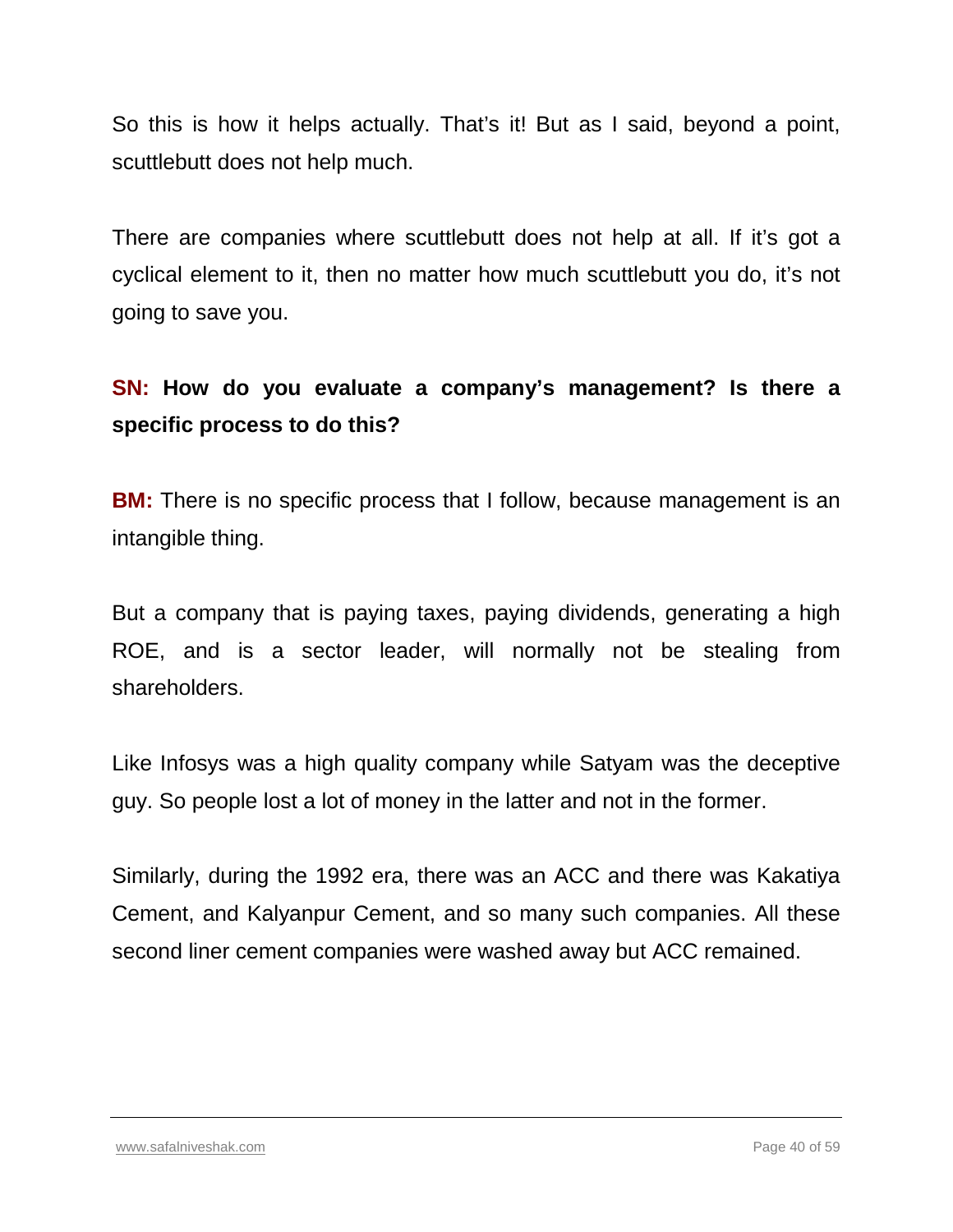So if there's a company you are planning to analyze or you have invested in is a sector leader, then you can be more or less sure that the management is good.

Of course, you have examples of companies like DLF and Unitech. But here there are other checks. Like Unitech's management always wanted to go into diversification like telecom and those things. With DLF, before the company came with its IPO, there were suits filed against the management for not having actually given shares to people who had applied for the shares long time back. So you had enough information there.

Secondly, look at high ROE. A management that steals from shareholders can do it in two ways – over-invoicing its plant and machinery, and underreporting revenues and profits.

If you under-report revenues and over-invoice plant and machinery, you will never be able to generate a higher ROE. Higher ROE can be generated by having a higher net profit margin, and lower capex.

So if the ROE is high, obviously without debt, and if the company is paying you dividends, and pays taxes, the management is often good.

Now, a great management in a great business creates tremendous value. Like Narayana Murthy with Infosys.

#### [www.safalniveshak.com](http://www.safalniveshak.com/) Page 41 of 59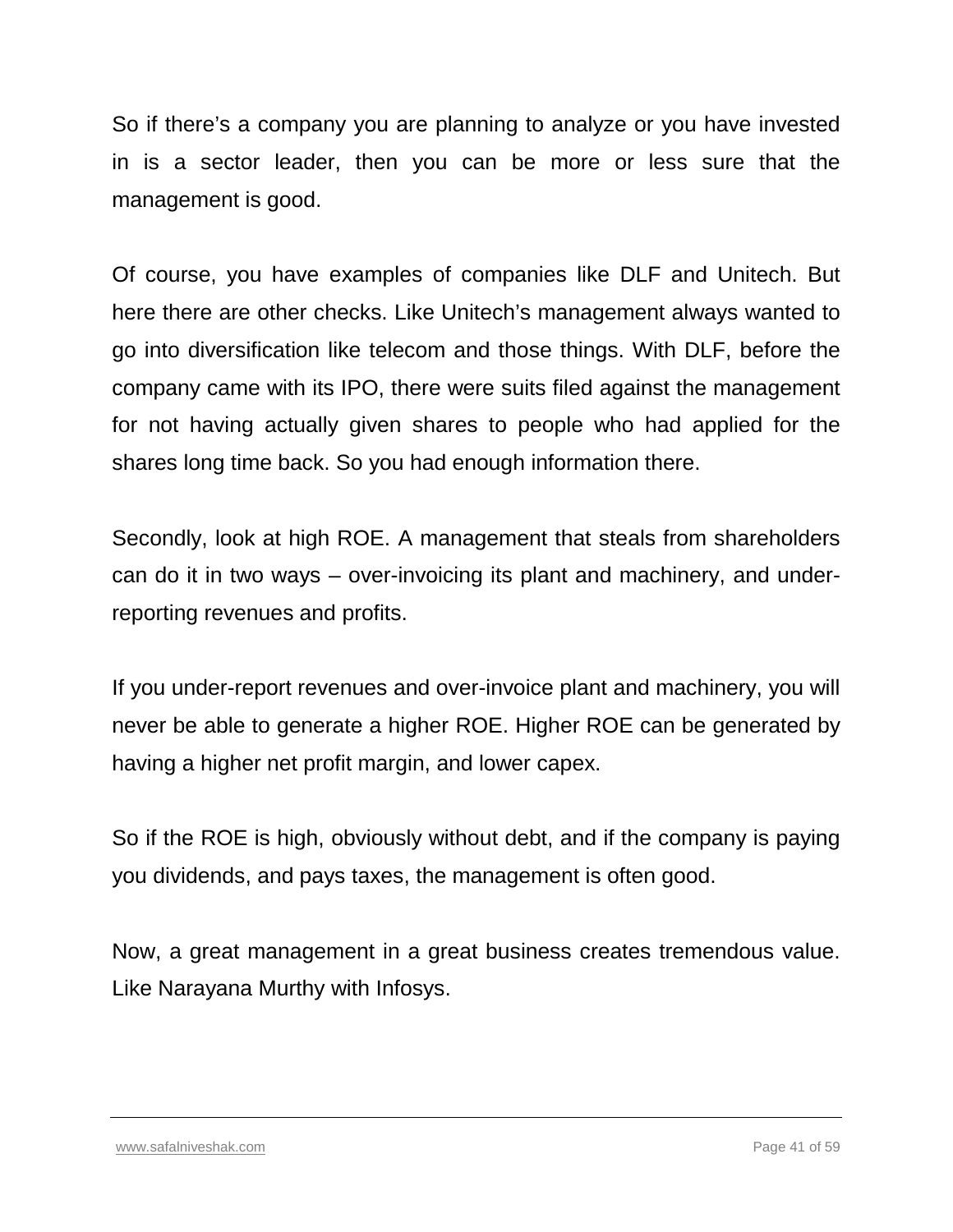A great management in a bad business will lose value. Like Tata Sons with Tata Steel.

A bad management in a great business will lock value. Take, for instance, Vijay Mallya with United Spirits.

A bad management in a bad business will always blow up value. Like Vijay Mallya with Kingfisher Airlines.

You can't get a great management and a great business combination every time. But remember – you must not partner someone you are not sure about.

Of course, there are people who won't tell you too many things about them. But then, their actions have to speak – like in terms of dividend cheques and taxes. Like most of these MNCs don't talk too much. For instance, 3M is a company that never talks, except on the AGM day. But 3M has the reputation of having had a long history in the US.

A management which does too many conference calls, you are not going to make too much money out of them. This because it is sharing its best with investors beforehand. Markets pay for surprises and not for the predictable.

**SN: There are several giants in the value investing field who profess the use of patient capital (no borrowed capital or debt), whereas you**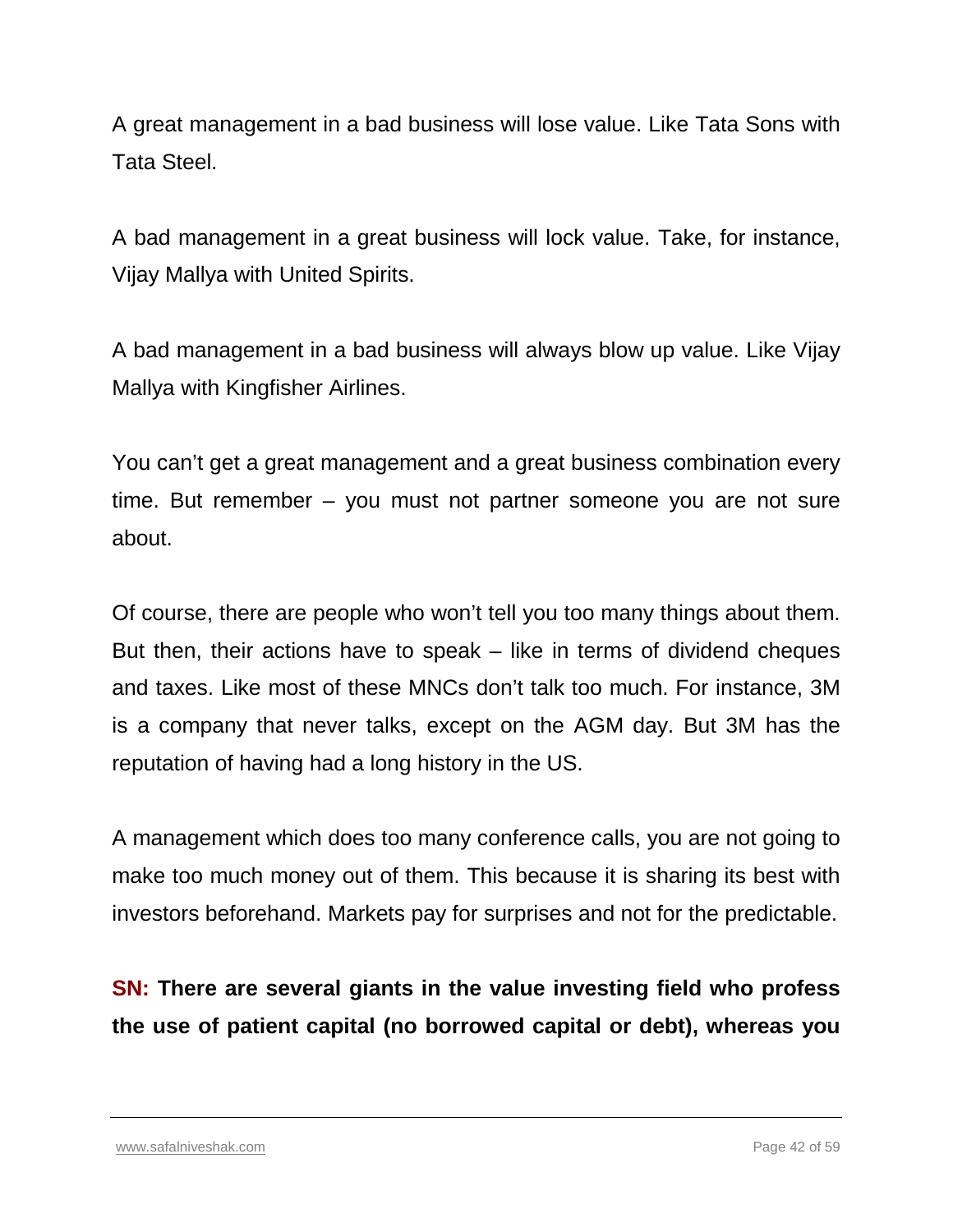#### **profess taking loan for a stock just as taking loan for a home. Can you throw some light on this aspect of investing?**

**BM:** My first borrowed capital was from my grandmother in 1992, during the Harshad Mehta days. And from there on, for nine years, I lost money on borrowed capital.

So I used to make money and give it back, then make money and give it back. But that was not a primary work for me as I was into my family business. Thus it did not hurt me that much at that time.

You see, borrowed capital must not be looked at in isolation, because you are buying an asset that can rise multiple times.

If you buy a car, which is a depreciating asset and which loss value over time, with borrowed capital, nobody objects. But what you do with that borrowed capital is more important than whether you've used borrowed capital or your own capital.

So if you've bought a stock that goes up 40 times, then if you would have used borrowed capital, it would have actually expanded your gains.

Most investors, in their initial days, can't allocate too much to investing. If you start with a capital of Rs 5 lac and you grow it 10 times, you go to Rs 50 lac. If you grow 10 times, you reach Rs 5 crore.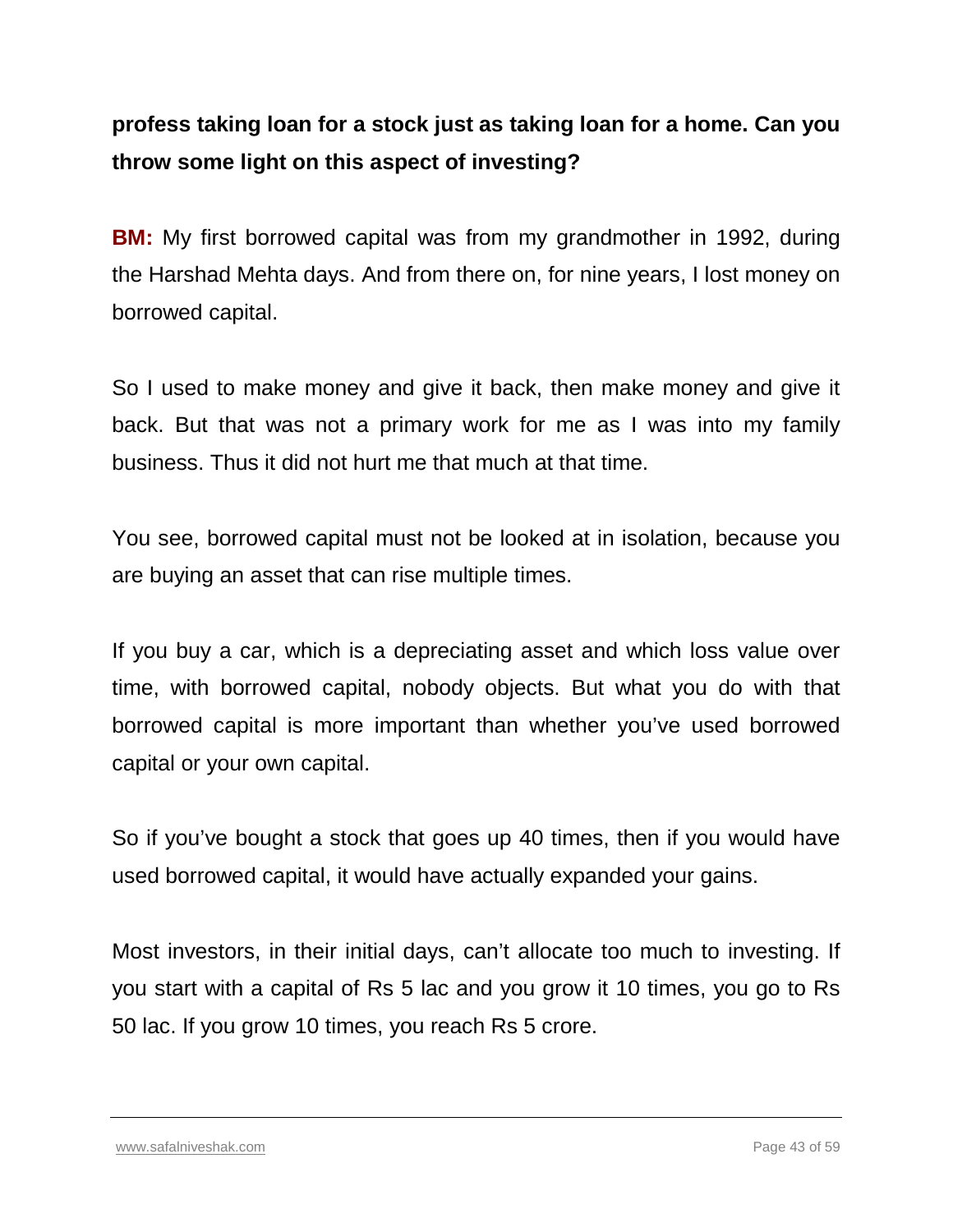But instead of Rs 5 lac, say you had started with Rs 10 lac, if you move it up 10 times, you will reach Rs 1 crore. You move it up 10 times more, and you will reach Rs 10 crore.

So the effect of capital comes into force because in the initial days you don't have too much of a surplus capital of your own. So you have to take help from borrowed capital.

But most investors generally don't like borrowed capital because they are not focused on buying only high quality businesses.

I can't buy a turnaround steel company with borrowed capital. I can't buy a cyclical copper-mining company with borrowed capital.

With borrowed capital, I can only buy companies where, if I get it right, the stock should at least get me 30-35% per year. And if I don't get it right, then at least the current price should hold itself.

You do an excel calculation. If you grow any amount of money by 30% for 10 years, and you pay 12% interest on that money, then at the end of the 10th year, you don't make 30% minus 12%, or 18% CAGR. You make 26% CAGR. This is because the spill-over also grows by that amount.

If you are smart and have concentrated positions, it is possible to grow at 30%. But to grow at 30%, you have to be on the lookout for selling at the first sign of trouble also.

[www.safalniveshak.com](http://www.safalniveshak.com/) Page 44 of 59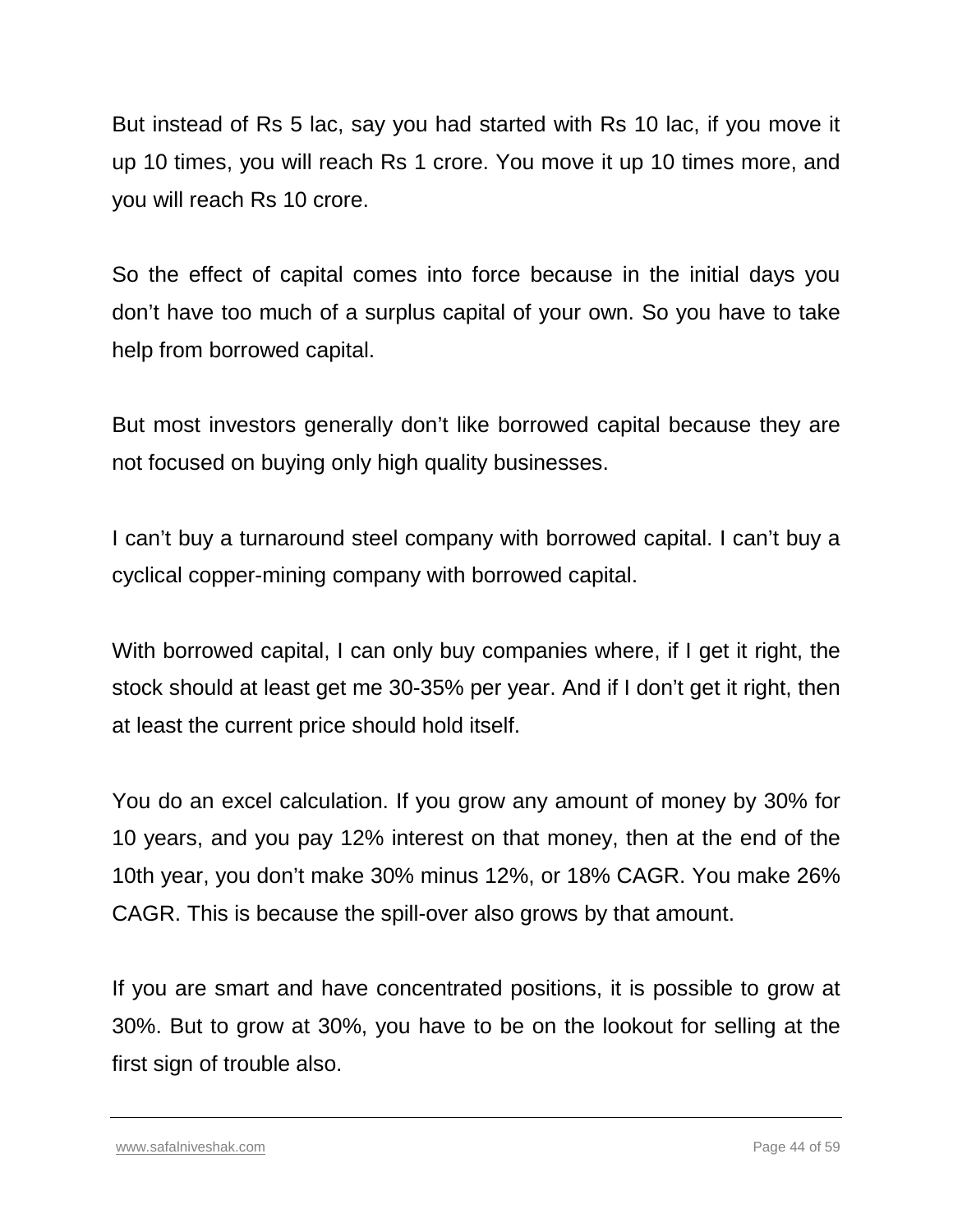I am not saying I have to buy a stock that will grow at 30% for 10 years. I will buy a stock that should grow at 30%.

But keeping the stock selection process aside, with 30% growth and 12% interest payment, you will make 26% every year, on a CAGR basis. So why should you not borrow?

**SN: But that's in hindsight. When you look ahead, isn't there this risk of permanently losing money, which can multiply your pain when you are on borrowed capital? It's only after 10 years that you realise that you've earned a 30% CAGR.**

**BM:** I agree, but you are not borrowing two times your capital. You are only borrowing maybe 20%, 30%, or 40%.

This is how you have to look at it. In this market, there is nothing called a bad thing or a good thing. People have made money in Suzlon. People have made money in Unitech. Just because I couldn't or didn't buy Unitech, I can't say Unitech is bad. If it's made money for someone, it's good.

I won't say betting is bad, but obviously it's a question of probabilities. Why people get is wrong is, if you are on borrowed capital, and if you are on borrowed conviction, then that's a bigger problem.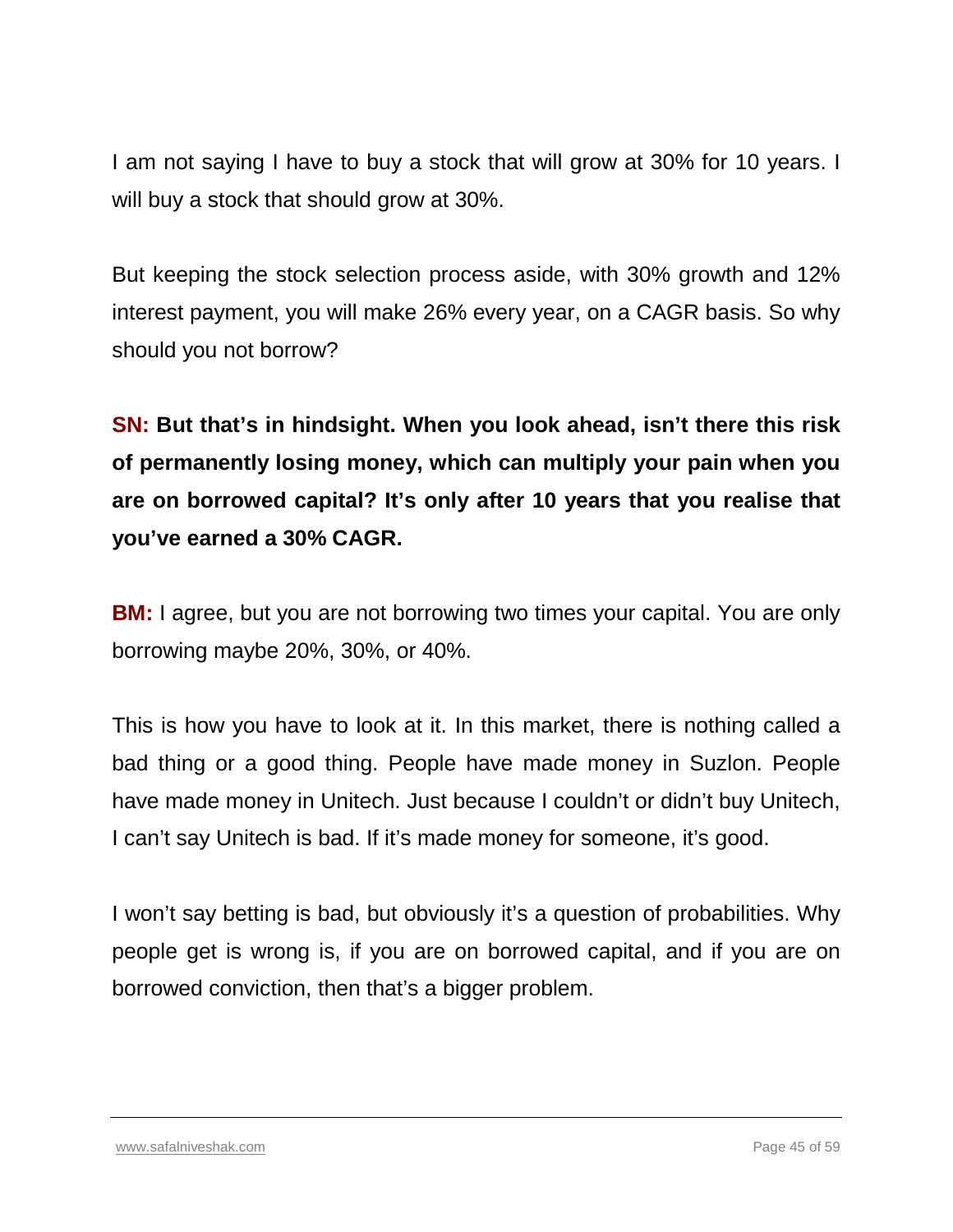Borrowed capital is less dangerous than borrowed conviction. If your conviction is original, then capital can be borrowed. But if your capital is original, and the conviction is borrowed, then there's a problem again. This is because if the stock goes down, you won't know what to do of it.

If I met somebody at the airport and he whispered into my ear, "Why don't you buy this stock?" and I go and buy it, and then if it goes down, where do I find that person?

And if I look on TV and buy a stock, and then that expert isn't available on TV when the stock price is going down, where do I call up?

So, conviction has to be original, capital can be borrowed.

But the problem originates when people use borrowed money on borrowed conviction. Most people who have used borrowed capital with original conviction have made money.

#### **SN: So you still use borrowed capital to invest?**

**BM:** Oh absolutely! If you have surplus to lend, I am there!

**SN: One of the problems that new or small investors face is that they can't really get their heads around valuation. It seems so complex. A lot of the terminology is complex, and so are the concepts. How can**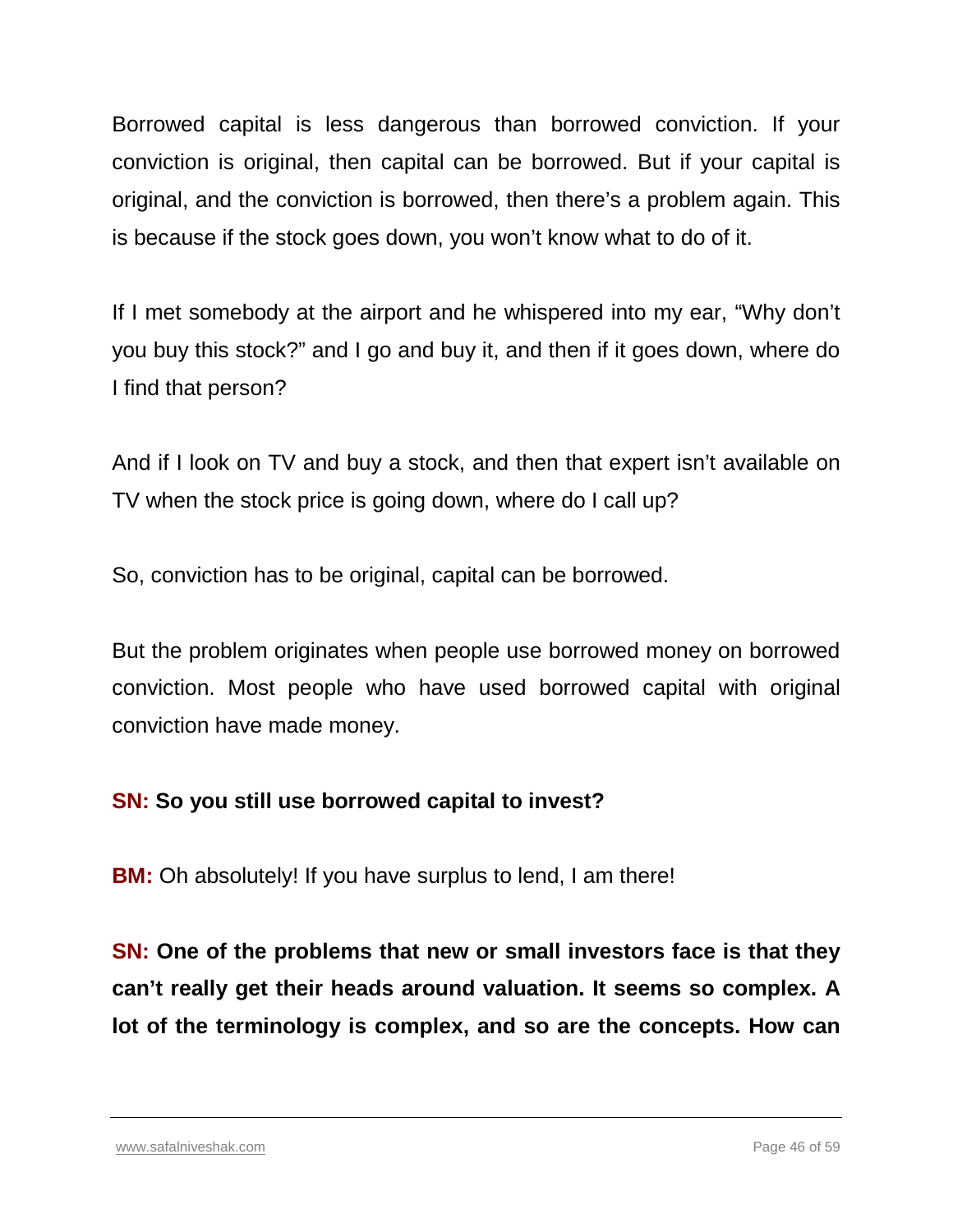#### **valuations be made easier? How have you made it easier? Or can it not be made easier?**

**BM:** There are two aspects to valuation. One is to evaluate the longevity of the business, which is what Buffett talks about  $-$  the business quality, moats, etc. But since we can't get numbers on them, we don't do it.

Now, while starting a valuation sheet, how many people ask this question on the first row of the excel sheet – "Is this company going to remain in business by, say, 2020?" Most people don't do!

And then they don't know which metric to use when. If I am doing a DCF on Sterlite, or a DCF on Hindalco, and the Supreme Court suddenly thinks that it should de-allocate the coal mines given to these companies, then all the DCF goes for a toss.

Let's assume the Supreme Court is kind enough, and says," Okay, since you've started work on the mines, we'll give you time to look into it," who will take care of the London Metal Exchange?

So for cyclical companies, there is no valuation metric that can be used with confidence. Just buy such companies when they are making their fiveyear lows, and sell them when they go up 3-4 times.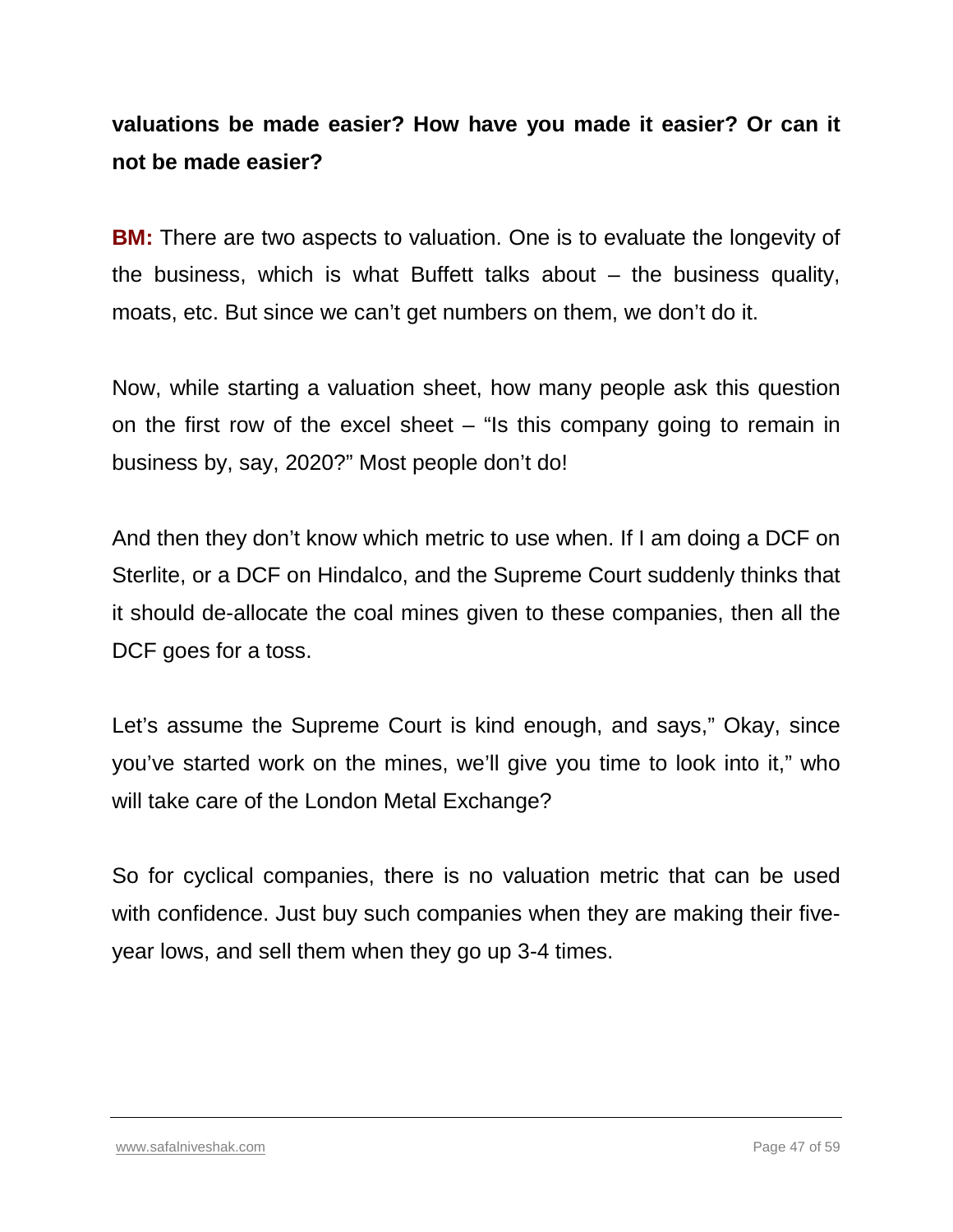Tata Steel, for instance, will go 3-4 times from the bottom to the top. If it rises so much, you sell. There's no need to value it anymore. If somebody has to make money, let him make money on it.

But, on the other hand, if you have bought a stable and structural growth company, and if you can predict the growth, then ask how much money it will make in the next 2-3 years. That will be a good time for you to actually look at it from different angles, because you're sure about the company.

You see, most of the time, it's not a numbers game only, or it's not a business game only. It's just a combination of it.

But if you ask me the PEG (price-to-earnings growth) ratio, for instance, I don't use it at all. I am a big Peter Lynch fan for the book that he has written, but I don't believe in PEG.

Let's say there's a company that will never be able to grow, you think it will sell for free because 'G' is zero? PEG is just a very broad approximation. But in most of the reports, I see people using PEG.

You see, P/E can go up also for high cash companies. P/E can go up for dividend yield stocks also. You will always try to tear your hair off why this stock is trading at a P/E of 40x, but if it trades at a P/E of 10x, the dividend yield will also be at around 10%.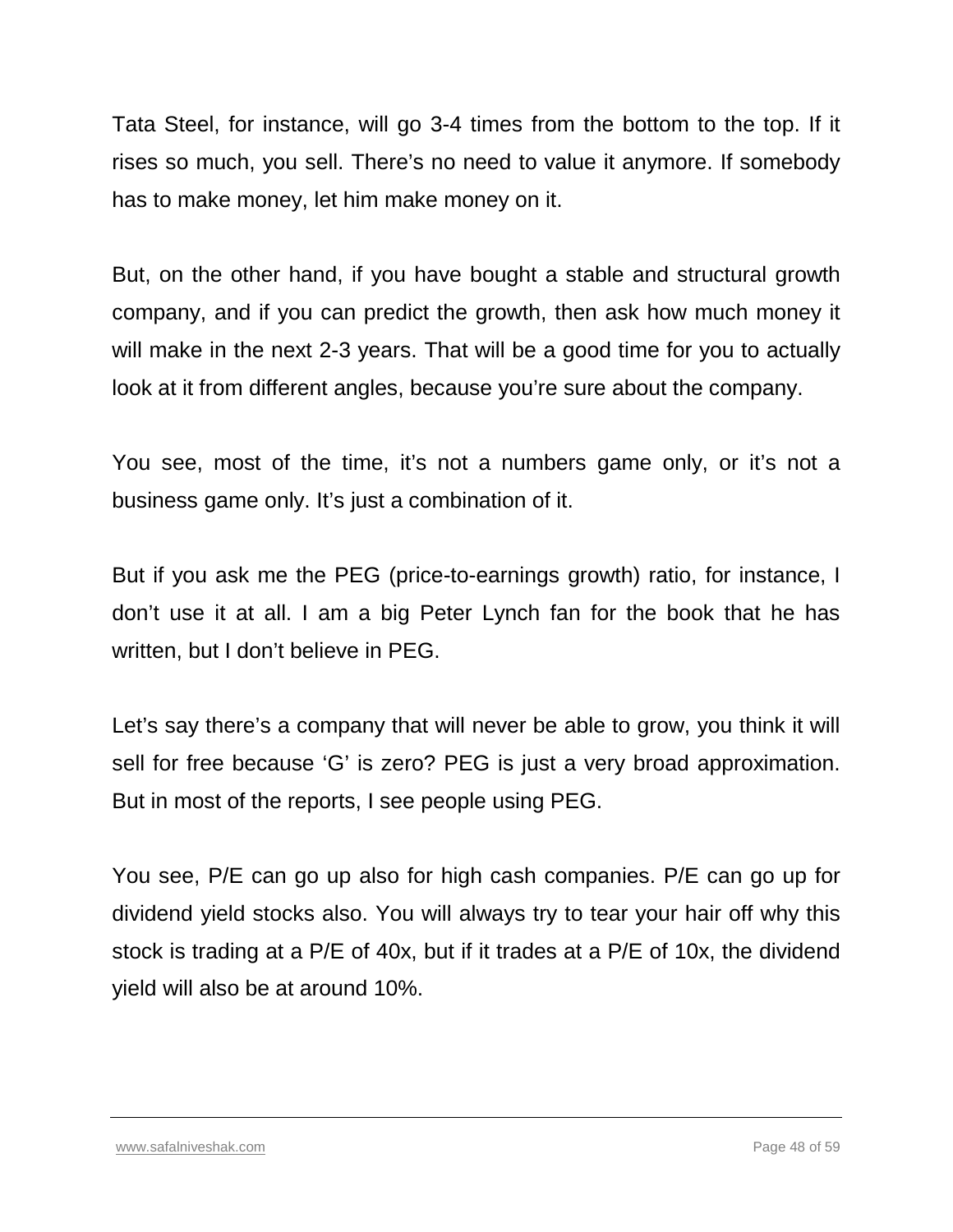Look at Nestle. Assume the stock trades at a P/E of 10x – just reduce the stock price to get it to 10x P/E – and then work out the dividend yield, you would find that it will be an exorbitantly high yield, which will never happen.

So there's no single mechanism to get around this thing. Also, there are companies whose P/E are a function of the management also, which you cannot define.

Just because growth is a very good number to work on, most people put P/E equal to G, and then they work on it. It may work in many cases, but in many cases it won't work at all. This is when there's something else that is more significant than the G, then that will take over, like the dividend. And there's nothing more real than the dividend.

Anyways, let me now talk about how to value a moat. Let me give you an example.

Semi-urban and rural India is going to see a boom in the next 5-10 years. One thing that this government is also focusing on is rural housing. I will give you an example of a stock that currently trades at a P/BV (price-tobook value) of more than  $10x -$  Gruh Finance. Now whether this is expensive or not is another issue.

Now consider this – there is a shortfall of more than 6 crore households in India, and Gruh Finance, along with the other rural housing finance companies, doesn't even have 6-8 lac accounts with them.

[www.safalniveshak.com](http://www.safalniveshak.com/) Page 49 of 59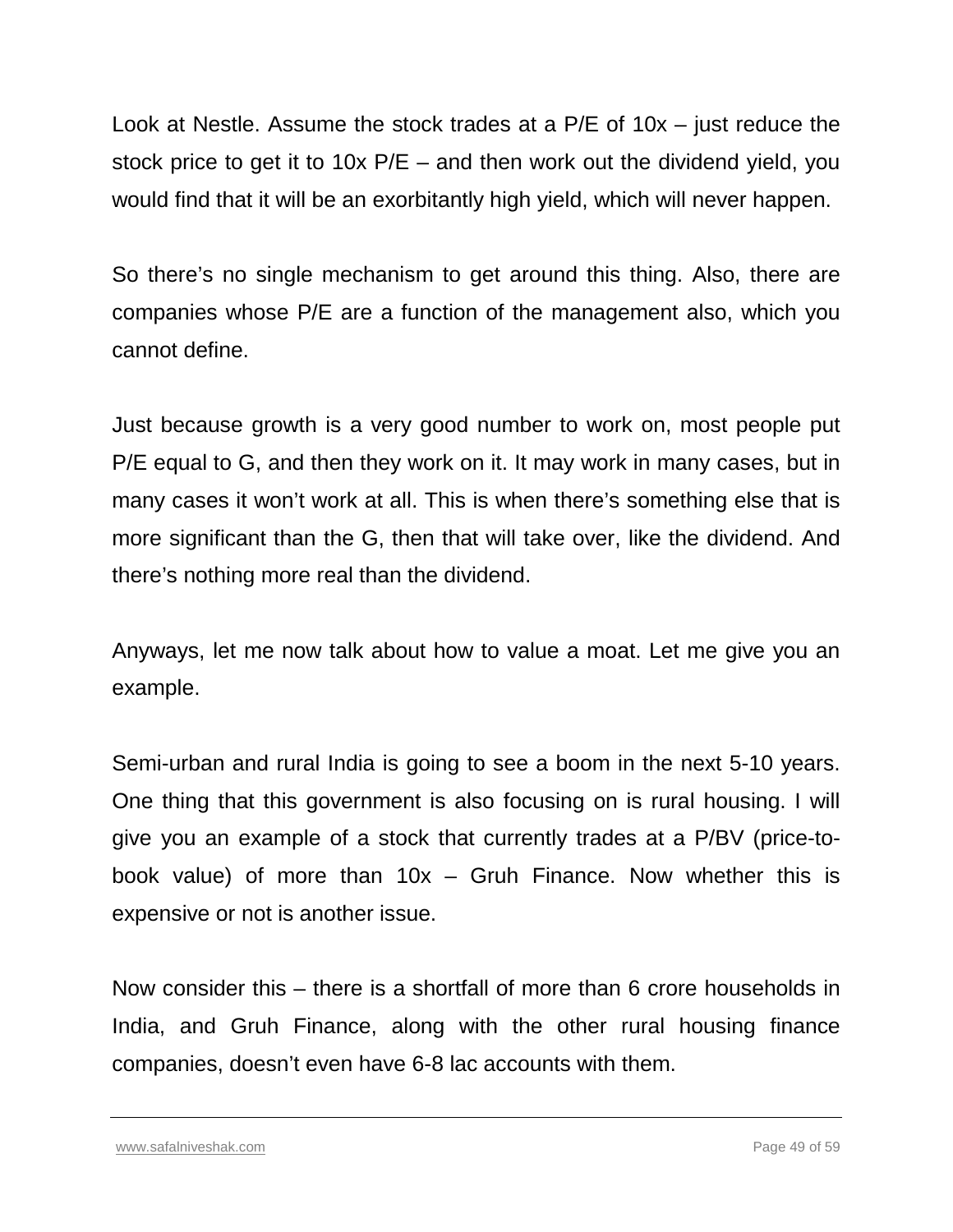At maximum, they would have 10 lac accounts. And the total market is for 6 crore homes.

Now, why would Gruh do so well? A guy who borrows Rs 2-5 lac to actually build his home will always be someone who does not maintain a bank account, at least in most cases.

This is because, in most cases, the situation is where the husband is driving a truck and the wife is selling vegetables. They don't have a bank account, so how can banks fund them? They won't, because there is no income proof.

So, even if they are creditworthy, they have nothing to show that they are creditworthy. And thus this market remains untapped. This is why these guys lend at 12% whereas banks lend at 10%.

And this is the 2% that they make. They make it because they understand the structure so well. They understand the market so well. This is a huge competitive advantage I think.

Now, why wouldn't banks get into it? This is because no bank would be interested in that kind of granular lending.

#### [www.safalniveshak.com](http://www.safalniveshak.com/) Page 50 of 59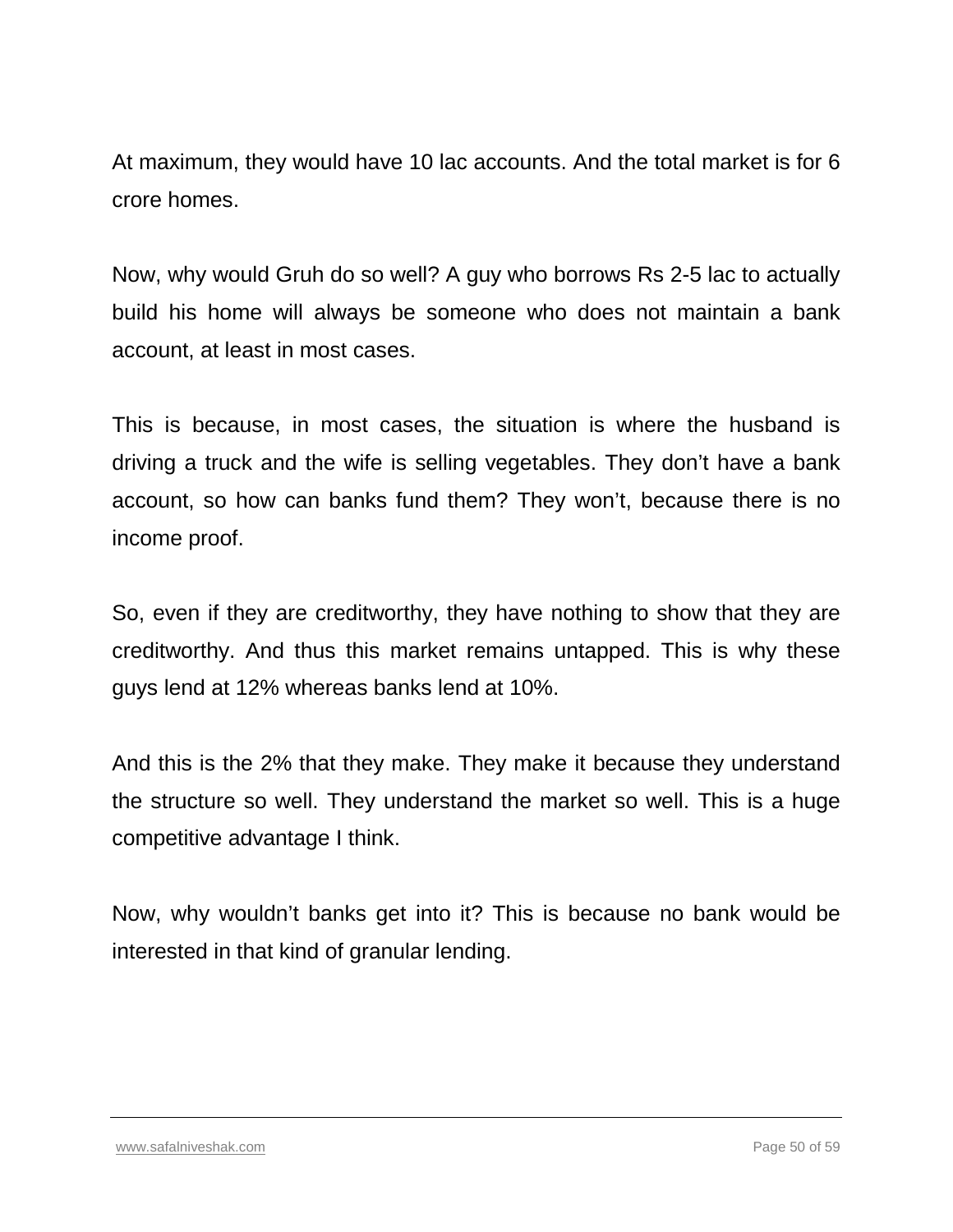If you see India's banking history, most banks have the higher number of NPAs when they have tried to lend below Rs 15 lac. So if you ask me, I think this is one place where can you get the next 20, 30, 40 bagger.

Now whether this company does well or some other companies do well…some companies will surely do very well, if India is to grow.

Over the last few years, you have seen NREGA, land prices going up, people from villages going to towns and cities and earning, working in software companies, and writing cheques back for their parents. So there's too much money reaching rural homes these days.

Also, prices of food and vegetables are going up, but in some way that is helping rural India. So there's a transfer of wealth happening.

In the Rs 5-15 lac category, there aren't too many companies around who can lend and who have a history of lending. I don't think there are more than 60 registered housing finance companies in India. So there's a huge opportunity here.

The point is, if you try and focus on this sector, then you will make it big. This is one sector where you can find good companies with sustainable moats. But then, this is a 20 year story, not a 10 year story.

#### **SN: Could you please share a few lessons you learned from the mistakes you made in the past?**

[www.safalniveshak.com](http://www.safalniveshak.com/) Page 51 of 59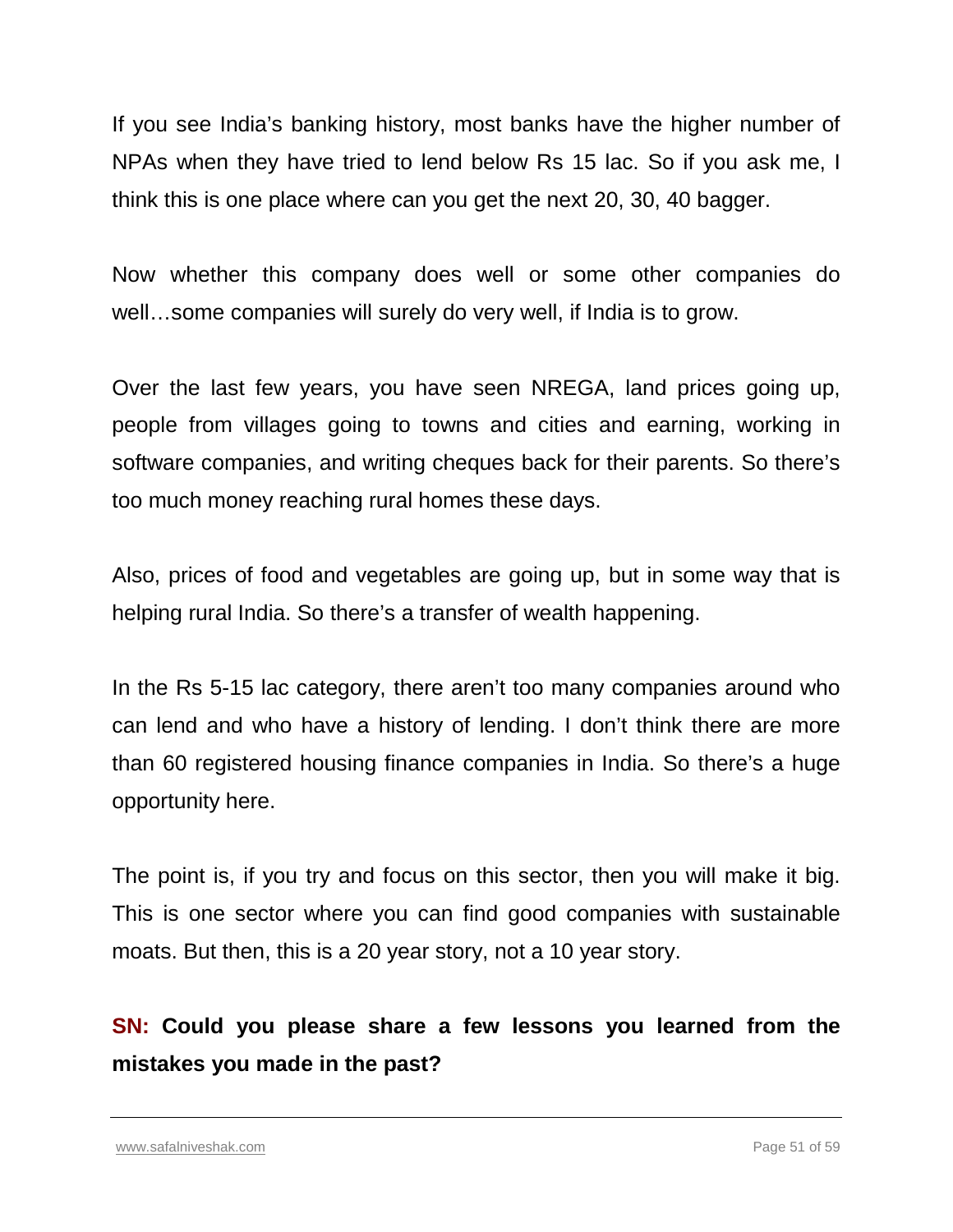**BM:** I lost a lot of money in Voltas, and went through a lot of pain, because from 2003 to 2008, I had never lost money.

And when I bought Voltas because I wanted to participate in the cyclical game, I lost 60% of my money on the stock.

What I learnt from it was that, when next year I bought Thermax, Voltamp, and Blue Star, the moment they doubled, I sold them off. This is because I knew they were cyclical businesses. Because Voltas was a cyclical business where I had lost money, I thought I should get rid of these other stocks as well, after making 2-3 times.

Now, why this is significant is – I think I sold Voltamp at Rs 700, and I bought Page at Rs 600. Page today is around Rs 7,500, while Voltamp is still below that price. That was possible because I lost a lot of money and a lot of energy analyzing Voltas, which was bad mistake. I shouldn't have bought Voltas.

Another big mistake I made was holding onto to Trent till 2006. I should have got rid of the stock in 2003 itself.

Also, my early days were spent in not buying a stock in as much volume as I do now. Like if I bought a certain stock at Rs 10, and it went to Rs 20, I bought. But if it went to Rs 50, I did not buy.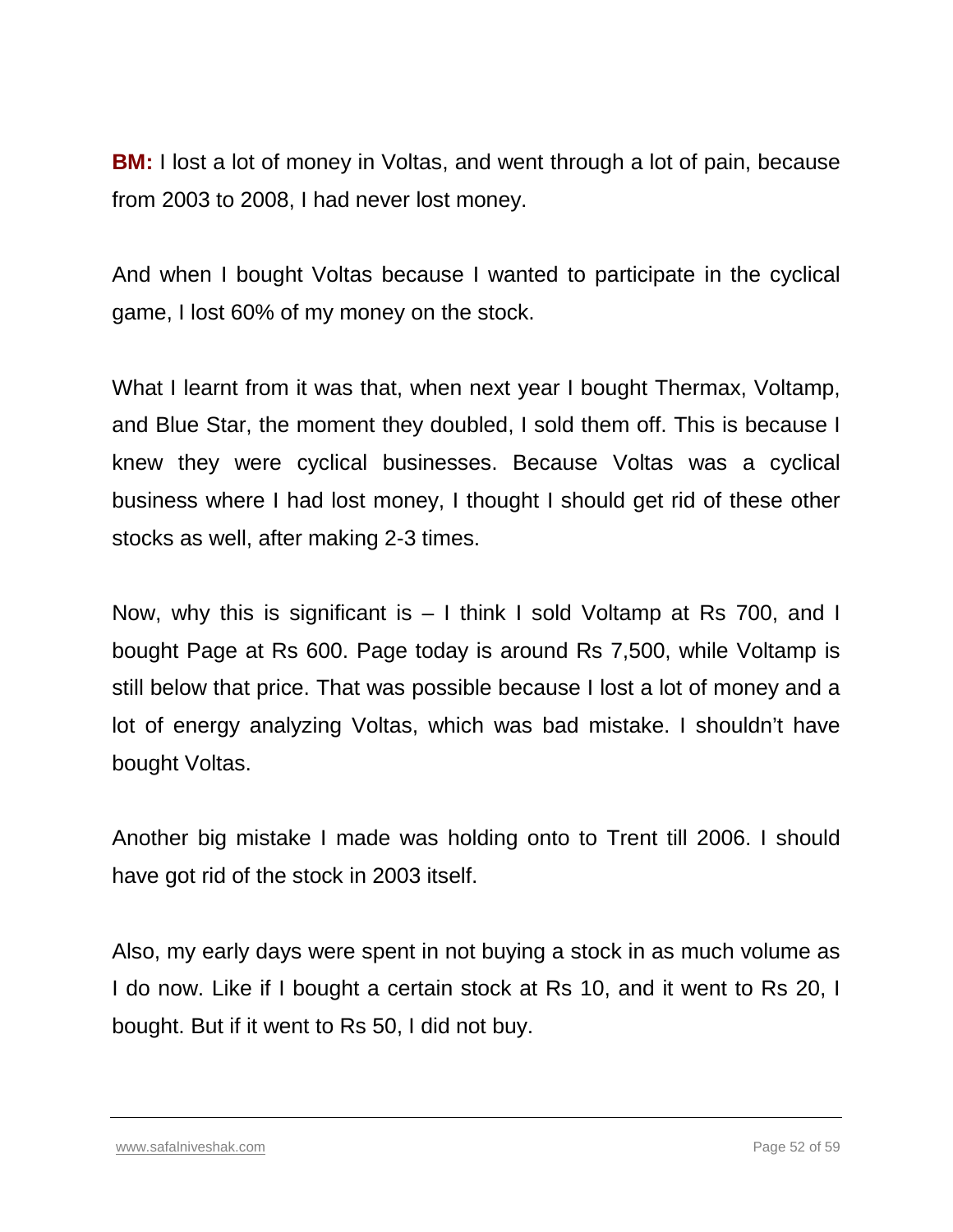Like I sold Bharti too early, because I thought that kind of a market cap couldn't have sustained. And from the time I sold Bharti, I think it went up 15-20 times. I sold it because I just couldn't get a hang of it.

Sometimes, not knowing enough is also good. Because had I known too much of it, I don't know whether I would have been able to hold on to Pantaloon Retail.

Not knowing enough was good, the price was acting, the revenue was growing, market was cheering up, and that is all what was needed. But if I would have done too much of an analysis, I would have probably sold off Pantaloon much earlier. But that doesn't matter, because I would have made money elsewhere also.

So, sometime not knowing enough is important, as long as your learning process is on track, and you keep adding to your knowledge.

#### **SN: What is your two-minute advice for an investor who is just starting out?**

**BM:** First is, he should not look at the cost of increasing knowledge. So he should not worry – "This book is worth Rs 2,000. Why should I buy it?"

Secondly, even if he looks at the cost, he should remember that these costs are nothing in comparison to the mistakes he will make in his investing life.

[www.safalniveshak.com](http://www.safalniveshak.com/) Page 53 of 59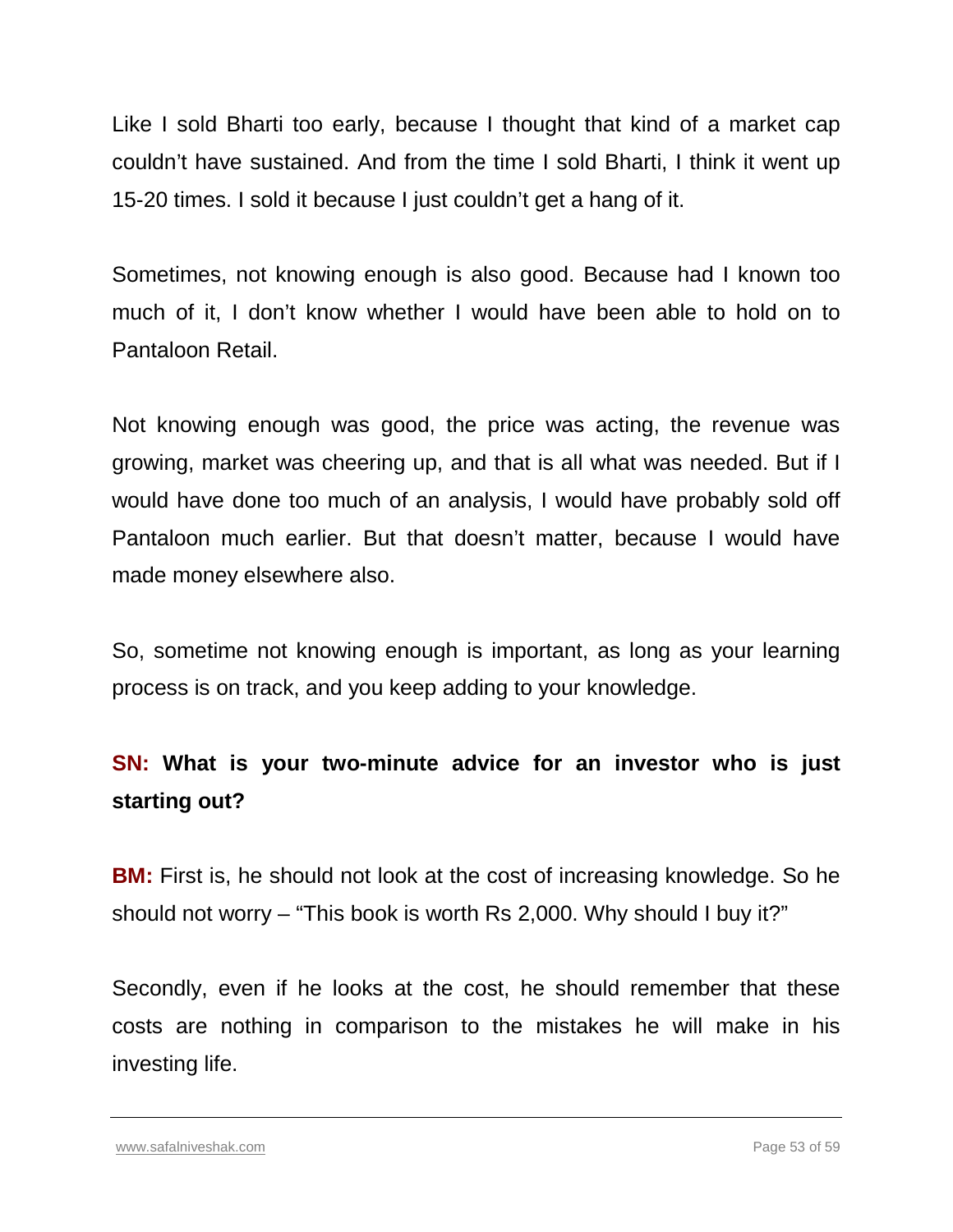In one book  $-1$  don't remember the name  $-1$  read of this term called "jewellery retailing companies". Immediately my mind went to Titan and Tanishq. That book may be worth Rs 400-500 but that was it!

See, if you are passionate about investing, then look at is as a focus area. Even if you look upon investing as a hobby, a hobby always costs money.

Thirdly, a new investor has got to focus on what he knows. If he has understood a few companies, it's better to put more money into few rather than put a few into more.

This is because you can't buy 20 companies as a first time amateur investor and expect to do well.

Now, what he should not do is play book cricket, which is, maintaining dummy portfolios. You won't get emotional about them, and when you will lose money, you will reset the entire portfolio and start all over again.

So it's like playing book cricket that we did when we were in school. You just open a page and you hit a six. Next page you hit a four, and so on. This does not work in investing, and is just a waste of time.

Also, if you want to learn, you have to put on the table only that amount of money that will hurt you if you lose.

[www.safalniveshak.com](http://www.safalniveshak.com/) Page 54 of 59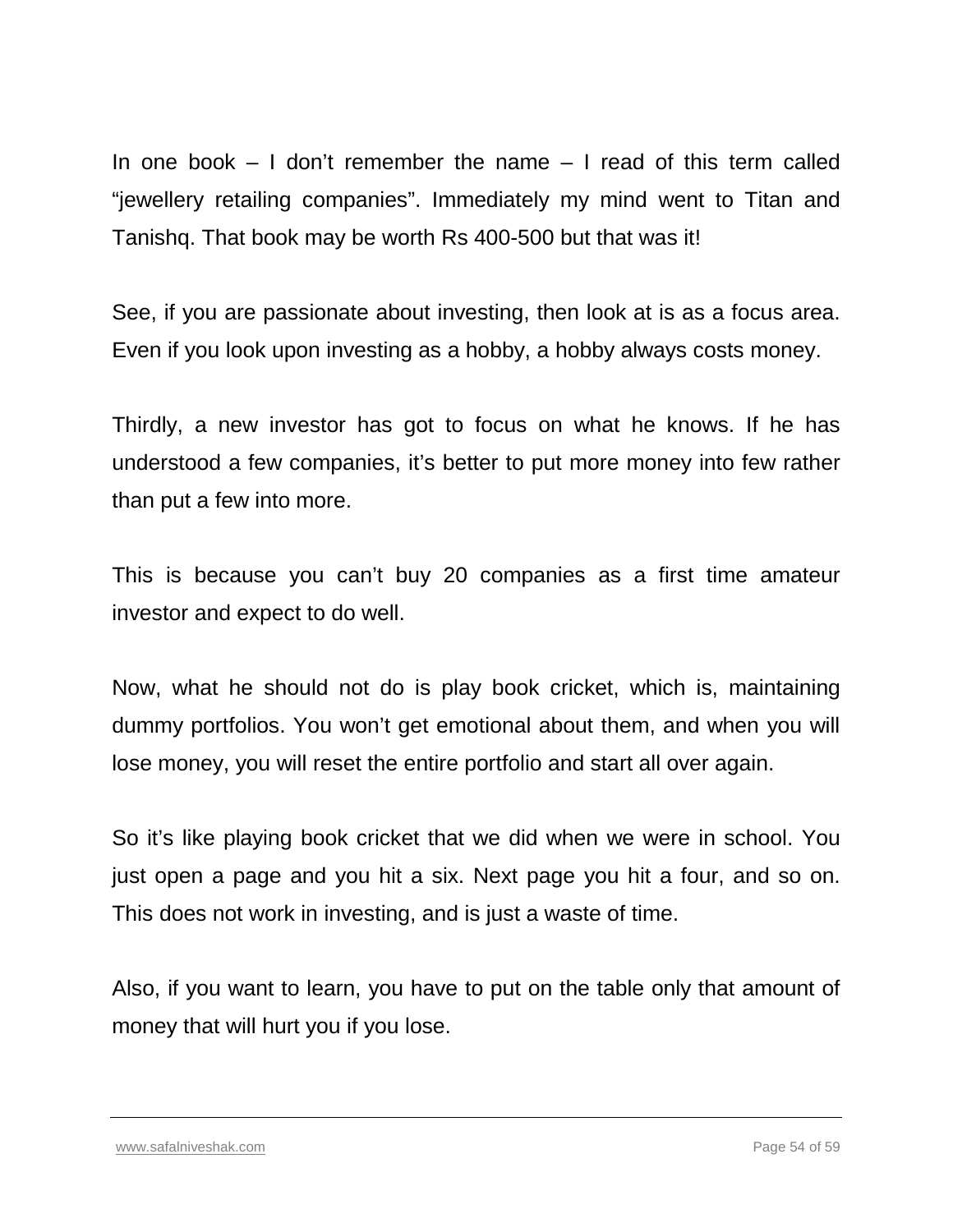You can't have a net worth of Rs 5 core and say I will buy 1,000 shares of Unitech and they will go up. Because if they don't go up, you will not learn anything out of it.

To learn, the losses have to really pinch you. If the losses aren't pinching you, you aren't learning.

**SN: If you could pick one person other than you, anywhere in the world, to manage your money for the rest of your life, who would that one person be, and why?**

**BM:** There are people who are smarter than me across. But the stock market to me is like my breath. It's like oxygen to me.

So if I give my money to someone else, it will be like I am put on a ventilator.

I actually enjoy investing on my own, but if you were to put me to somebody else and give my money to that guy, it would be Peter Lynch.

This is not because of the returns he made and in what context he made it, but because of the simplicity with which he approached investing.

Of course, now we have become used to seeing market downturns, but there have been times, like in 2004 when BJP wasn't voted back to power and the markets fell. There was so much of chaos. I had limited capital and

[www.safalniveshak.com](http://www.safalniveshak.com/) Page 55 of 59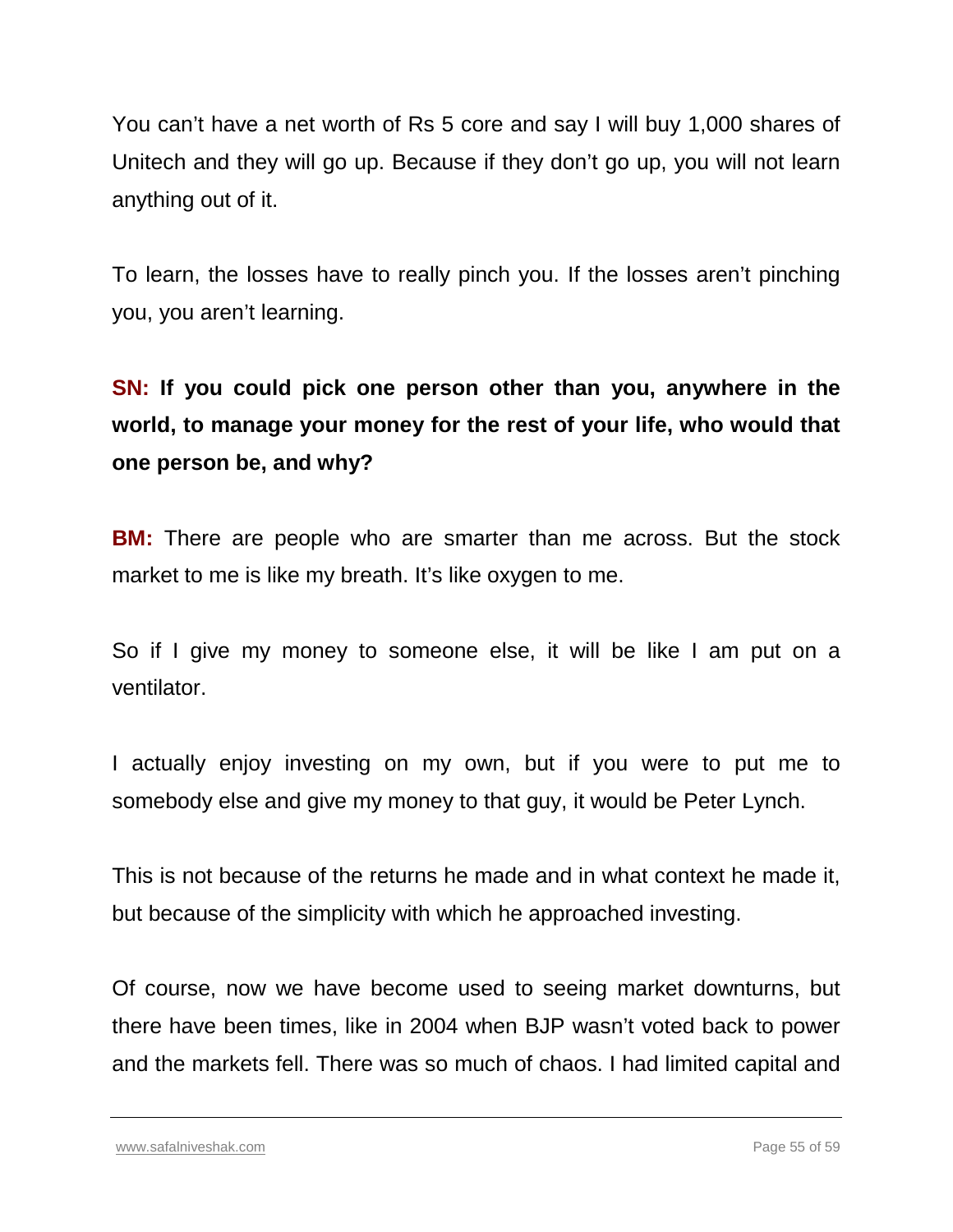lot of leverage. And all I did then was read Lynch's One Up on Wall Street again. I looked for the areas where he was talking about the 1987 crash and things like that. It just gave me so much of confidence.

But then, I am in the market because it's like life and blood for me.

## **SN: Great, Mr. Maheshwari! That's all from my side. Thank you so much for sharing your thoughts.**

**BM:** It's my pleasure, Vishal. Thank you!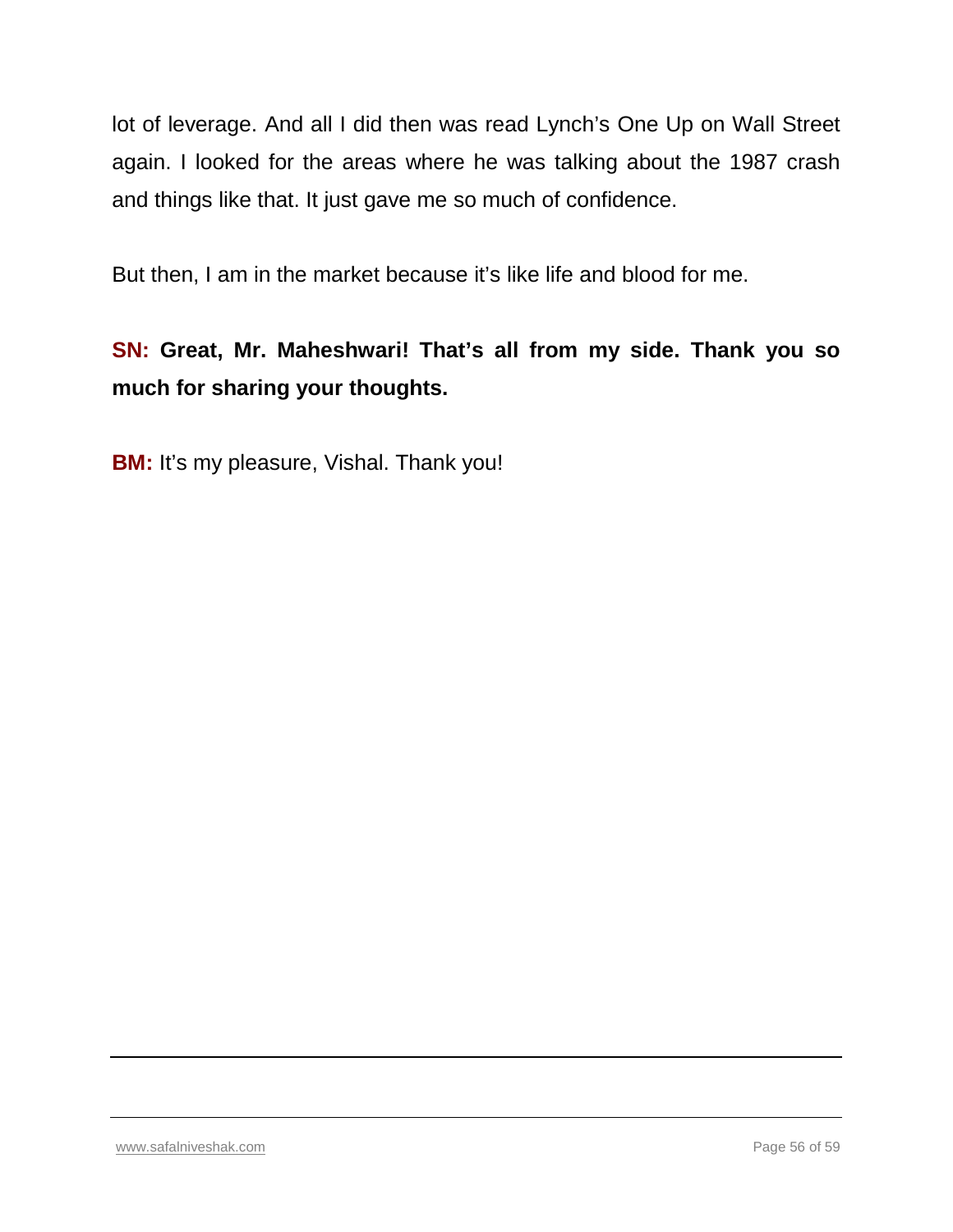## **About Safal Niveshak**

**Safal Niveshak** (Hindi phrase for 'successful investor') is a movement to help you, the small investor, become intelligent, independent, and successful in your stock market investing decisions. It's about a new way of thinking about investing that can unleash the smart investor within you, and lead you to prosperity and financial peace of mind.

#### **Who Writes Safal Niveshak?**

Safal Niveshak is written by **[Vishal Khandelwal](http://www.safalniveshak.com/about-vishal/)**. You can find me on **[Facebook](http://www.facebook.com/niveshak)** and **[Twitter](https://twitter.com/safalniveshak)**.

Vishal has 11+ years experience as a stock market analyst and investor, and 3+ years as an investing



coach. Through Safal Niveshak, he tries to help small investors become smart, independent, and successful in their stock market investing.

Safal Niveshak, which started in 2011, is now a community of 12,000+ dedicated readers, and was recently ranked among the best value investing blogs worldwide.

#### **Subscribe**

Follow Safal Niveshak blog via **[Twitter](https://twitter.com/safalniveshak)**, **[Facebook](http://www.facebook.com/niveshak)**, and **[RSS](http://www.safalniveshak.com/feed/)**….or simply **[click here](http://www.safalniveshak.com/the-safal-niveshak-post-free-sign-up/)** sign up for my free e-letter on investing.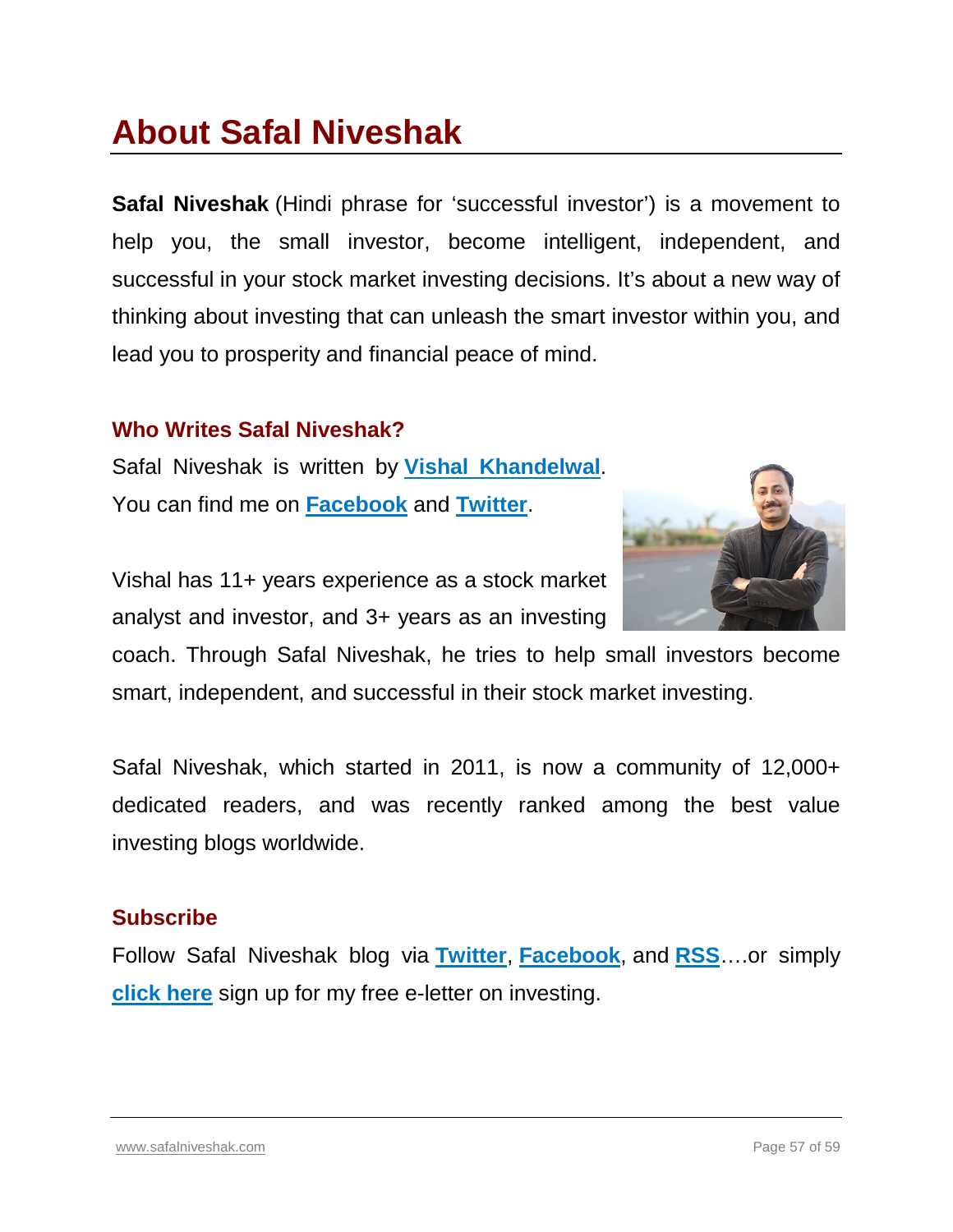#### **What Readers Say about Safal Niveshak…**

*"I am sure that any investor (including experienced ones) in Indian markets would benefit from Vishal's work. I certainly have." ~ Prof. Sanjay Bakshi*

*"It means 'Empowerment'. A powerful force that was lying dormant has been unleashed." ~R K Chandrashekar*

*"Safal Niveshak's simplicity has stunned me." ~ Jayant Nikam*

*"…plain speak, no-nonsense view about investing." ~ Indranil Maitra*

*"Vishal's passion to teach Value Investing is contagious and his informal yet definitive style of teaching is par excellence." ~ Gautamjit Singh*

*"…selfless service to the small investor." ~ Samson Francis*

*"I have gone through 100s of sites and 1000s of blogs and finally i have found my home. Thank you for this experience!" ~ Harshad Parulekar*